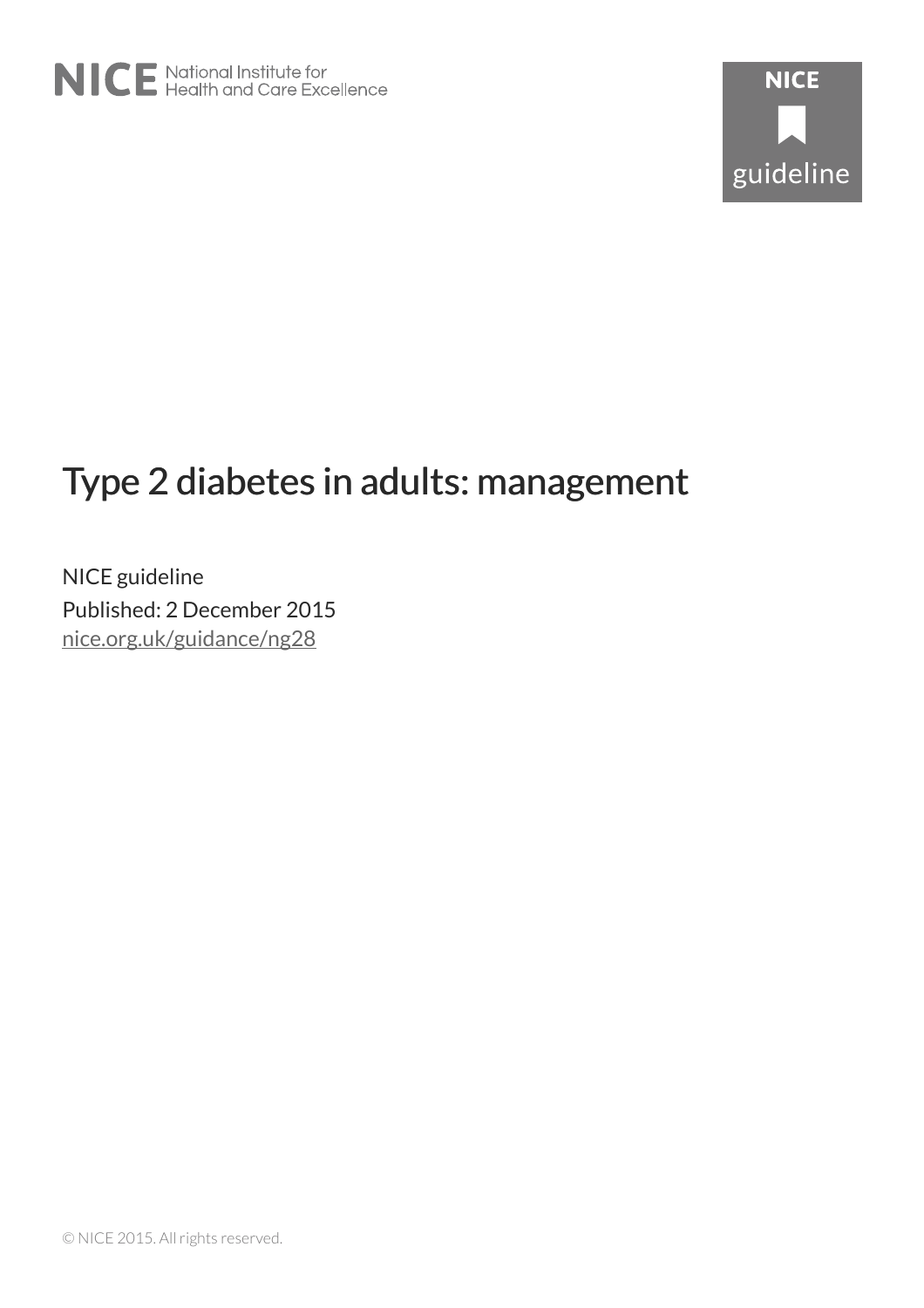# Your responsibility

The recommendations in this guideline represent the view of NICE, arrived at after careful consideration of the evidence available. When exercising their judgement, professionals are expected to take this guideline fully into account, alongside the individual needs, preferences and values of their patients or service users. The application of the recommendations in this guideline are not mandatory and the guideline does not override the responsibility of healthcare professionals to make decisions appropriate to the circumstances of the individual patient, in consultation with the patient and/or their carer or guardian.

Local commissioners and/or providers have a responsibility to enable the guideline to be applied when individual health professionals and their patients or service users wish to use it. They should do so in the context of local and national priorities for funding and developing services, and in light of their duties to have due regard to the need to eliminate unlawful discrimination, to advance equality of opportunity and to reduce health inequalities. Nothing in this guideline should be interpreted in a way that would be inconsistent with compliance with those duties.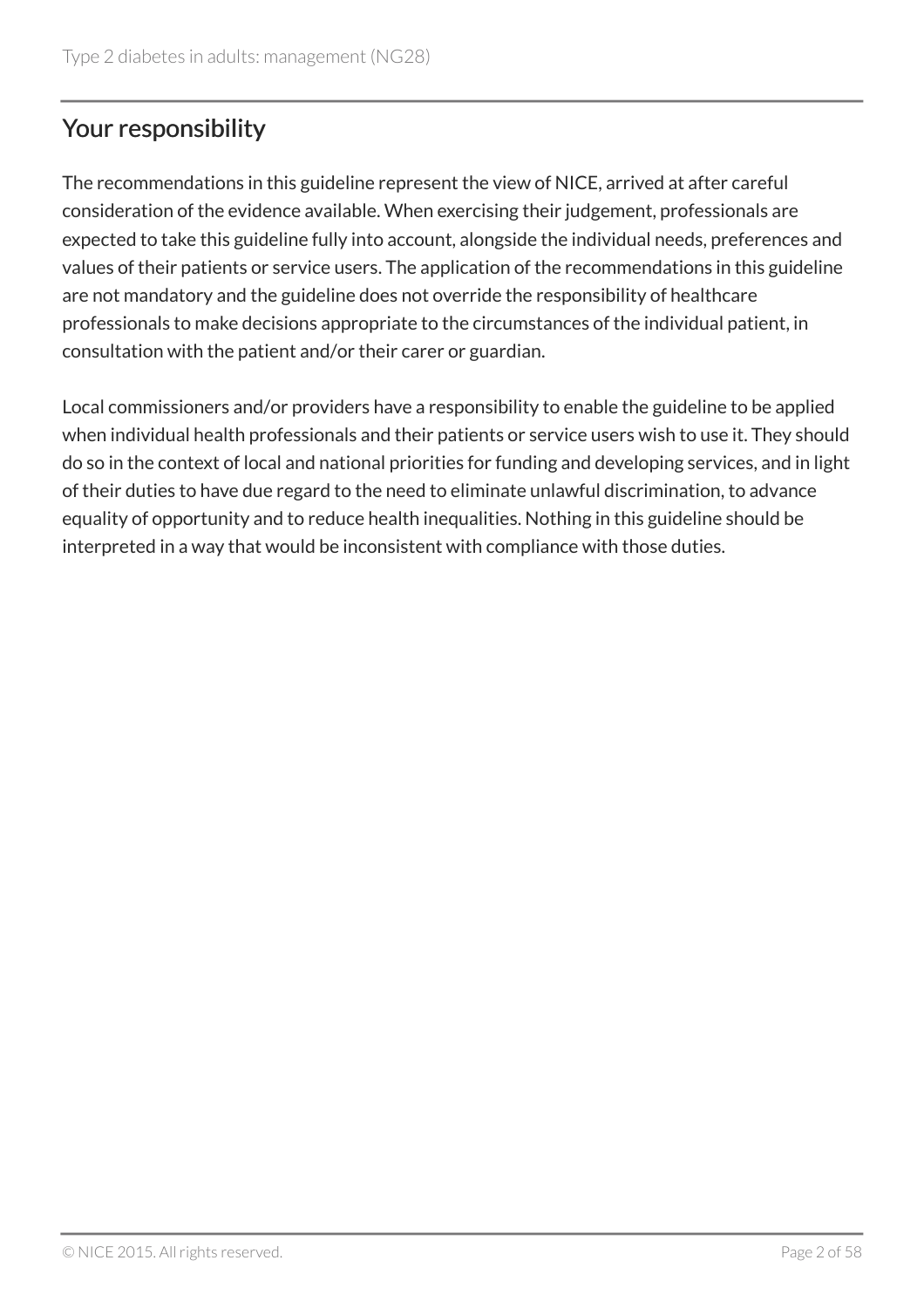# Contents

| 2.1 The effects of stopping and/or switching drug treatments to control blood glucose levels  32        |  |
|---------------------------------------------------------------------------------------------------------|--|
|                                                                                                         |  |
| 2.3 Drug treatment (third intensification) for when blood glucose levels are inadequately controlled by |  |
|                                                                                                         |  |
|                                                                                                         |  |
|                                                                                                         |  |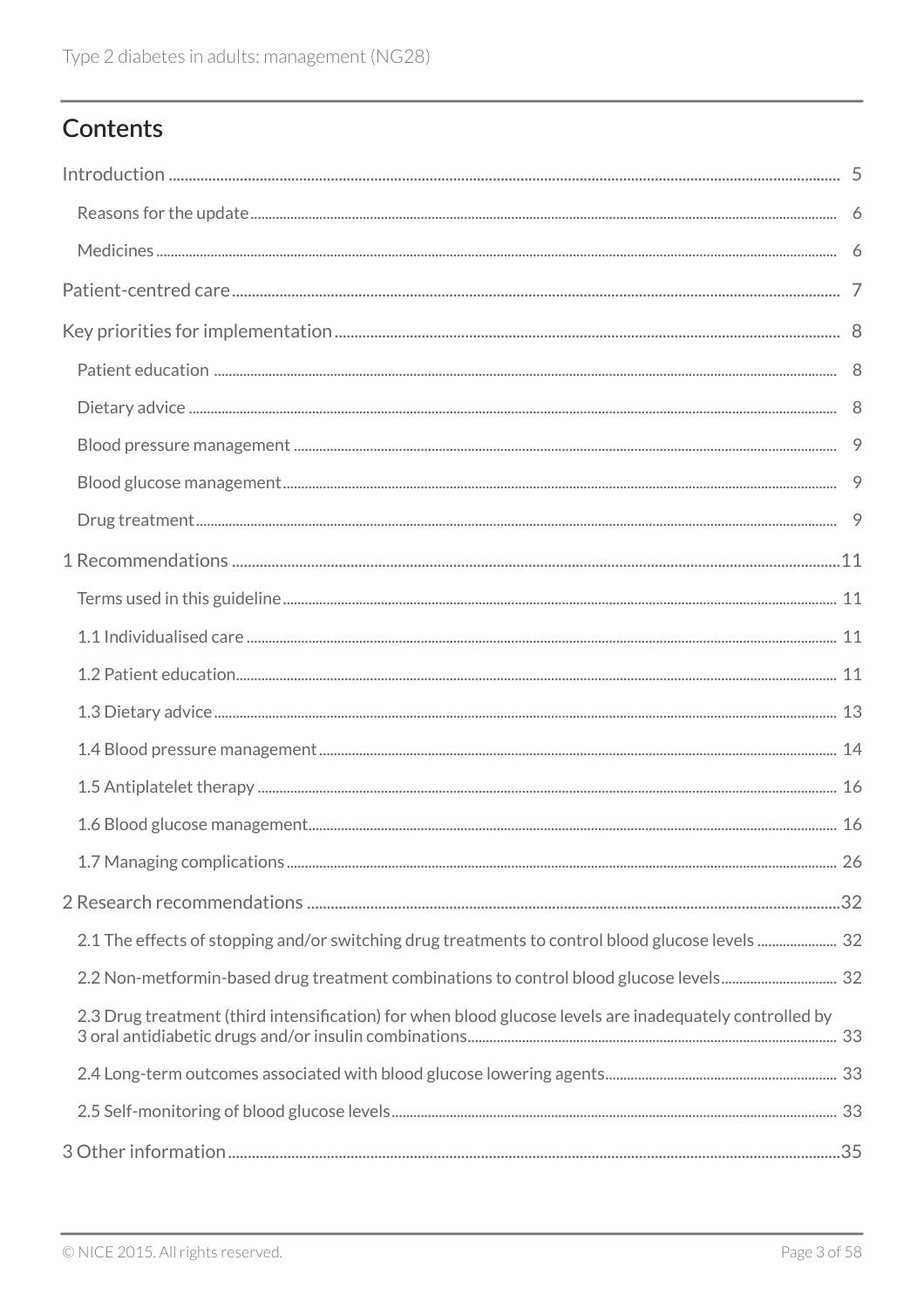| 4 The Guideline Development Group, Internal Clinical Guidelines team and NICE project team, |  |
|---------------------------------------------------------------------------------------------|--|
|                                                                                             |  |
|                                                                                             |  |
|                                                                                             |  |
|                                                                                             |  |
|                                                                                             |  |
|                                                                                             |  |
|                                                                                             |  |
|                                                                                             |  |
|                                                                                             |  |
|                                                                                             |  |
|                                                                                             |  |
|                                                                                             |  |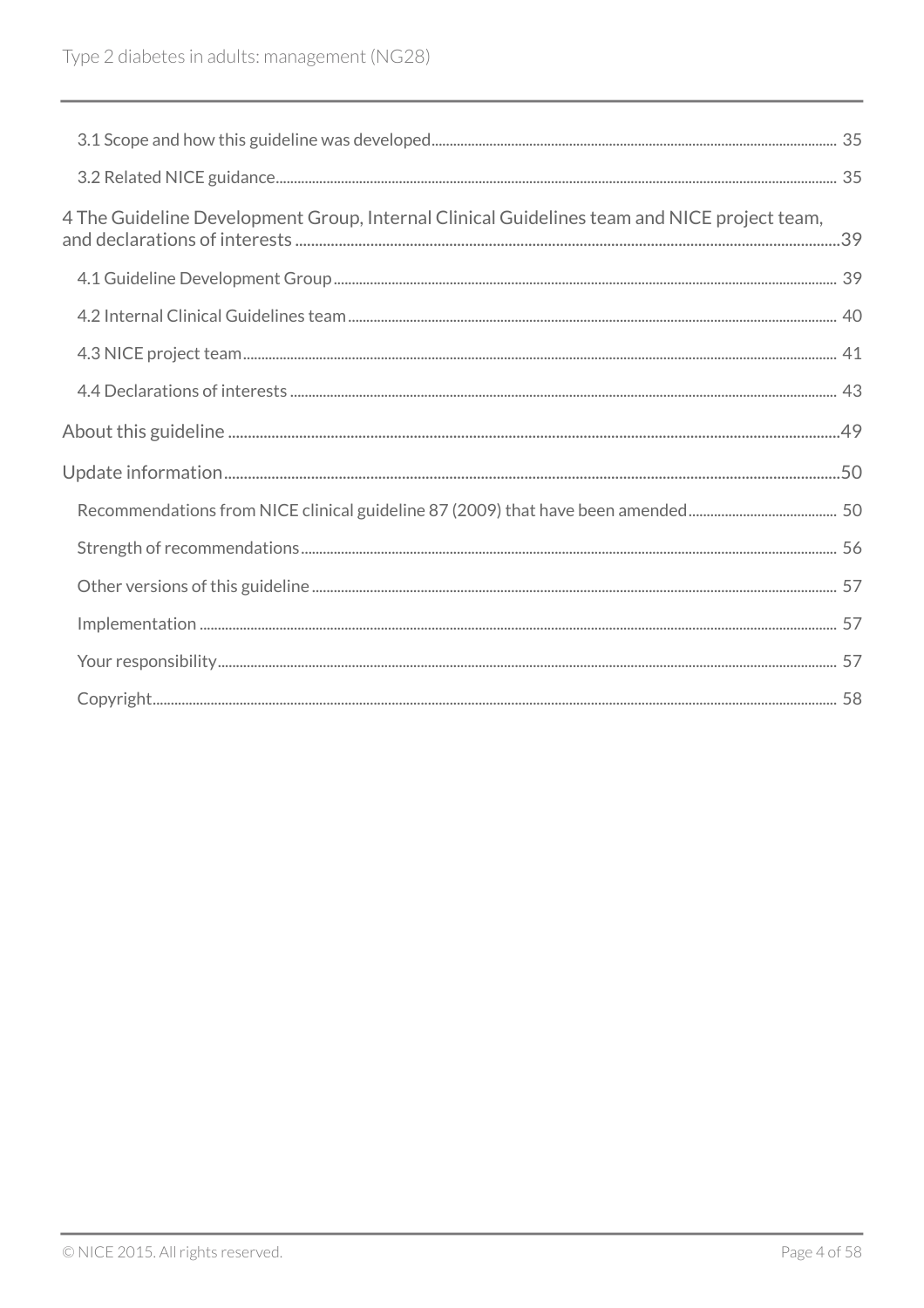This guideline replaces CG87, TA203, TA248 and CG66.

### Introduction

This guidance updates and replaces 'Type 2 diabetes' (NICE guideline CG87). The recommendations are labelled according to when they were originally published (see about this guideline for details).

Type 2 diabetes is a chronic metabolic condition characterised by insulin resistance (that is, the body's inability to effectively use insulin) and insufficient pancreatic insulin production, resulting in high blood glucose levels (hyperglycaemia). Type 2 diabetes is commonly associated with obesity, physical inactivity, raised blood pressure, disturbed blood lipid levels and a tendency to develop thrombosis, and therefore is recognised to have an increased cardiovascular risk. It is associated with long-term microvascular and macrovascular complications, together with reduced quality of life and life expectancy.

In 2013, over 3.2 million adults were diagnosed with diabetes, with prevalence rates of 6% and 6.7% in England and Wales respectively. It is estimated that about 90% of adults currently diagnosed with diabetes have type 2 diabetes. Type 2 diabetes is more common in people of African, African-Caribbean and South Asian family origin. It can occur in all age groups and is increasingly being diagnosed in children.

Multiple vascular risk factors and wide-ranging complications make diabetes care complex and time-consuming, and many areas of healthcare services must be involved for optimal management. Necessary lifestyle changes, the complexities and possible side effects of therapy make patient education and self-management important aspects of diabetes care. Diabetes care is estimated to account for at least 5% of UK healthcare expenditure, and up to 10% of NHS expenditure.

This guideline contains recommendations for managing type 2 diabetes in adults, and focuses on patient education, dietary advice, managing cardiovascular risk, managing blood glucose levels, and identifying and managing long-term complications. The guideline does not cover diagnosis, secondary diabetes, type 1 diabetes in adults, diabetes in pregnancy and diabetes in children and young people.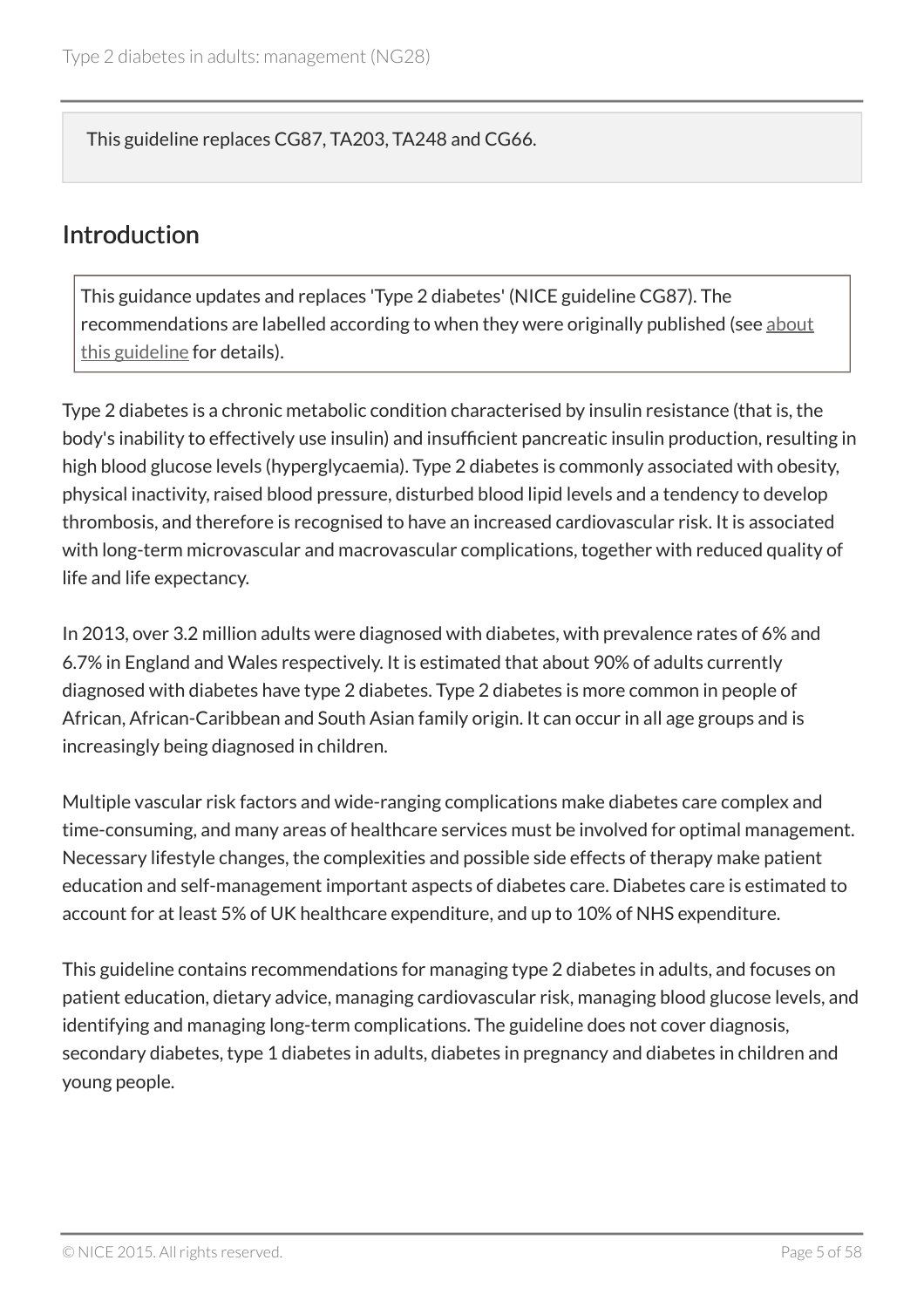# *Reasons for the update*

Since the publication of the 2009 guideline, availability of new evidence and several key developments have prompted an update in the following areas: managing blood glucose levels, antiplatelet therapy and erectile dysfunction. In particular, reasons included safety concerns surrounding some blood glucose lowering medicines, new evidence on new dipeptidyl peptidase-4 (DPP-4) inhibitors and glucagon-like peptide-1 (GLP-1) receptor agonists, new indications and licensed combinations for licensed class members and the potential impact of drugs coming off patent on health-economic issues. In addition, new evidence and safety issues relating to the off-label use of antiplatelet therapy (aspirin and clopidogrel) in the primary prevention of cardiovascular disease motivated an update of this review.

# *Medicines*

The guideline will assume that prescribers will use a medicine's summary of product characteristics to inform decisions made with individual patients.

This guideline recommends some medicines for indications for which they do not have a UK marketing authorisation at the date of publication, if there is good evidence to support that use. The prescriber should follow relevant professional guidance, taking full responsibility for the decision. The patient (or those with authority to give consent on their behalf) should provide informed consent, which should be documented. See the General Medical Council's Prescribing guidance: prescribing unlicensed medicines for further information. Where recommendations have been made for the use of medicines outside their licensed indications ('off-label use'), these medicines are marked with a footnote in the recommendations.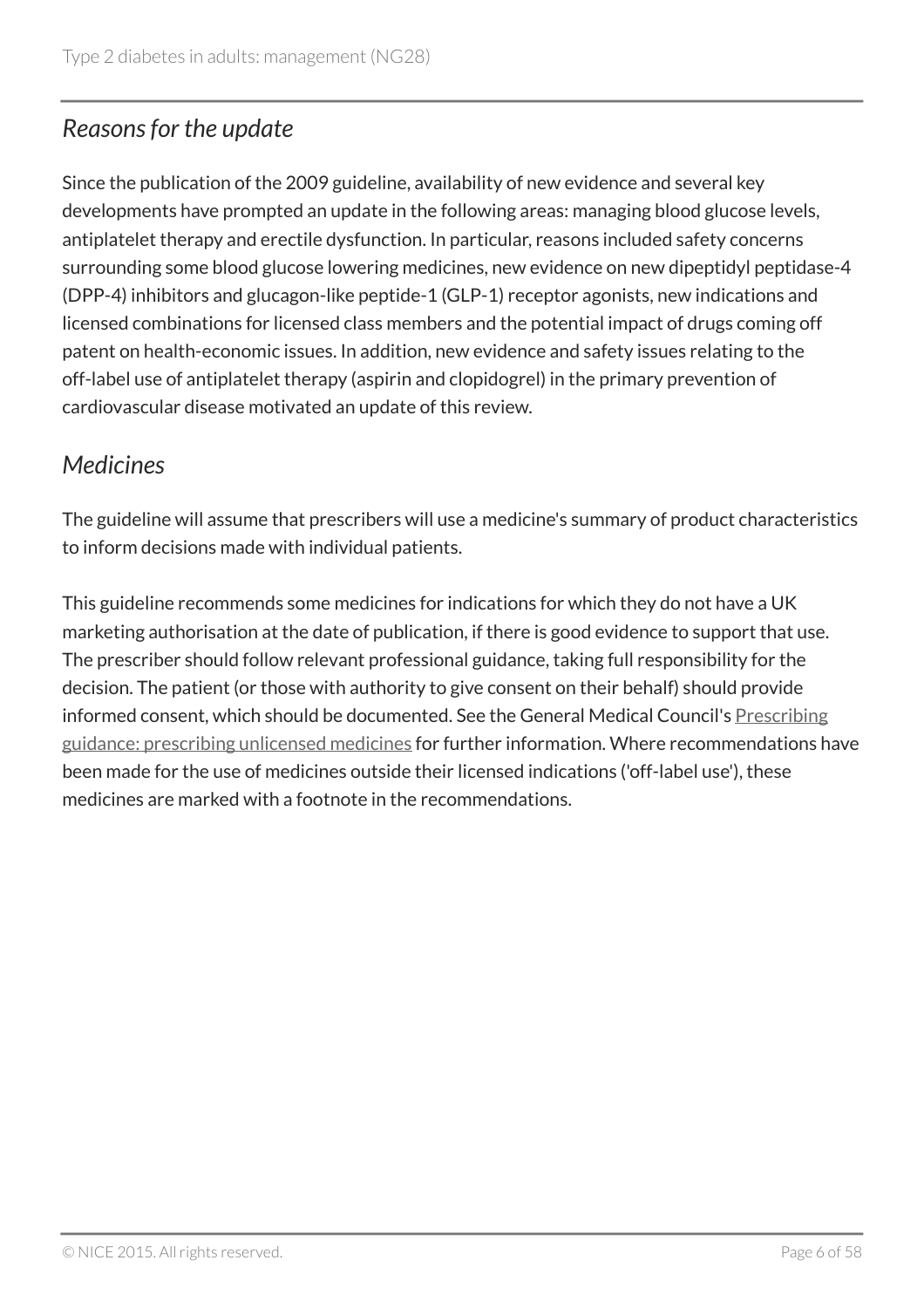# Patient-centred care

This guideline offers best practice advice on the care of adults with type 2 diabetes.

When caring for older adults with type 2 diabetes, particular consideration should be given to their broader health and social care needs. Older people are more likely to have co-existing conditions and to be on a greater number of medicines. Their ability to benefit from risk-reduction interventions in the longer term may also be reduced.

Much of the evidence base used to inform this guideline has been generated from studies involving younger adults (study mean ages ranged from 45 to 68 years). While the Guideline Development Group thought that the recommendations are applicable to a wider age group, they highlighted that there needs to be flexibility, to ensure that the care of older people with diabetes also addresses their broader health and social care needs.

Patients and healthcare professionals have rights and responsibilities as set out in the NHS Constitution for England – all NICE guidance is written to reflect these. Treatment and care should take into account individual needs and preferences. Patients should have the opportunity to make informed decisions about their care and treatment, in partnership with their healthcare professionals. If the patient is under 16, their family or carers should also be given information and support to help the child or young person to make decisions about their treatment. If it is clear that the child or young person fully understands the treatment and does not want their family or carers to be involved, they can give their own consent. Healthcare professionals should follow the Department of Health's advice on consent. If someone does not have capacity to make decisions, healthcare professionals should follow the code of practice that accompanies the Mental Capacity Act and the supplementary code of practice on deprivation of liberty safeguards.

NICE has produced guidance on the components of good patient experience in adult NHS services. All healthcare professionals should follow the recommendations in patient experience in adult NHS services.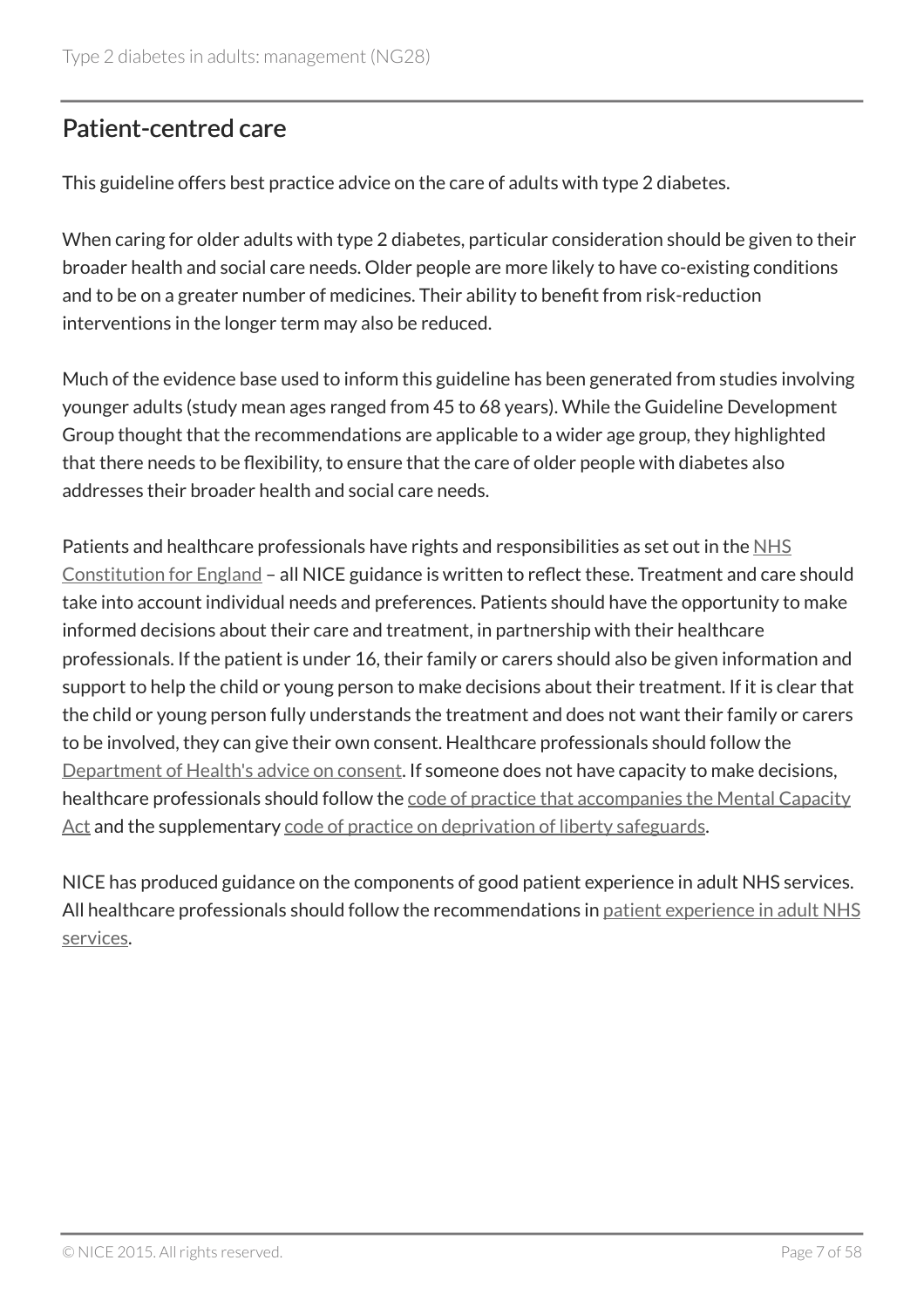# Key priorities for implementation

The following recommendations have been identified as priorities for implementation. The full list of recommendations is in section 1.

### *Patient education*

- Offer structured education to adults with type 2 diabetes and/or their family members or carers (as appropriate) at and around the time of diagnosis, with annual reinforcement and review. Explain to people and their carers that structured education is an integral part of diabetes care. [2009]
- Ensure that any structured education programme for adults with type 2 diabetes includes the following components:
	- It is evidence-based, and suits the needs of the person.
	- It has specific aims and learning objectives, and supports the person and their family members and carers in developing attitudes, beliefs, knowledge and skills to self-manage diabetes.
	- It has a structured curriculum that is theory-driven, evidence-based and resource-effective, has supporting materials, and is written down.
	- It is delivered by trained educators who have an understanding of educational theory appropriate to the age and needs of the person, and who are trained and competent to deliver the principles and content of the programme.
	- It is quality assured, and reviewed by trained, competent, independent assessors who measure it against criteria that ensure consistency.
	- The outcomes are audited regularly. [2015]

### *Dietary advice*

• Integrate dietary advice with a personalised diabetes management plan, including other aspects of lifestyle modification, such as increasing physical activity and losing weight. [2009]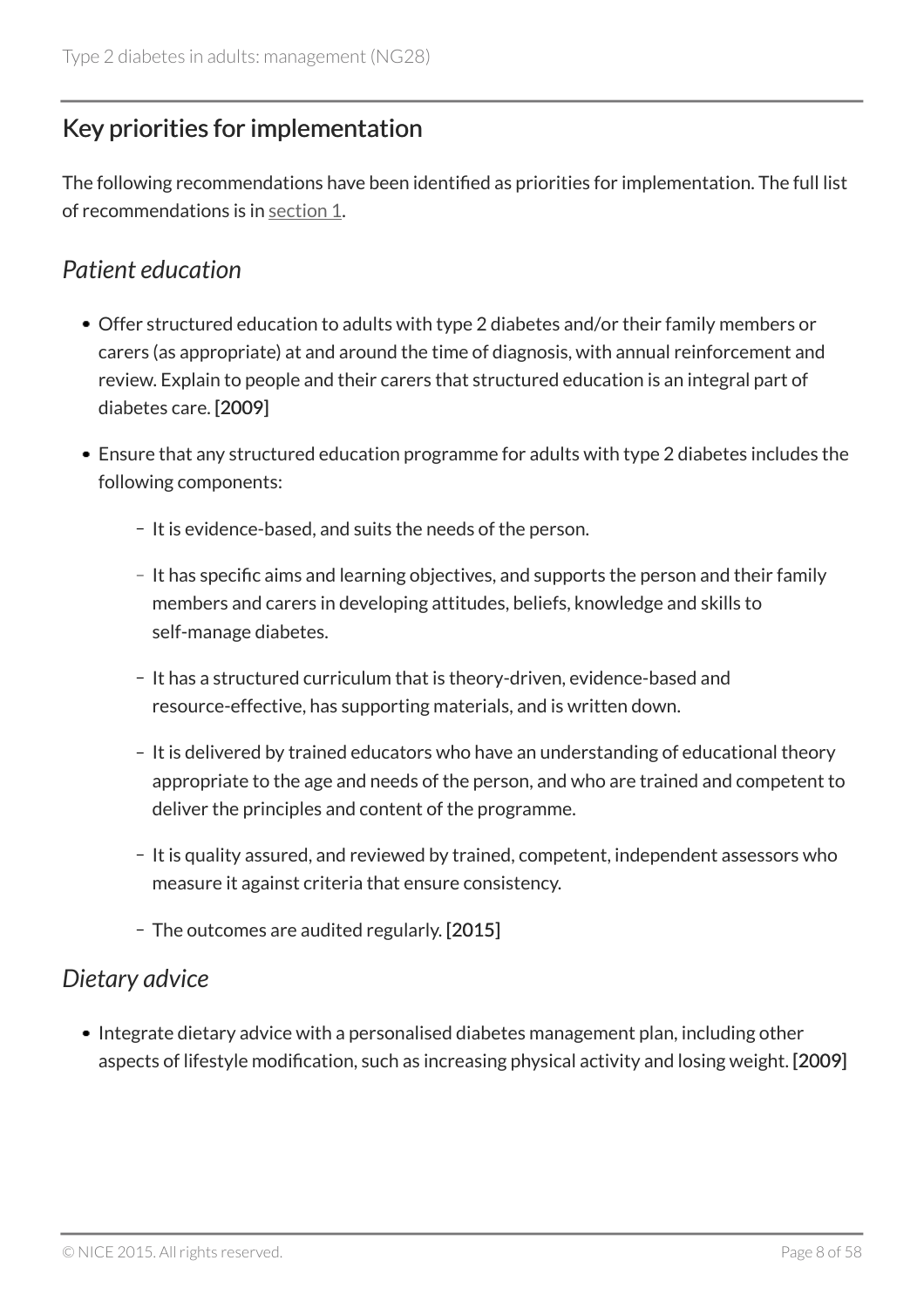### *Blood pressure management*

- Add medications if lifestyle advice does not reduce blood pressure to below 140/80 mmHg (below 130/80 mmHg if there is kidney, eye or cerebrovascular damage). [2009]
- Monitor blood pressure every 1–2 months, and intensify therapy if the person is already on antihypertensive drug treatment, until the blood pressure is consistently below 140/80 mmHg (below 130/80 mmHg if there is kidney, eye or cerebrovascular damage). [2009]

### *Blood glucose management*

- Involve adults with type 2 diabetes in decisions about their individual HbA1c target. Encourage them to achieve the target and maintain it unless any resulting adverse effects (including hypoglycaemia), or their efforts to achieve their target, impair their quality of life. [new 2015]
- In adults with type 2 diabetes, if HbA1c levels are not adequately controlled by a single drug and rise to 58 mmol/mol (7.5%) or higher:
	- reinforce advice about diet, lifestyle and adherence to drug treatment and
	- support the person to aim for an HbA1c level of 53 mmol/mol (7.0%) and
	- intensify drug treatment. [new 2015]
- Do not routinely offer self-monitoring of blood glucose levels for adults with type 2 diabetes unless:
	- $-$  the person is on insulin or
	- there is evidence of hypoglycaemic episodes or
	- the person is on oral medication that may increase their risk of hypoglycaemia while driving or operating machinery or
	- the person is pregnant, or is planning to become pregnant. For more information, see the NICE guideline on diabetes in pregnancy. [new 2015]

### *Drug treatment*

Offer standard-release metformin as the initial drug treatment for adults with type 2 diabetes. [new 2015]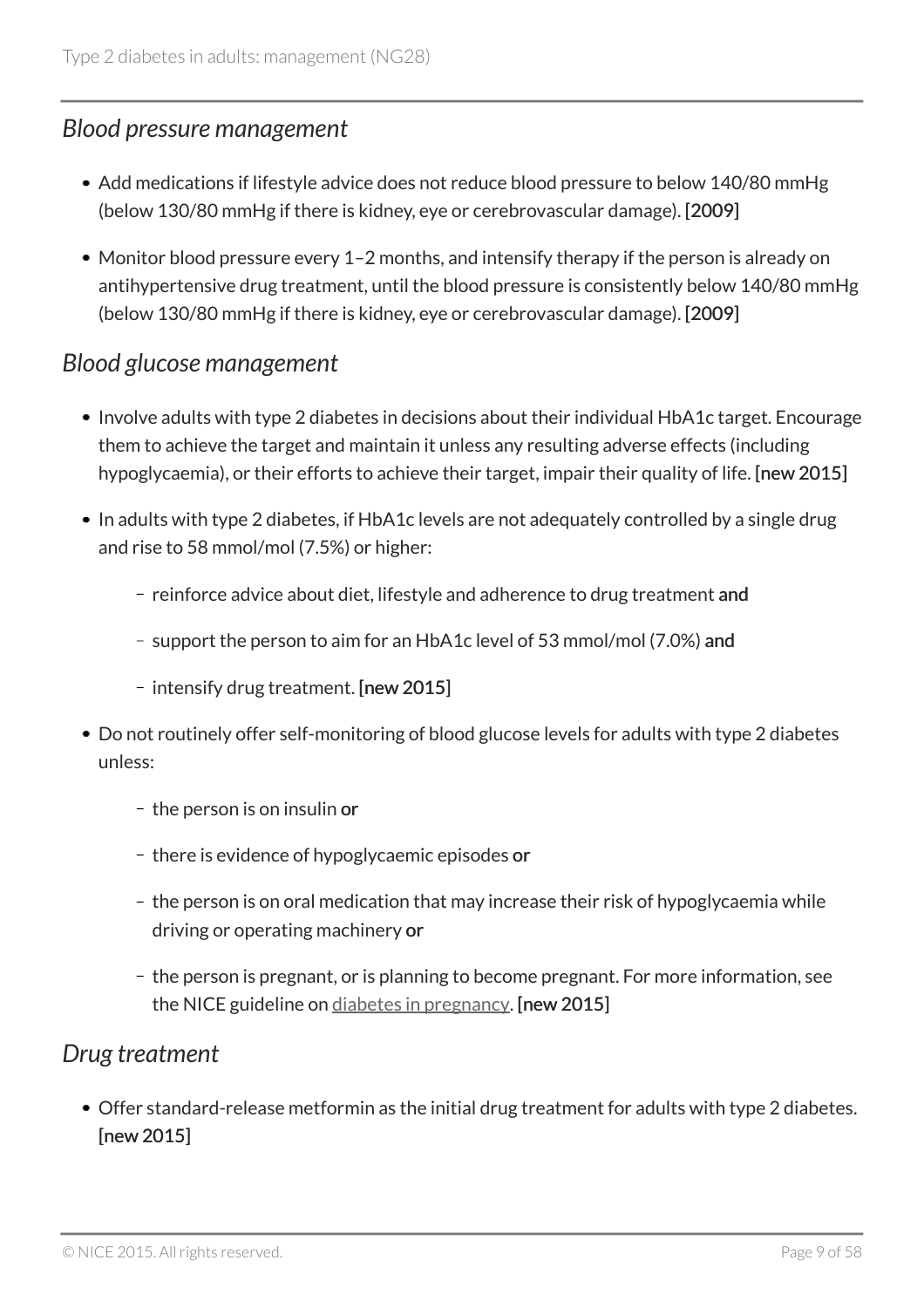- In adults with type 2 diabetes, if metformin is contraindicated or not tolerated, consider initial drug treatment $[1]$  with:
	- a dipeptidyl peptidase-4 (DPP-4) inhibitor or
	- pioglitazone<sup>[2]</sup>or
	- a sulfonylurea. [new 2015]

 $^{\left[ \cdot\right] }$ Be aware that, if metformin is contraindicated or not tolerated, repaglinide is both clinically effective and cost effective in adults with type 2 diabetes. However, discuss with any person for whom repaglinide is being considered, that there is no licensed non-metformin-based combination containing repaglinide that can be offered at first intensification.

 $[2]$ When prescribing pioglitazone, exercise particular caution if the person is at high risk of the adverse effects of the drug. Pioglitazone is associated with an increased risk of heart failure, bladder cancer and bone fracture. Known risk factors for these conditions, including increased age, should be carefully evaluated before treatment: see the manufacturers' summaries of product characteristics for details. Medicines and Healthcare products Regulatory Agency (MHRA) guidance (2011) advises that 'prescribers should review the safety and efficacy of pioglitazone in individuals after 3–6 months of treatment to ensure that only patients who are deriving benefit continue to be treated'.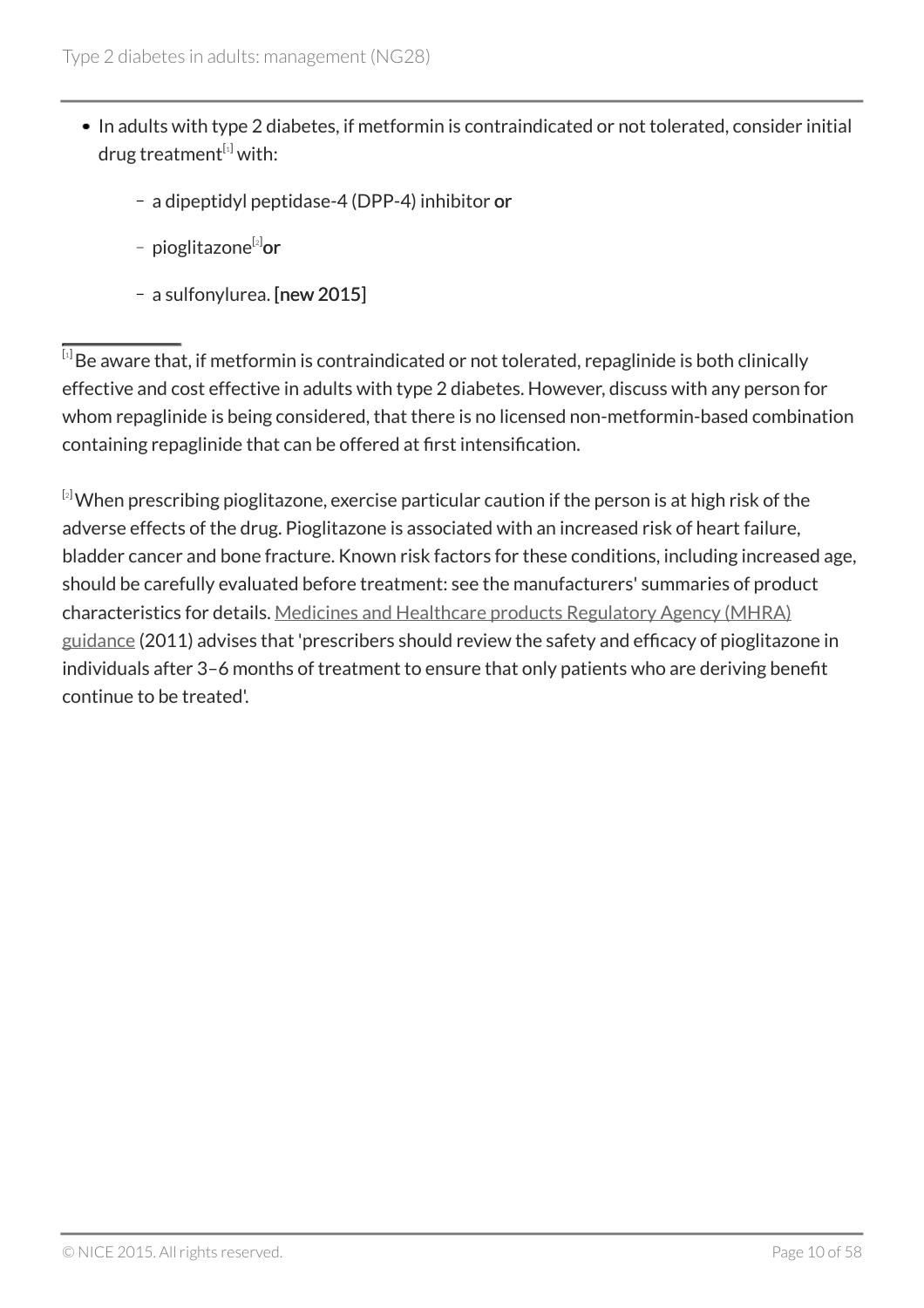## 1 Recommendations

The following guidance is based on the best available evidence. The <u>full guideline</u> gives details of the methods and the evidence used to develop the guidance.

The wording used in the recommendations in this guideline (for example, words such as 'offer' and 'consider') denotes the certainty with which the recommendation is made (the strength of the recommendation). See about this guideline for details.

# *Terms used in this guideline*

| Initial drug                                  | Treatment with a single non-insulin blood glucose lowering therapy                             |
|-----------------------------------------------|------------------------------------------------------------------------------------------------|
| treatment                                     | (monotherapy)                                                                                  |
| First<br>intensification of<br>drug treatment | Treatment with 2 non-insulin blood glucose lowering therapies in<br>combination (dual therapy) |
| Second                                        | Treatment with either 3 non-insulin blood glucose lowering therapies in                        |
| intensification of                            | combination (triple therapy) or any treatment combination containing                           |
| drug treatment                                | insulin                                                                                        |

### *1.1 Individualised care*

- 1.1.1 Adopt an individualised approach to diabetes care that is tailored to the needs and circumstances of adults with type 2 diabetes, taking into account their personal preferences, comorbidities, risks from polypharmacy, and their ability to benefit from long-term interventions because of reduced life expectancy. Such an approach is especially important in the context of multimorbidity. Reassess the person's needs and circumstances at each review and think about whether to stop any medicines that are not effective. [new 2015]
- 1.1.2 Take into account any disabilities, including visual impairment, when planning and delivering care for adults with type 2 diabetes. [new 2015]

### *1.2 Patient education*

1.2.1 Offer structured education to adults with type 2 diabetes and/or their family members or carers (as appropriate) at and around the time of diagnosis, with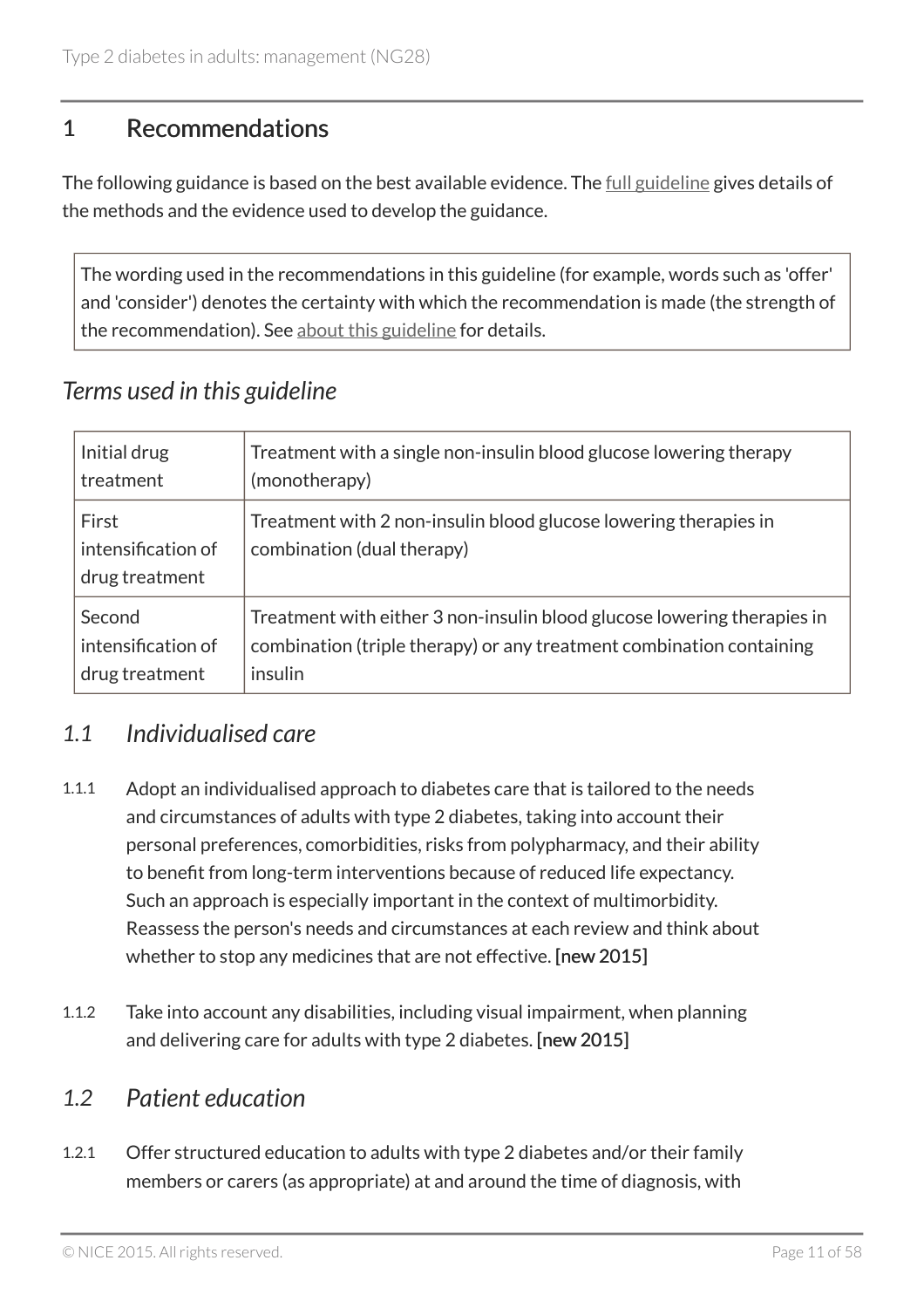annual reinforcement and review. Explain to people and their carers that structured education is an integral part of diabetes care. [2009]

- 1.2.2 Ensure that any structured education programme for adults with type 2 diabetes includes the following components:
	- It is evidence-based, and suits the needs of the person.
	- It has specific aims and learning objectives, and supports the person and their family members and carers in developing attitudes, beliefs, knowledge and skills to self-manage diabetes.
	- It has a structured curriculum that is theory-driven, evidence-based and resource-effective, has supporting materials, and is written down.
	- It is delivered by trained educators who have an understanding of educational theory appropriate to the age and needs of the person, and who are trained and competent to deliver the principles and content of the programme.
	- It is quality assured, and reviewed by trained, competent, independent assessors who measure it against criteria that ensure consistency.
	- The outcomes are audited regularly. [2015]
- 1.2.3 Ensure the patient-education programme provides the necessary resources to support the educators, and that educators are properly trained and given time to develop and maintain their skills. [2009]
- 1.2.4 Offer group education programmes as the preferred option. Provide an alternative of equal standard for a person unable or unwilling to participate in group education. [2009]
- 1.2.5 Ensure that the patient-education programmes available meet the cultural, linguistic, cognitive and literacy needs within the local area. [2009]
- 1.2.6 Ensure that all members of the diabetes healthcare team are familiar with the patient-education programmes available locally, that these programmes are integrated with the rest of the care pathway, and that adults with type 2 diabetes and their family members or carers (as appropriate) have the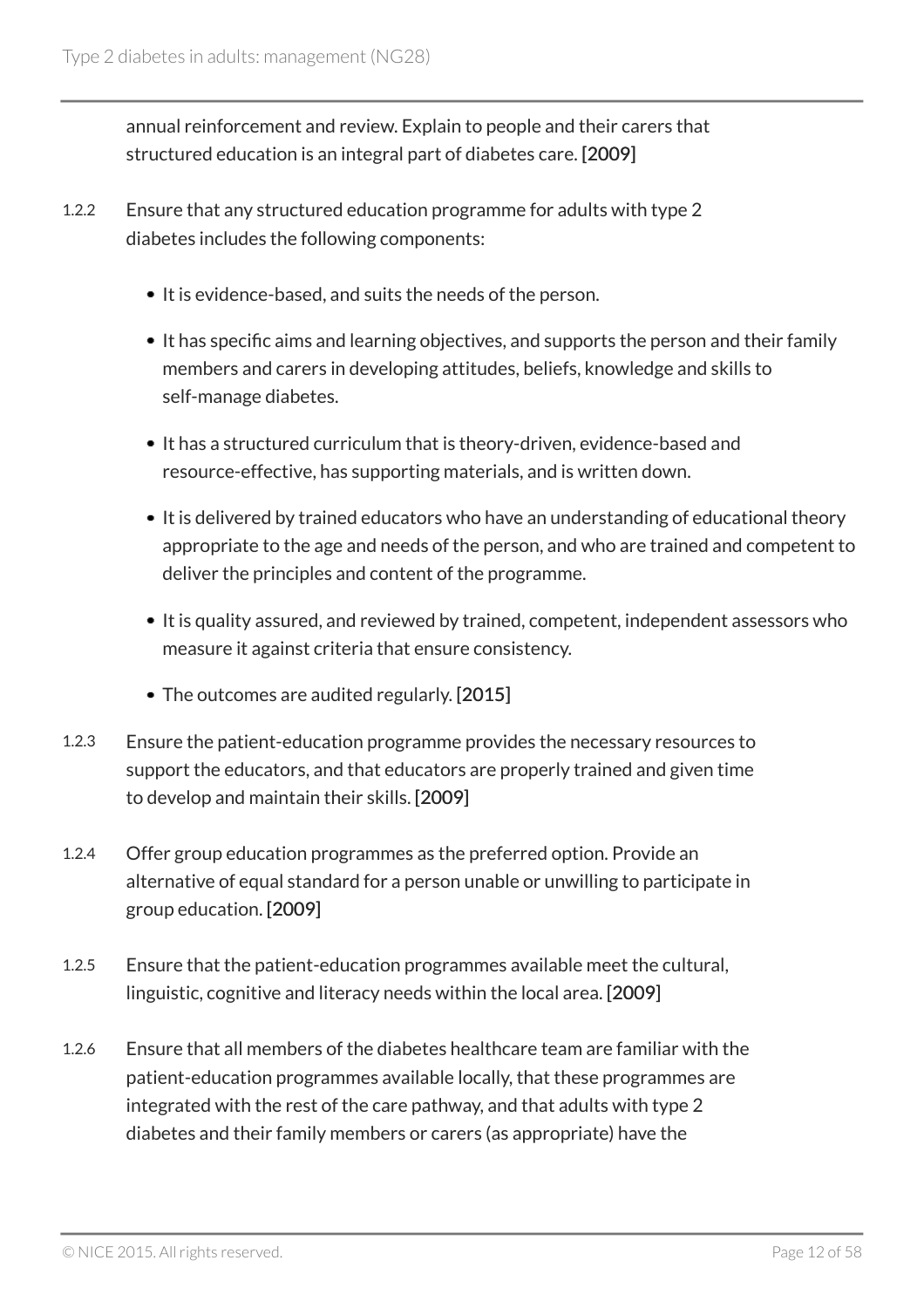opportunity to contribute to the design and provision of local programmes. [2009]

### *1.3 Dietary advice*

- 1.3.1 Provide individualised and ongoing nutritional advice from a healthcare professional with specific expertise and competencies in nutrition. [2009]
- 1.3.2 Provide dietary advice in a form sensitive to the person's needs, culture and beliefs, being sensitive to their willingness to change and the effects on their quality of life. [2009]
- 1.3.3 Emphasise advice on healthy balanced eating that is applicable to the general population when providing advice to adults with type 2 diabetes. Encourage high-fibre, low-glycaemic-index sources of carbohydrate in the diet, such as fruit, vegetables, wholegrains and pulses; include low-fat dairy products and oily fish; and control the intake of foods containing saturated and trans fatty acids. [2009]
- 1.3.4 Integrate dietary advice with a personalised diabetes management plan, including other aspects of lifestyle modification, such as increasing physical activity and losing weight. [2009]
- 1.3.5 For adults with type 2 diabetes who are overweight, set an initial body weight loss target of 5–10%. Remember that lesser degrees of weight loss may still be of benefit, and that larger degrees of weight loss in the longer term will have advantageous metabolic impact. [2009]
- 1.3.6 Individualise recommendations for carbohydrate and alcohol intake, and meal patterns. Reducing the risk of hypoglycaemia should be a particular aim for a person using insulin or an insulin secretagogue. [2009]
- 1.3.7 Advise adults with type 2 diabetes that limited substitution of sucrose-containing foods for other carbohydrate in the meal plan is allowable, but that they should take care to avoid excess energy intake. [2009]
- 1.3.8 Discourage the use of foods marketed specifically for people with diabetes. [2009]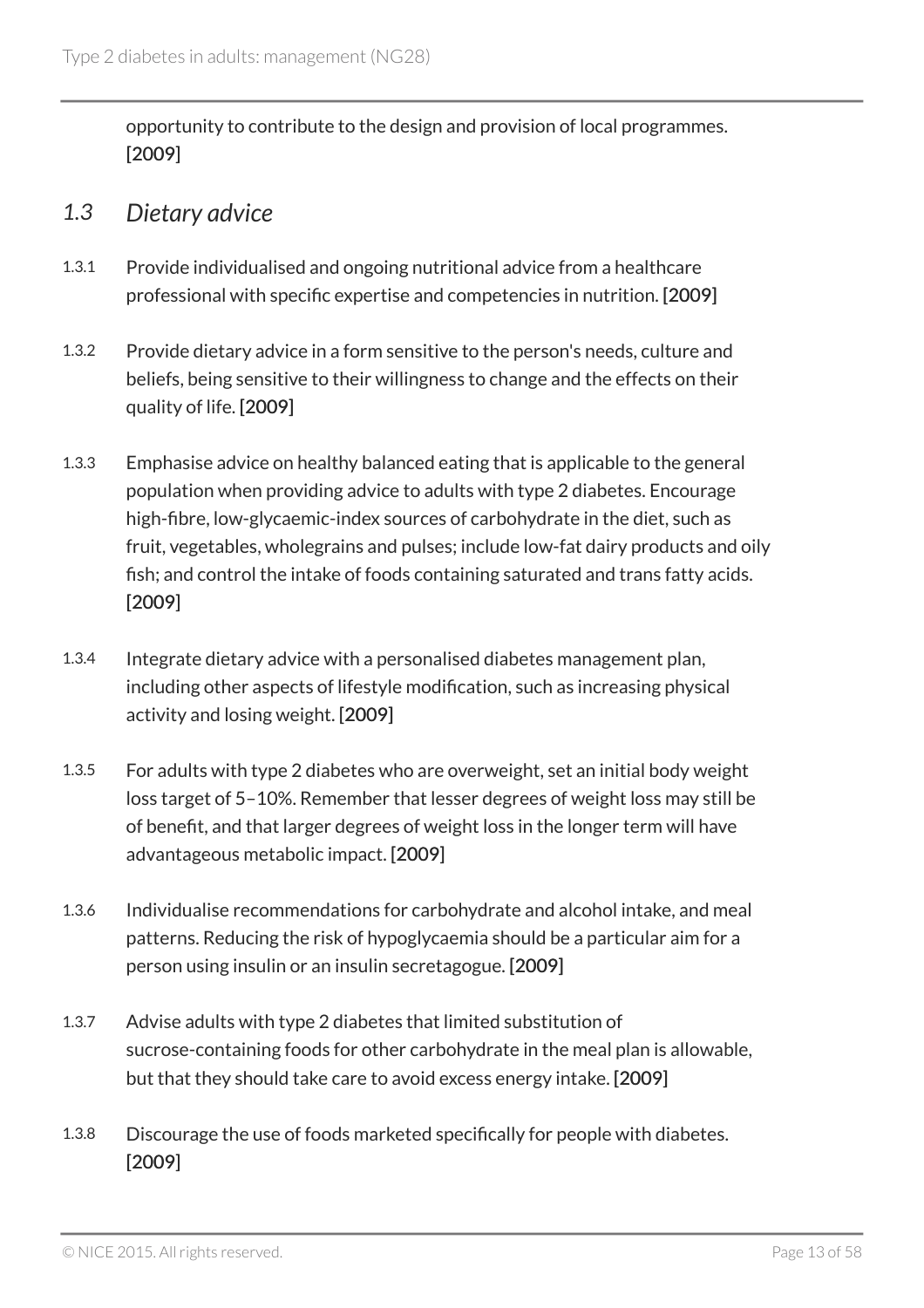- 1.3.9 When adults with type 2 diabetes are admitted to hospital as inpatients or to any other care setting, implement a meal planning system that provides consistency in the carbohydrate content of meals and snacks. [2009]
- 1.3.10 For recommendations on lifestyle advice, see the NICE guidelines on: preventing excess weight gain, weight management, obesity, physical activity, smoking: brief interventions and referrals, stop smoking services, smoking: harm reduction, and smoking: acute, maternity and mental health services. **[new** 2015]

### *1.4 Blood pressure management*

- 1.4.1 Measure blood pressure at least annually in an adult with type 2 diabetes without previously diagnosed hypertension or renal disease. Offer and reinforce preventive lifestyle advice. [2009]
- 1.4.2 For an adult with type 2 diabetes on antihypertensive drug treatment when diabetes is diagnosed, review blood pressure control and medications used. Make changes only if there is poor control or if current drug treatment is not appropriate because of microvascular complications or metabolic problems. [2009]
- 1.4.3 Repeat blood pressure measurements within:
	- 1 month if blood pressure is higher than 150/90 mmHg
	- 2 months if blood pressure is higher than 140/80 mmHg
	- 2 months if blood pressure is higher than 130/80 mmHg and there is kidney, eye or cerebrovascular damage.

Provide lifestyle advice (diet and exercise) at the same time. [2009]

1.4.4 Provide lifestyle advice (see section 1.3 in this guideline and the lifestyle interventions section in hypertension in adults [NICE guideline CG127]) if blood pressure is confirmed as being consistently above 140/80 mmHg (or above 130/ 80 mmHg if there is kidney, eye or cerebrovascular damage). [2009]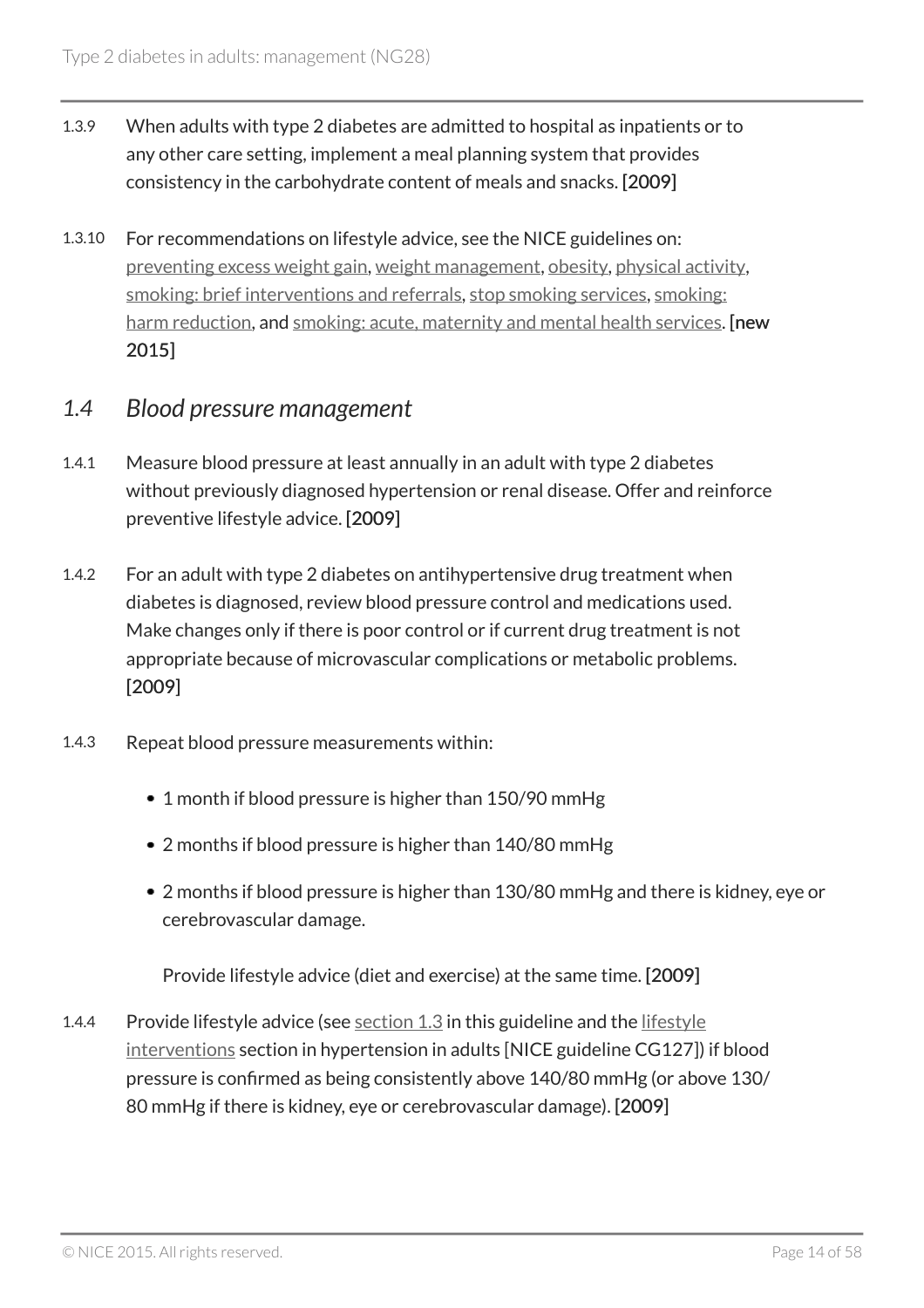- 1.4.5 Add medications if lifestyle advice does not reduce blood pressure to below 140/80 mmHg (below 130/80 mmHg if there is kidney, eye or cerebrovascular damage). [2009]
- 1.4.6 Monitor blood pressure every 1–2 months, and intensify therapy if the person is already on antihypertensive drug treatment, until the blood pressure is consistently below 140/80 mmHg (below 130/80 mmHg if there is kidney, eye or cerebrovascular damage). [2009]
- 1.4.7 First-line antihypertensive drug treatment should be a once-daily, generic angiotensin-converting enzyme (ACE) inhibitor. Exceptions to this are people of African or Caribbean family origin, or women for whom there is a possibility of becoming pregnant. [2009]
- 1.4.8 The first-line antihypertensive drug treatment for a person of African or Caribbean family origin should be an ACE inhibitor plus either a diuretic or a generic calcium-channel blocker. [2009]
- 1.4.9 A calcium-channel blocker should be the first-line antihypertensive drug treatment for a woman for whom, after an informed discussion, it is agreed there is a possibility of her becoming pregnant. [2009]
- 1.4.10 For a person with continuing intolerance to an ACE inhibitor (other than renal deterioration or hyperkalaemia), substitute an angiotensin II-receptor antagonist for the ACE inhibitor. [2009]
- 1.4.11 Do not combine an ACE inhibitor with an angiotensin II-receptor antagonist to treat hypertension. [new 2015]
- 1.4.12 If the person's blood pressure is not reduced to the individually agreed target with first-line therapy, add a calcium-channel blocker or a diuretic (usually a thiazide or thiazide-related diuretic). Add the other drug (that is, the calcium-channel blocker or diuretic) if the target is not reached with dual therapy. [2009, amended 2015]
- 1.4.13 If the person's blood pressure is not reduced to the individually agreed target with triple therapy, add an alpha-blocker, a beta-blocker or a potassium-sparing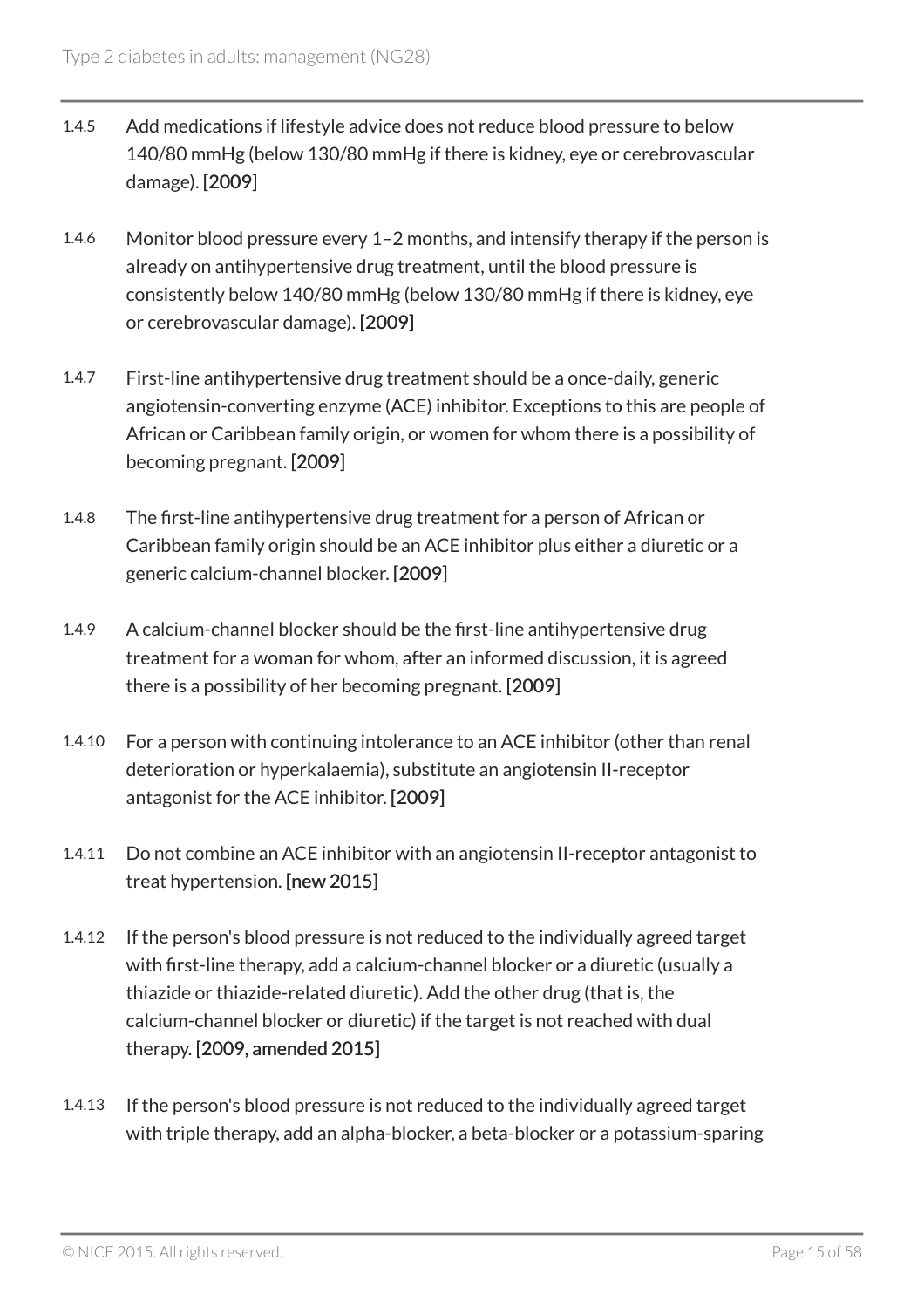diuretic (the last with caution if the person is already taking an ACE inhibitor or an angiotensin II-receptor antagonist). [2009]

1.4.14 Monitor the blood pressure of a person who has attained and consistently remained at his or her blood pressure target every 4–6 months. Check for possible adverse effects of antihypertensive drug treatment – including the risks from unnecessarily low blood pressure. [2009]

### *1.5 Antiplatelet therapy*

- 1.5.1 Do not offer antiplatelet therapy (aspirin or clopidogrel) for adults with type 2 diabetes without cardiovascular disease. [new 2015]
- 1.5.2 For guidance on the primary and secondary prevention of cardiovascular disease in adults with type 2 diabetes, see the NICE guidelines on cardiovascular disease and myocardial infarction. [new 2015]
- *1.6 Blood glucose management*

### HbA1c measurement and targets

#### *Measurement*

- 1.6.1 In adults with type 2 diabetes, measure HbA1c levels at:
	- 3–6-monthly intervals (tailored to individual needs), until the HbA1c is stable on unchanging therapy
	- 6-monthly intervals once the HbA1c level and blood glucose lowering therapy are stable. [2015]
- 1.6.2 Use methods to measure HbA1c that have been calibrated according to International Federation of Clinical Chemistry (IFCC) standardisation. [new 2015]
- 1.6.3 If HbA1c monitoring is invalid because of disturbed erythrocyte turnover or abnormal haemoglobin type, estimate trends in blood glucose control using one of the following: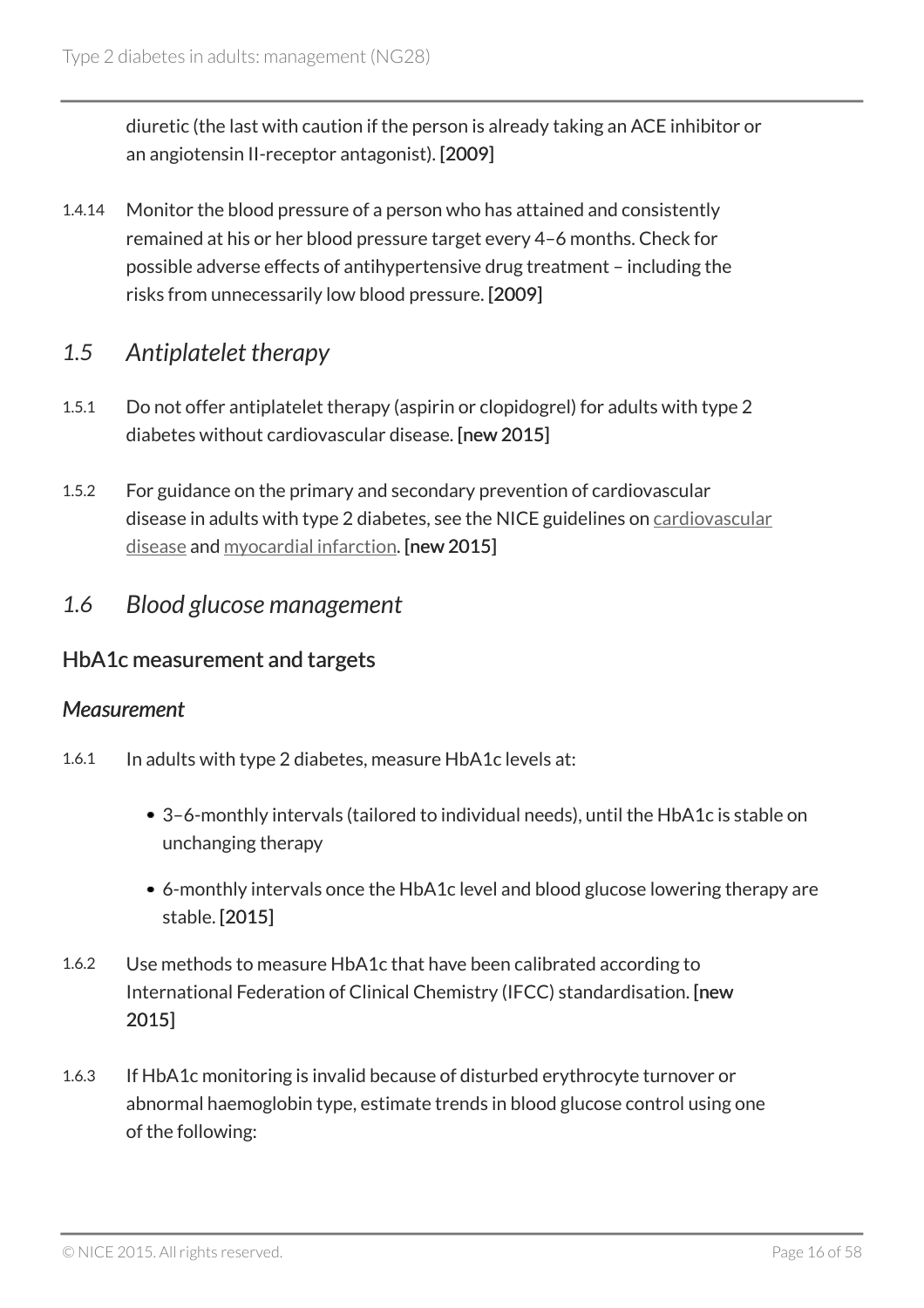- quality-controlled plasma glucose profiles
- total glycated haemoglobin estimation (if abnormal haemoglobins)
- fructosamine estimation. [2015]
- 1.6.4 Investigate unexplained discrepancies between HbA1c and other glucose measurements. Seek advice from a team with specialist expertise in diabetes or clinical biochemistry. [2015]

#### *Targets*

- 1.6.5 Involve adults with type 2 diabetes in decisions about their individual HbA1c target. Encourage them to achieve the target and maintain it unless any resulting adverse effects (including hypoglycaemia), or their efforts to achieve their target, impair their quality of life. [new 2015]
- 1.6.6 Offer lifestyle advice and drug treatment to support adults with type 2 diabetes to achieve and maintain their HbA1c target (see section 1.3). For more information about supporting adherence, see the NICE guideline on medicines adherence. [new 2015]
- 1.6.7 For adults with type 2 diabetes managed either by lifestyle and diet, or by lifestyle and diet combined with a single drug not associated with hypoglycaemia, support the person to aim for an HbA1c level of 48 mmol/mol (6.5%). For adults on a drug associated with hypoglycaemia, support the person to aim for an HbA1c level of 53 mmol/mol (7.0%). [new 2015]
- 1.6.8 In adults with type 2 diabetes, if HbA1c levels are not adequately controlled by a single drug and rise to 58 mmol/mol (7.5%) or higher:
	- reinforce advice about diet, lifestyle and adherence to drug treatment and
	- support the person to aim for an HbA1c level of 53 mmol/mol (7.0%) and
	- intensify drug treatment. [new 2015]
- 1.6.9 Consider relaxing the target HbA1c level (see recommendations 1.6.7 and 1.6.8) on a case-by-case basis, with particular consideration for people who are older or frail, for adults with type 2 diabetes: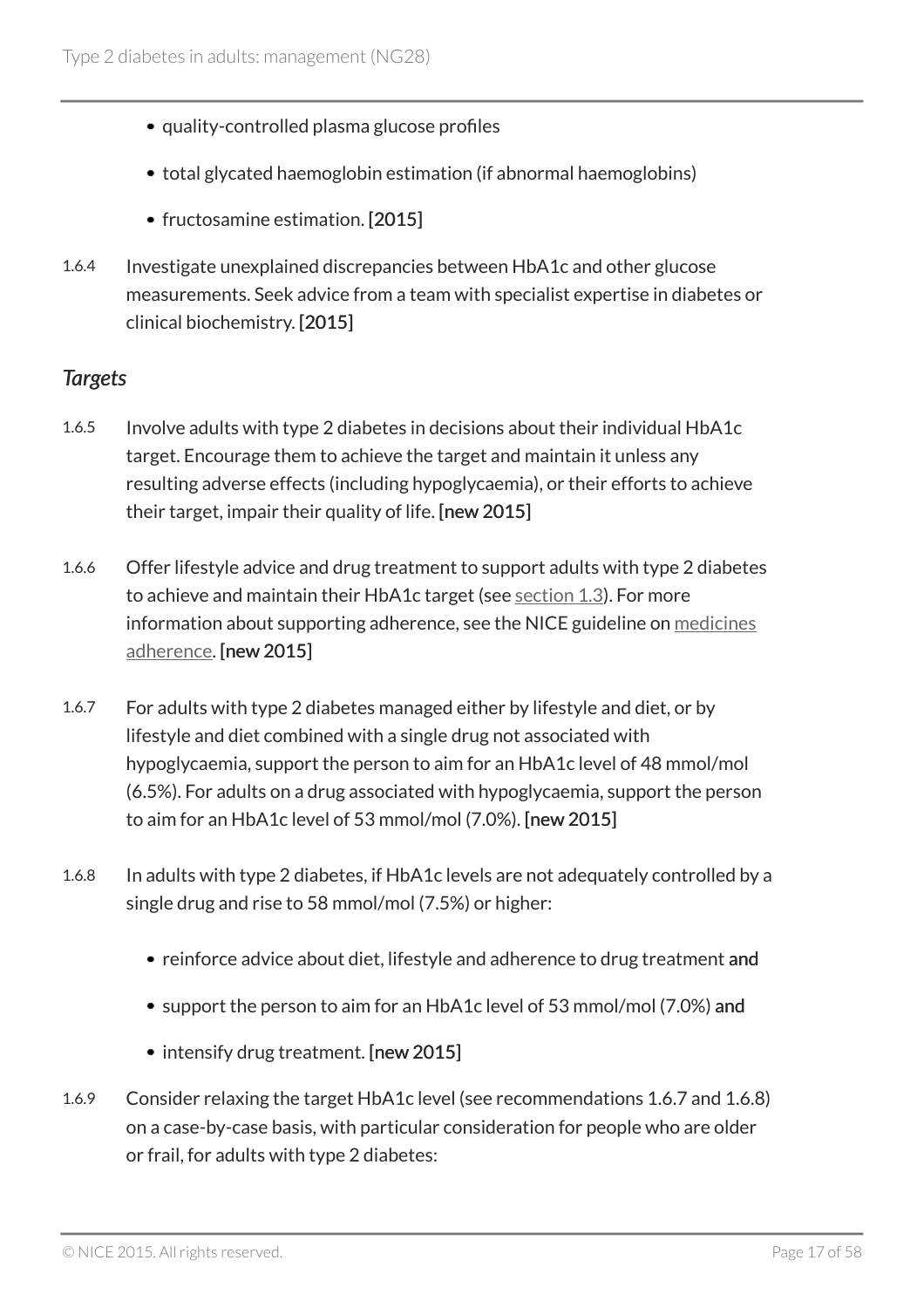- who are unlikely to achieve longer-term risk-reduction benefits, for example, people with a reduced life expectancy
- for whom tight blood glucose control poses a high risk of the consequences of hypoglycaemia, for example, people who are at risk of falling, people who have impaired awareness of hypoglycaemia, and people who drive or operate machinery as part of their job
- for whom intensive management would not be appropriate, for example, people with significant comorbidities. [new 2015]
- 1.6.10 If adults with type 2 diabetes achieve an HbA1c level that is lower than their target and they are not experiencing hypoglycaemia, encourage them to maintain it. Be aware that there are other possible reasons for a low HbA1c level, for example, deteriorating renal function or sudden weight loss. [new 2015]
- 1.6.11 For guidance on HbA1c targets for women with type 2 diabetes who are pregnant or planning to become pregnant, see the NICE guideline on diabetes in pregnancy. [new 2015]

### Self-monitoring of blood glucose

- 1.6.12 Take the Driver and Vehicle Licensing Agency (DVLA) At a glance guide to the current medical standards of fitness to drive into account when offering self-monitoring of blood glucose levels for adults with type 2 diabetes. [new 2015]
- 1.6.13 Do not routinely offer self-monitoring of blood glucose levels for adults with type 2 diabetes unless:
	- the person is on insulin or
	- there is evidence of hypoglycaemic episodes or
	- the person is on oral medication that may increase their risk of hypoglycaemia while driving or operating machinery or
	- the person is pregnant, or is planning to become pregnant. For more information, see the NICE guideline on diabetes in pregnancy. [new 2015]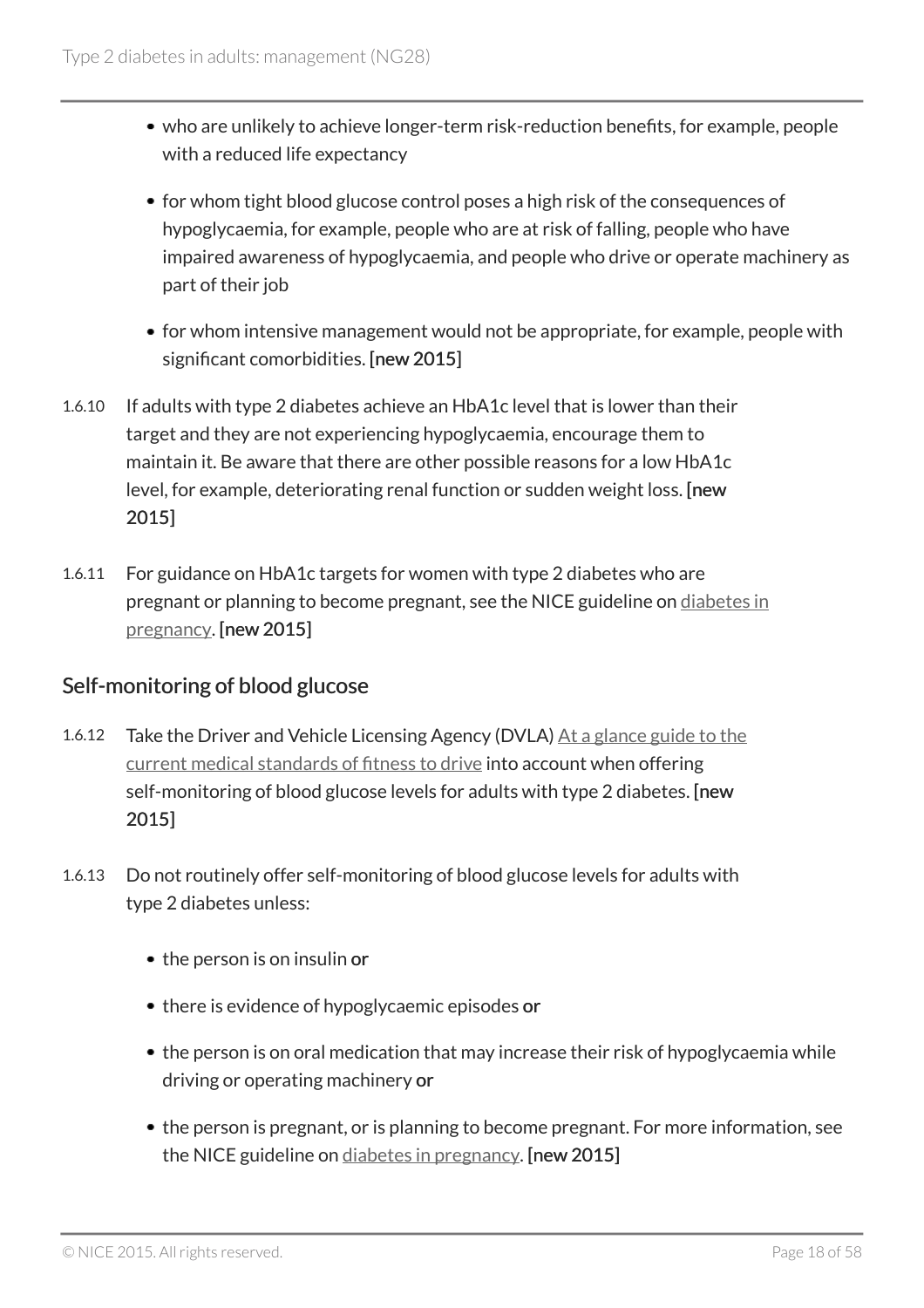- 1.6.14 Consider short-term self-monitoring of blood glucose levels in adults with type 2 diabetes (and review treatment as necessary):
	- when starting treatment with oral or intravenous corticosteroids or
	- to confirm suspected hypoglycaemia. [new 2015]
- 1.6.15 Be aware that adults with type 2 diabetes who have acute intercurrent illness are at risk of worsening hyperglycaemia. Review treatment as necessary. [new 2015]
- 1.6.16 If adults with type 2 diabetes are self-monitoring their blood glucose levels, carry out a structured assessment at least annually. The assessment should include:
	- the person's self-monitoring skills
	- the quality and frequency of testing
	- checking that the person knows how to interpret the blood glucose results and what action to take
	- the impact on the person's quality of life
	- the continued benefit to the person
	- the equipment used. [2015]

#### Drug treatment

Recommendations in this section that cover dipeptidyl peptidase-4 (DPP-4) inhibitors, glucagon-like peptide-1 (GLP-1) mimetics and sulfonylureas refer to each of these groups of drugs at a class level.

- 1.6.17 For adults with type 2 diabetes, discuss the benefits and risks of drug treatment, and the options available. Base the choice of drug treatment(s) on:
	- the effectiveness of the drug treatment(s) in terms of metabolic response
	- safety (see Medicines and Healthcare products Regulatory Agency [MHRA] guidance) and tolerability of the drug treatment(s)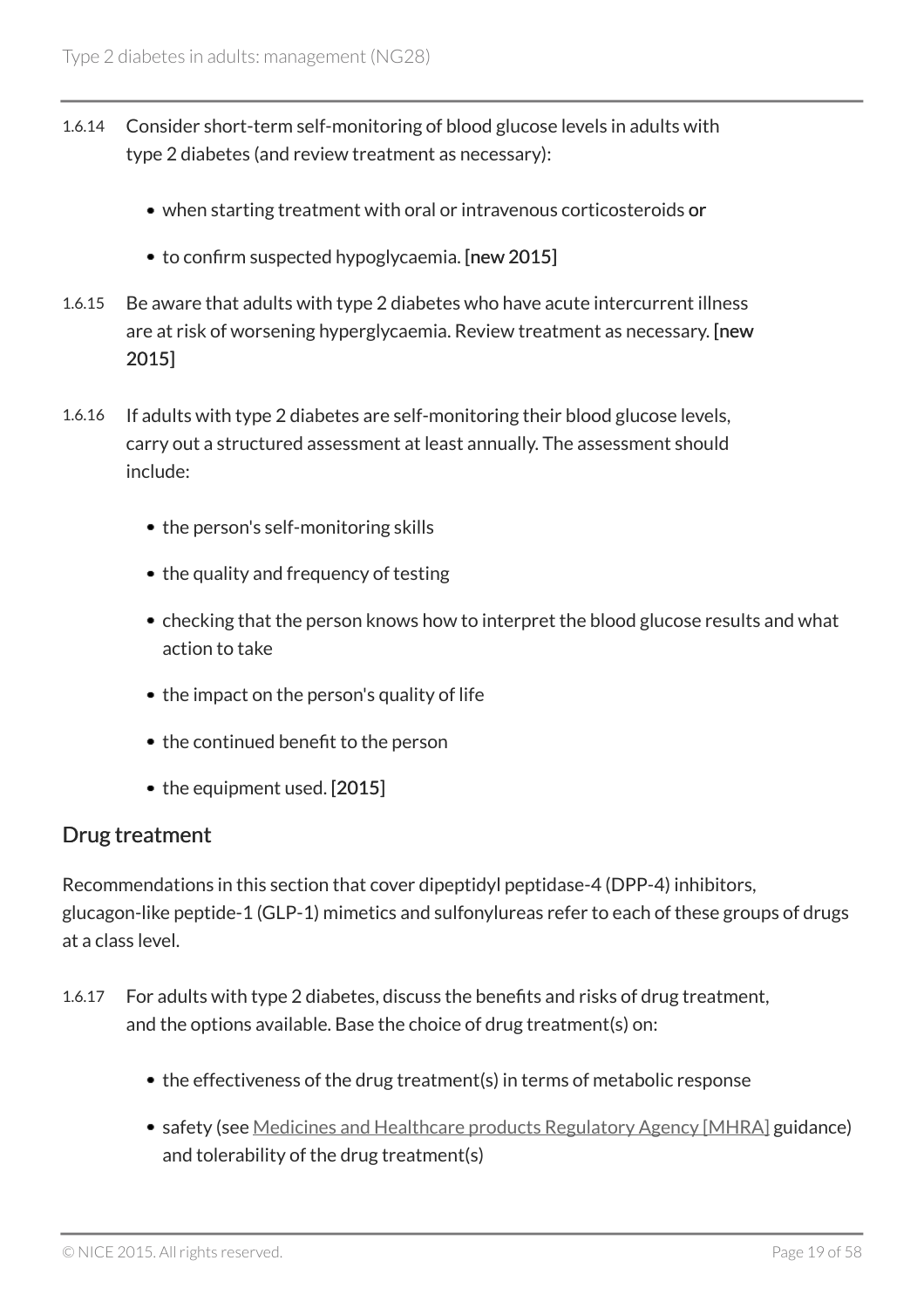- the person's individual clinical circumstances, for example, comorbidities, risks from polypharmacy
- the person's individual preferences and needs
- the licensed indications or combinations available
- cost (if 2 drugs in the same class are appropriate, choose the option with the lowest acquisition cost). [new 2015]

#### *Rescue therapy at any phase of treatment*

1.6.18 If an adult with type 2 diabetes is symptomatically hyperglycaemic, consider insulin (see recommendations 1.6.32–1.6.34) or a sulfonylurea, and review treatment when blood glucose control has been achieved. [new 2015]

#### *Initial drug treatment*

- 1.6.19 Offer standard-release metformin as the initial drug treatment for adults with type 2 diabetes. [new 2015]
- 1.6.20 Gradually increase the dose of standard-release metformin over several weeks to minimise the risk of gastrointestinal side effects in adults with type 2 diabetes. [new 2015]
- 1.6.21 If an adult with type 2 diabetes experiences gastrointestinal side effects with standard-release metformin, consider a trial of modified-release metformin. [new 2015]

### Algorithm for blood glucose lowering therapy in adults with type 2 diabetes

Download the PDF here.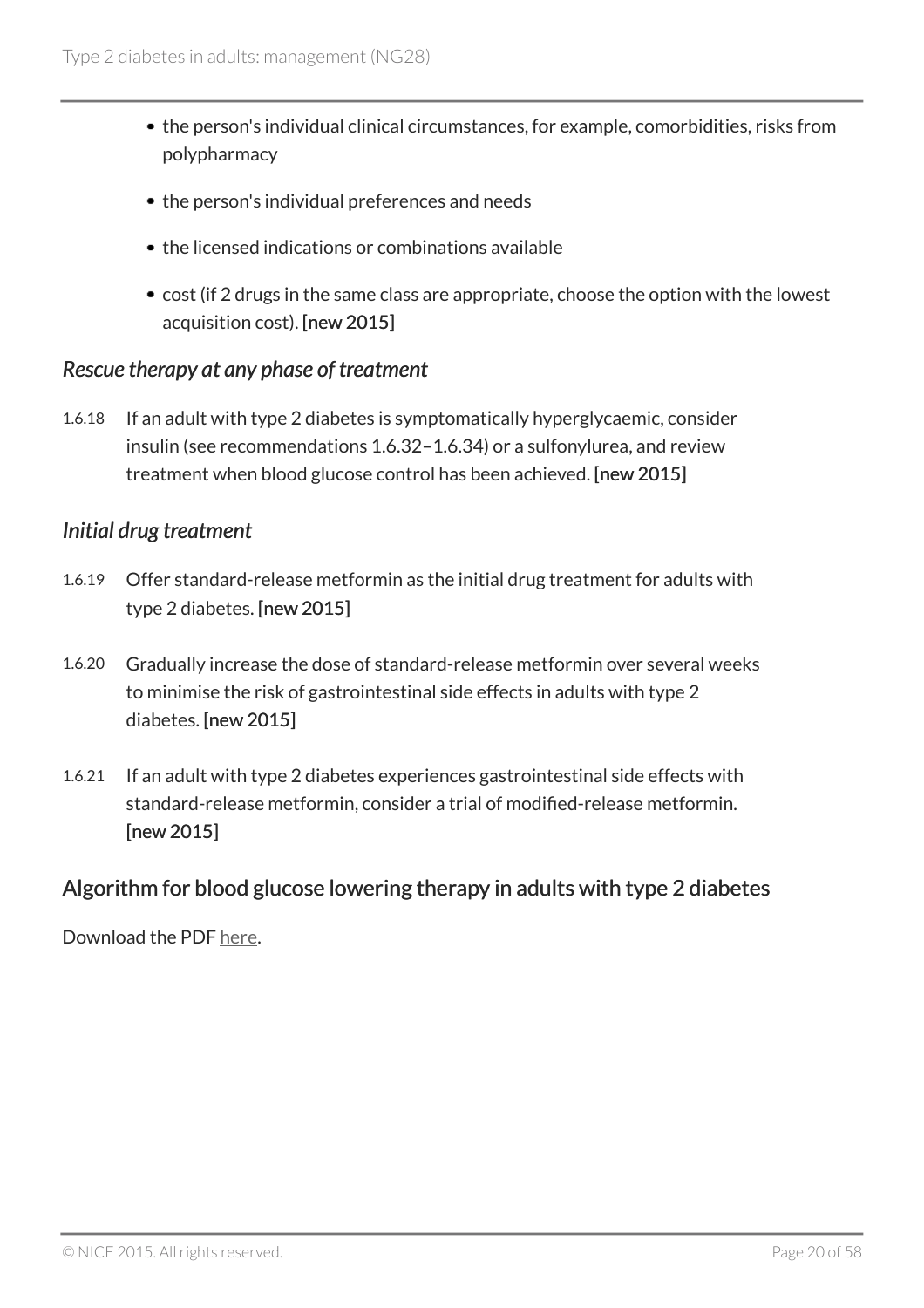

- 1.6.22 In adults with type 2 diabetes, review the dose of metformin if the estimated glomerular filtration rate (eGFR) is below 45 ml/minute/1.73m $^2\!:\,$ 
	- Stop metformin if the eGFR is below 30 ml/minute/1.73m<sup>2</sup>.
	- Prescribe metformin with caution for those at risk of a sudden deterioration in kidney function and those at risk of eGFR falling below 45 ml/minute/1.73m $^2$ . [2015]
- 1.6.23 In adults with type 2 diabetes, if metformin is contraindicated or not tolerated, consider initial drug treatment $^{[s]}$  with:
	- a dipeptidyl peptidase-4 (DPP-4) inhibitor or
	- pioglitazone<sup>[4]</sup>or
	- a sulfonylurea. [new 2015]
- 1.6.24 In adults with type 2 diabetes, do not offer or continue pioglitazone $^{[4]}$  if they have any of the following:
	- heart failure or history of heart failure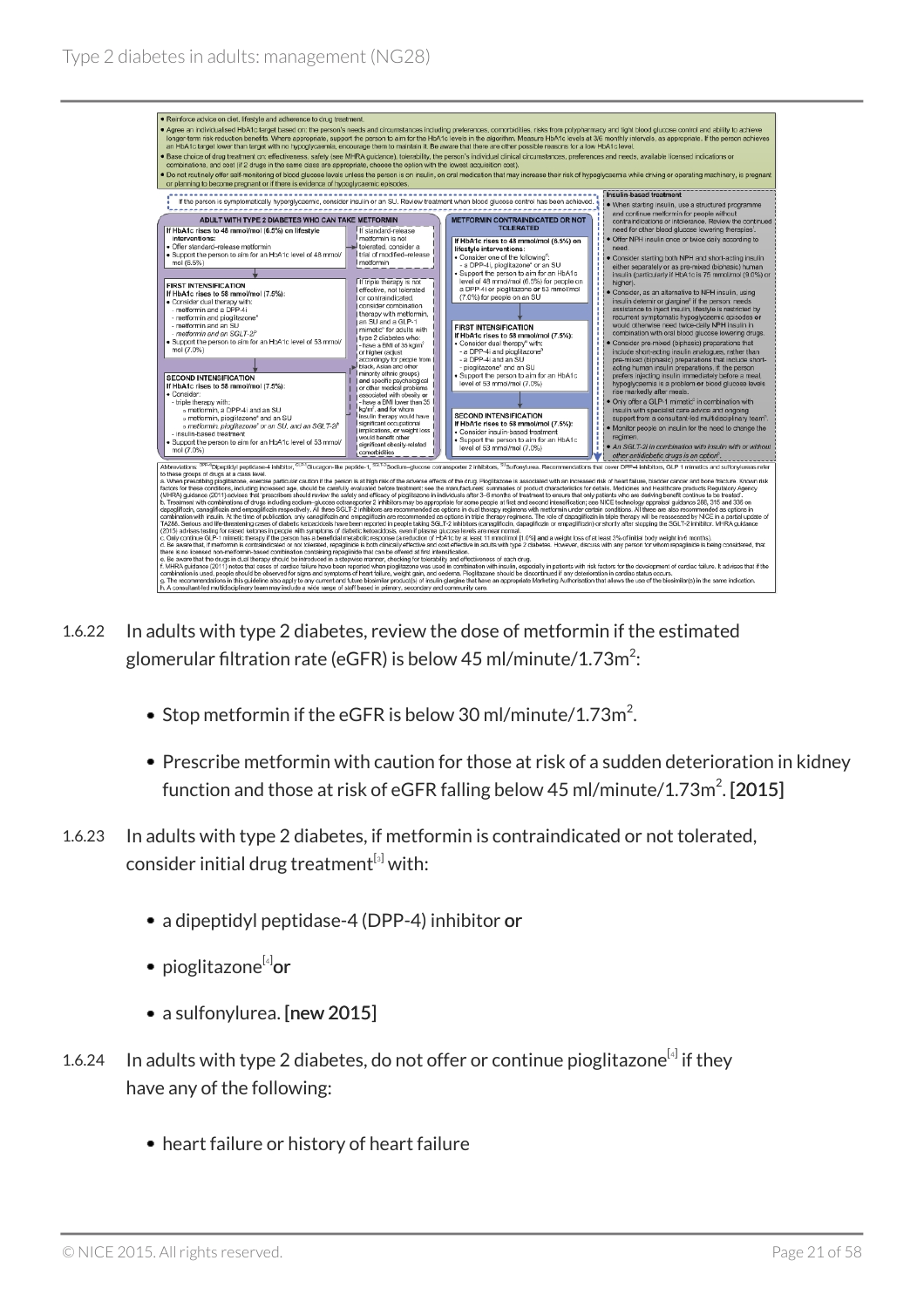- hepatic impairment
- diabetic ketoacidosis
- current, or a history of, bladder cancer
- uninvestigated macroscopic haematuria. [new 2015]

#### *First intensification of drug treatment*

- 1.6.25 In adults with type 2 diabetes, if initial drug treatment with metformin has not continued to control HbA1c to below the person's individually agreed threshold for intensification, consider dual therapy with:
	- metformin and a DPP-4 inhibitor or
	- metformin and pioglitazone<sup>[4]</sup>or
	- metformin and a sulfonylurea. [new 2015]
- 1.6.26 In adults with type 2 diabetes, if metformin is contraindicated or not tolerated and initial drug treatment has not continued to control HbA1c to below the person's individually agreed threshold for intensification, consider dual therapy<sup>[5]</sup> with:
	- a DPP-4 inhibitor and pioglitazone $^{\left[ 4 \right]}$ or
	- a DPP-4 inhibitor and a sulfonylurea or
	- pioglitazone $^{\left[ 4\right] }$ and a sulfonylurea. [new 2015]

Treatment with combinations of medicines including sodium–glucose cotransporter 2 (SGLT-2) inhibitors may be appropriate for some people with type 2 diabetes; see the NICE guidance on canagliflozin in combination therapy for treating type 2 diabetes, dapagliflozin in combination therapy for treating type 2 diabetes and empagliflozin in combination therapy for treating type 2 diabetes.

### *Second intensification of drug treatment*

1.6.27 In adults with type 2 diabetes, if dual therapy with metformin and another oral drug (see recommendation 1.6.25) has not continued to control HbA1c to below the person's individually agreed threshold for intensification, consider either: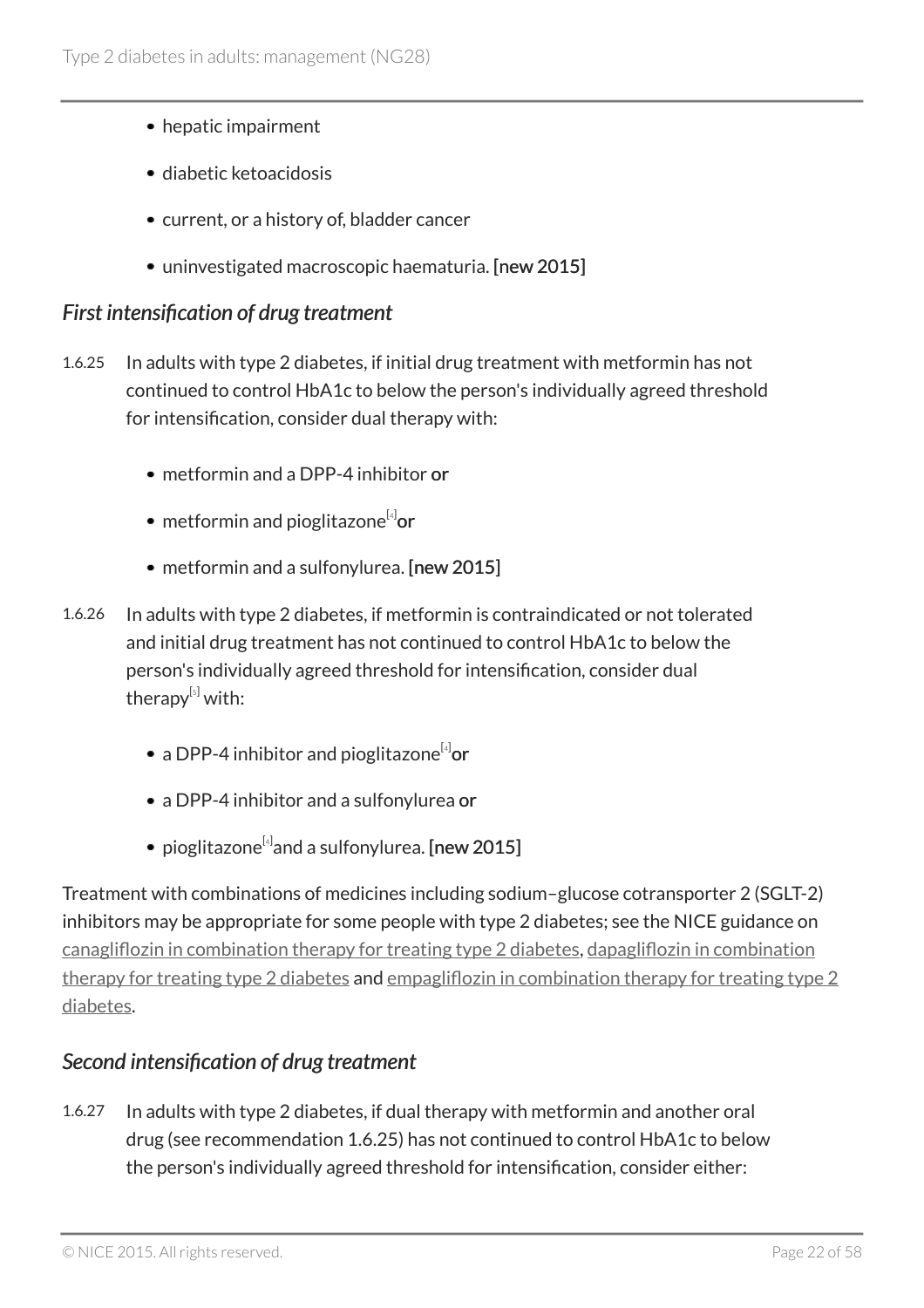- triple therapy with:
	- metformin, a DPP-4 inhibitor and a sulfonylurea or
	- metformin, pioglitazone<sup>[4]</sup>and a sulfonylurea **or**
- starting insulin-based treatment (see recommendations 1.6.32–1.6.34). [new 2015]
- 1.6.28 If triple therapy with metformin and 2 other oral drugs (see recommendation 1.6.27) is not effective, not tolerated or contraindicated, consider combination therapy with metformin, a sulfonylurea and a glucagon-like peptide-1 (GLP-1) mimetic for adults with type 2 diabetes who:
	- have a BMI of 35 kg/m $^2$ or higher (adjust accordingly for people from black, Asian and other minority ethnic groups) and specific psychological or other medical problems associated with obesity or
	- have a BMI lower than 35 kg/m $^2$ and:
		- for whom insulin therapy would have significant occupational implications or
		- weight loss would benefit other significant obesity-related comorbidities. [new 2015]
- 1.6.29 Only continue GLP-1 mimetic therapy if the person with type 2 diabetes has had a beneficial metabolic response (a reduction of at least 11 mmol/mol [1.0%] in HbA1c and a weight loss of at least 3% of initial body weight in 6 months). [2015]
- 1.6.30 In adults with type 2 diabetes, if metformin is contraindicated or not tolerated, and if dual therapy with 2 oral drugs (see recommendation 1.6.26) has not continued to control HbA1c to below the person's individually agreed threshold for intensification, consider insulin-based treatment (see recommendations 1.6.32–1.6.34). [new 2015]
- 1.6.31 In adults with type 2 diabetes, only offer a GLP-1 mimetic in combination with insulin with specialist care advice and ongoing support from a consultant-led multidisciplinary team $^{\left[ s\right] }$ . [new 2015]

Treatment with combinations of medicines including SGLT-2 inhibitors may be appropriate for some people with type 2 diabetes; see the NICE guidance on canagliflozin in combination therapy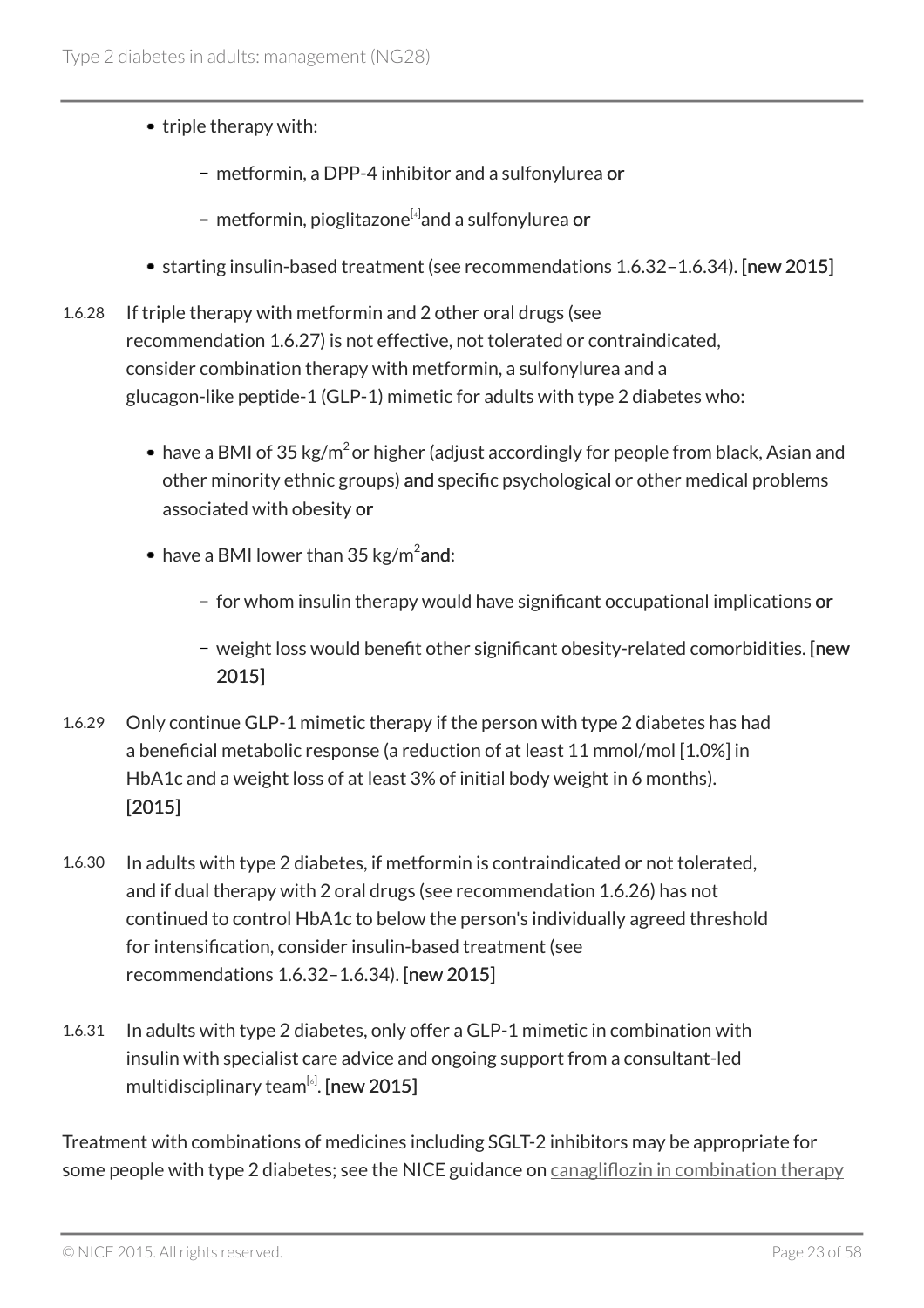for treating type 2 diabetes, dapagliflozin in combination therapy for treating type 2 diabetes and empagliflozin in combination therapy for treating type 2 diabetes.

### Insulin-based treatments

- 1.6.32 When starting insulin therapy in adults with type 2 diabetes, use a structured programme employing active insulin dose titration that encompasses:
	- injection technique, including rotating injection sites and avoiding repeated injections at the same point within sites
	- continuing telephone support
	- self-monitoring
	- dose titration to target levels
	- dietary understanding
	- DVLA guidance (At a glance guide to the current medical standards of fitness to drive)
	- management of hypoglycaemia
	- management of acute changes in plasma glucose control
	- support from an appropriately trained and experienced healthcare professional. [2015]
- 1.6.33 When starting insulin therapy in adults with type 2 diabetes, continue to offer metformin for people without contraindications or intolerance. Review the continued need for other blood glucose lowering therapies $^{\lbrack\!\lbrack}$ . [new 2015]
- 1.6.34 Start insulin therapy for adults with type 2 diabetes from a choice of a number of insulin types and regimens:
	- Offer NPH insulin injected once or twice daily according to need.
	- Consider starting both NPH and short-acting insulin (particularly if the person's HbA1c is 75 mmol/mol [9.0%] or higher), administered either:
		- separately or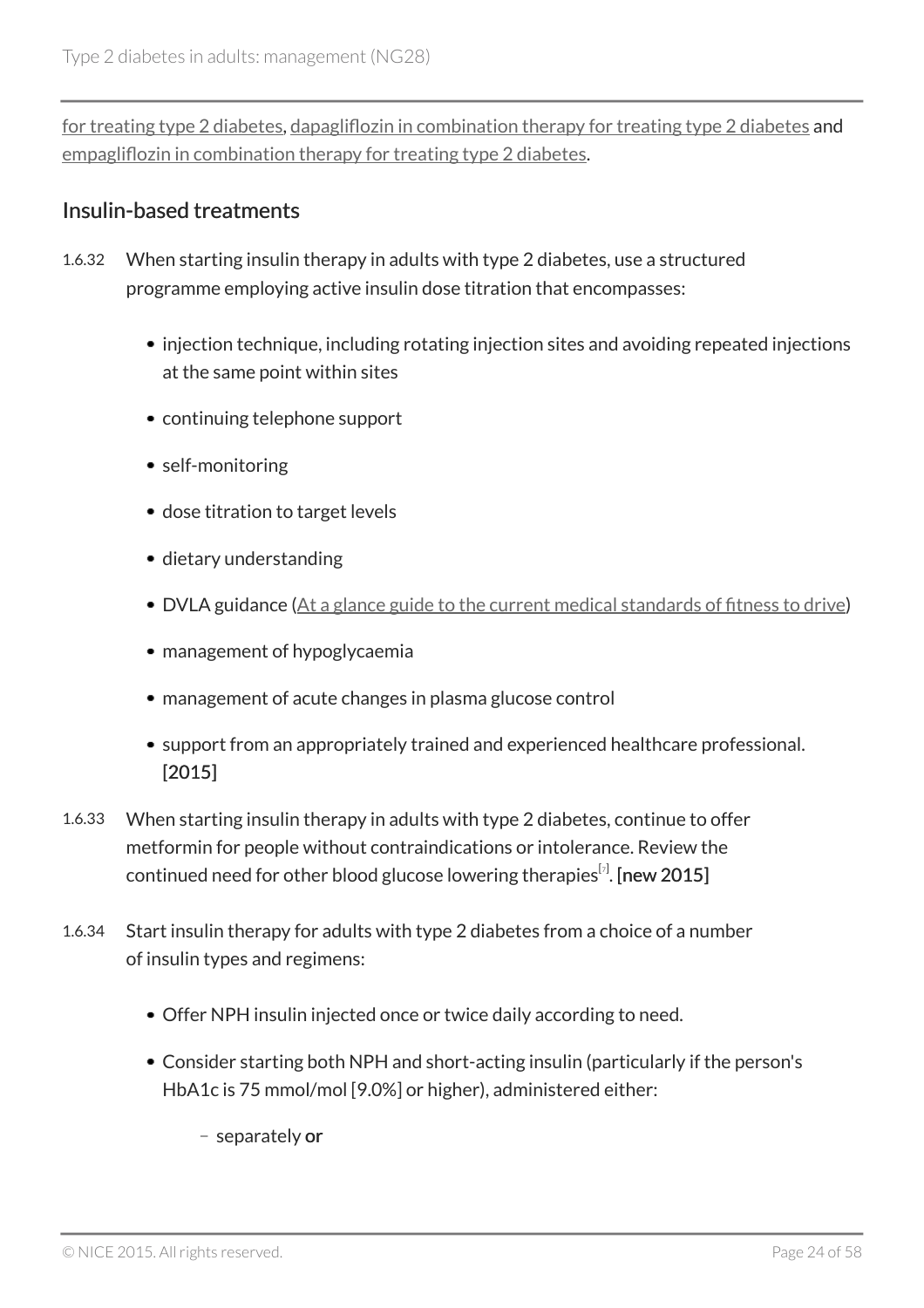- as a pre-mixed (biphasic) human insulin preparation.
- Consider, as an alternative to NPH insulin, using insulin detemir or insulin glargine $^{\text{\tiny{[s]}}}$  if:
	- the person needs assistance from a carer or healthcare professional to inject insulin, and use of insulin detemir or insulin glargine $[8]$  would reduce the frequency of injections from twice to once daily or
	- the person's lifestyle is restricted by recurrent symptomatic hypoglycaemic episodes or
	- the person would otherwise need twice-daily NPH insulin injections in combination with oral glucose-lowering drugs.
- Consider pre-mixed (biphasic) preparations that include short-acting insulin analogues, rather than pre-mixed (biphasic) preparations that include short-acting human insulin preparations, if:
	- a person prefers injecting insulin immediately before a meal or
	- hypoglycaemia is a problem or
	- blood glucose levels rise markedly after meals. [2015]
- 1.6.35 Consider switching to insulin detemir or insulin glargine<sup>[8]</sup> from NPH insulin in adults with type 2 diabetes:
	- who do not reach their target HbA1c because of significant hypoglycaemia or
	- who experience significant hypoglycaemia on NPH insulin irrespective of the level of HbA1c reached or
	- who cannot use the device needed to inject NPH insulin but who could administer their own insulin safely and accurately if a switch to one of the long-acting insulin analogues was made or
	- who need help from a carer or healthcare professional to administer insulin injections and for whom switching to one of the long-acting insulin analogues would reduce the number of daily injections. [2015]
- 1.6.36 Monitor adults with type 2 diabetes who are on a basal insulin regimen (NPH insulin, insulin detemir or insulin glargine $^{\text{\tiny{[s]}}}$ ) for the need for short-acting insulin before meals (or a pre-mixed [biphasic] insulin preparation). [2015]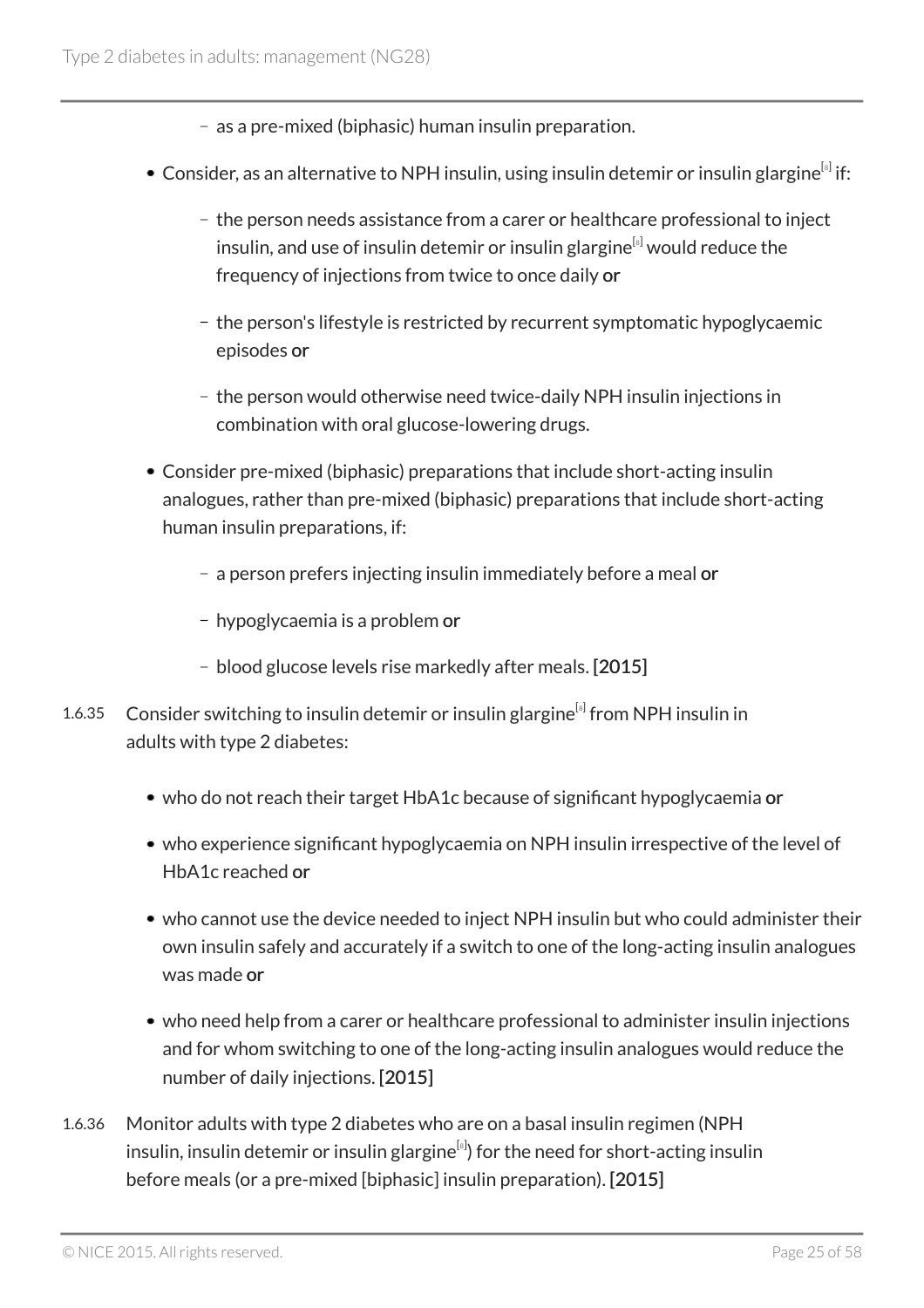1.6.37 Monitor adults with type 2 diabetes who are on pre-mixed (biphasic) insulin for the need for a further injection of short-acting insulin before meals or for a change to a basal bolus regimen with NPH insulin or insulin detemir or insulin glargine $^{\text{\tiny{[s]}}}$ , if blood glucose control remains inadequate. [ $2015$ ]

Treatment with combinations of medicines including SGLT-2 inhibitors may be appropriate for some people with type 2 diabetes; see the NICE guidance on canagliflozin in combination therapy for treating type 2 diabetes, dapagliflozin in combination therapy for treating type 2 diabetes and empagliflozin in combination therapy for treating type 2 diabetes.

### Insulin delivery

- 1.6.38 For guidance on insulin delivery for adults with type 2 diabetes, see the insulin delivery section in the NICE guideline on type 1 diabetes. [new 2015]
- *1.7 Managing complications*

### **Gastroparesis**

- 1.7.1 Think about a diagnosis of gastroparesis in adults with type 2 diabetes with erratic blood glucose control or unexplained gastric bloating or vomiting, taking into account possible alternative diagnoses. [2009, amended 2015]
- 1.7.2 For adults with type 2 diabetes who have vomiting caused by gastroparesis, explain that:
	- there is not strong evidence that any available antiemetic therapy is effective
	- some people have had benefit with domperidone<sup>[9]</sup>, erythromycin<sup>[10]</sup> or metoclopramide<sup>[11]</sup>.
	- the strongest evidence for effectiveness is for domperidone $^{\lbrack 9]}$ , but prescribers must take into account its safety profile, in particular its cardiac risk and potential interactions with other medicines. [new 2015]
- 1.7.3 For treating vomiting caused by gastroparesis in adults with type 2 diabetes:
	- consider alternating use of erythomycin $^{\left[ \mathrm{_{10}}\right]}$  and metoclopramide $^{\left[ \mathrm{_{11}}\right]}$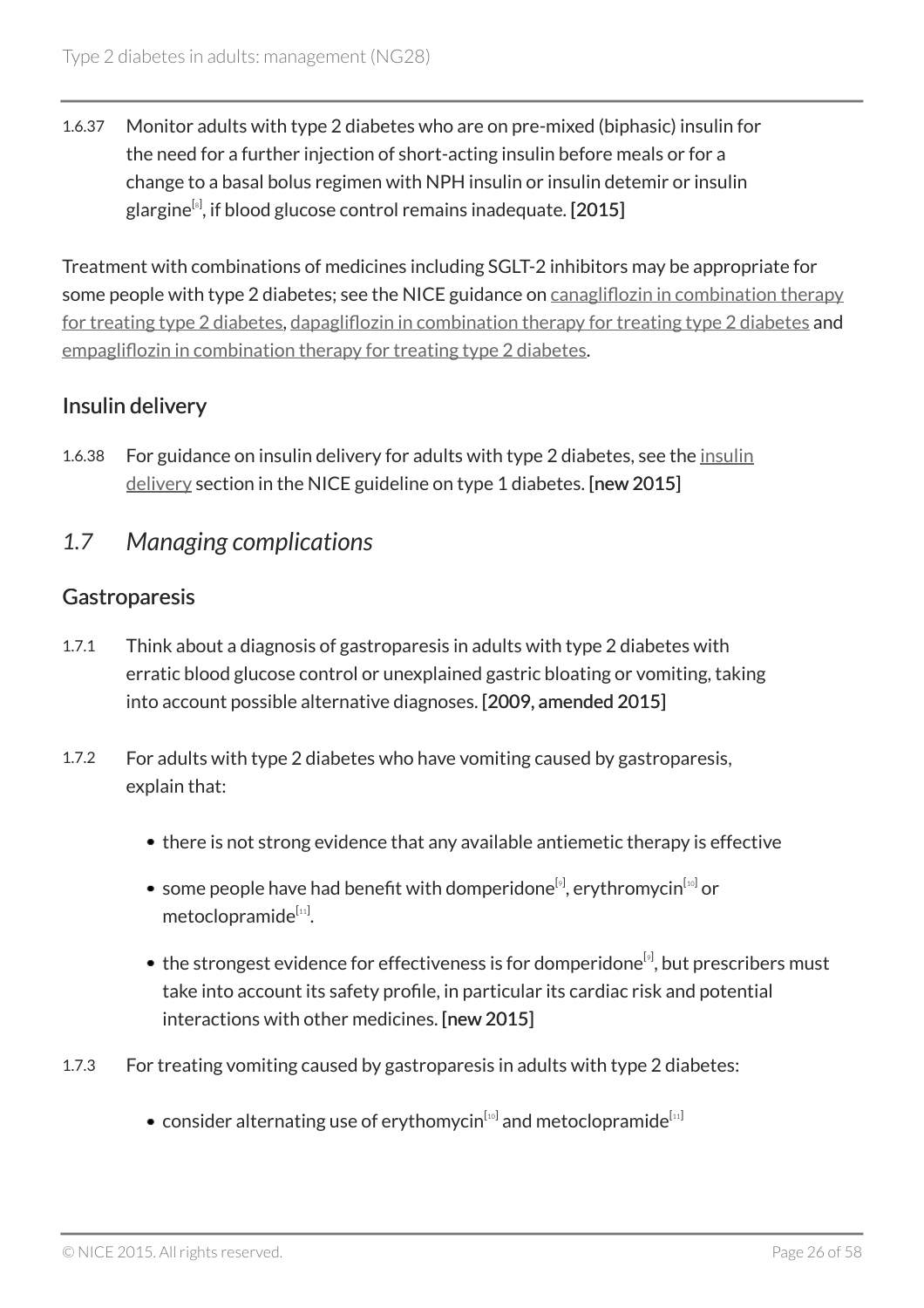- consider domperidone<sup>[9]</sup> only in exceptional circumstances (if domperidone is the only effective treatment) and in accordance with MHRA guidance. [new 2015]
- 1.7.4 If gastroparesis is suspected, consider referral to specialist services if:
	- the differential diagnosis is in doubt or
	- persistent or severe vomiting occurs. [2009]

#### Painful diabetic neuropathy

1.7.5 For guidance on managing painful diabetic peripheral neuropathy in adults with type 2 diabetes, see the NICE guideline on neuropathic pain in adults. [new 2015]

#### Autonomic neuropathy

- 1.7.6 Think about the possibility of contributory sympathetic nervous system damage for adults with type 2 diabetes who lose the warning signs of hypoglycaemia. [2009, amended 2015]
- 1.7.7 Think about the possibility of autonomic neuropathy affecting the gut in adults with type 2 diabetes who have unexplained diarrhoea that happens particularly at night. [2009, amended 2015]
- 1.7.8 When using tricyclic drugs and antihypertensive drug treatments in adults with type 2 diabetes who have autonomic neuropathy, be aware of the increased likelihood of side effects such as orthostatic hypotension. [2009]
- 1.7.9 Investigate the possibility of autonomic neuropathy affecting the bladder in adults with type 2 diabetes who have unexplained bladder-emptying problems. [2009]
- 1.7.10 In managing autonomic neuropathy symptoms, include specific interventions indicated by the manifestations (for example, for abnormal sweating or nocturnal diarrhoea). [2009]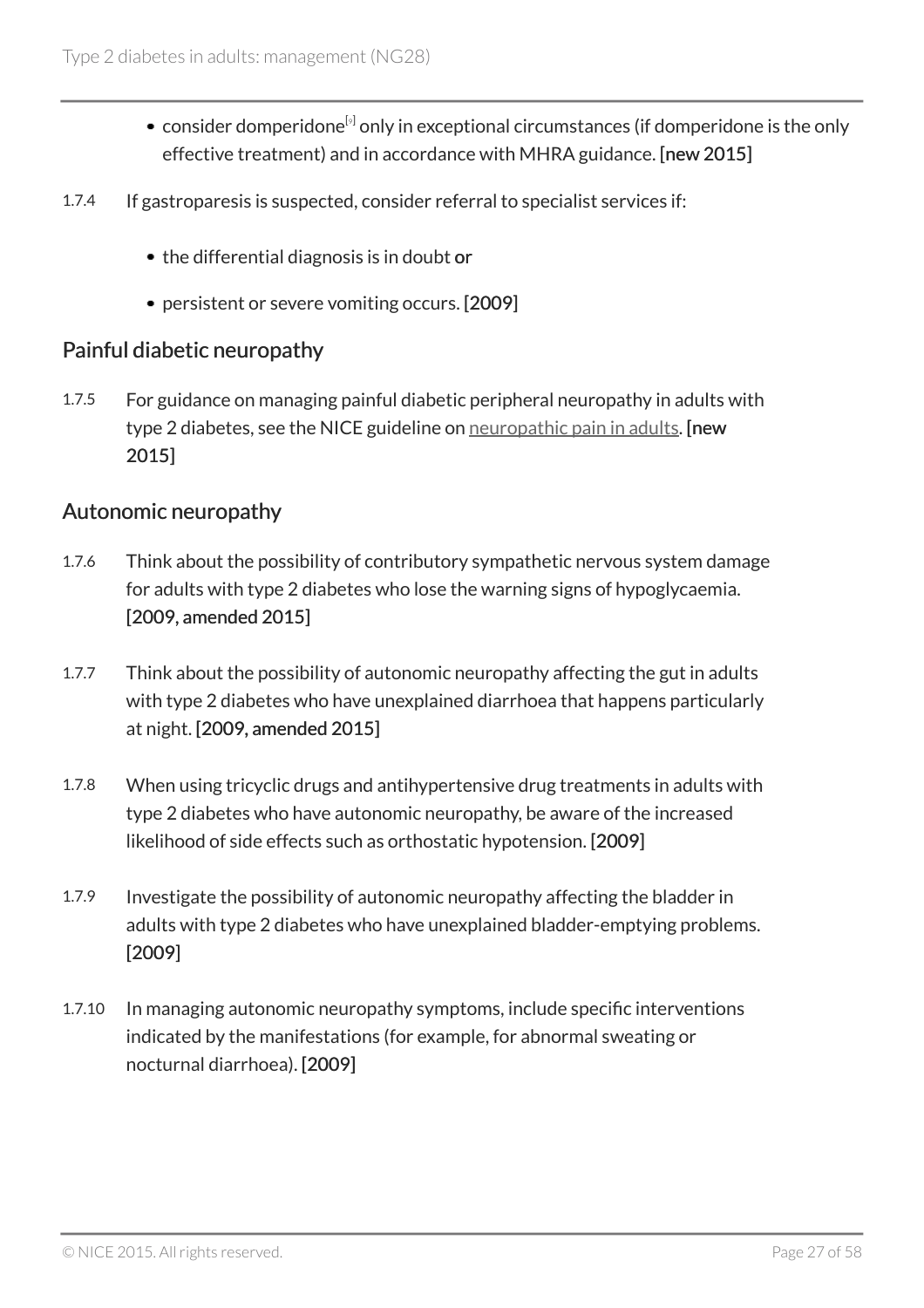### Diabetic foot problems

1.7.11 For guidance on preventing and managing foot problems in adults with type 2 diabetes, see the NICE guideline on diabetic foot problems. [new 2015]

#### Diabetic kidney disease

1.7.12 For guidance on managing kidney disease in adults with type 2 diabetes, see the NICE guideline on chronic kidney disease in adults. [new 2015]

### Erectile dysfunction

- 1.7.13 Offer men with type 2 diabetes the opportunity to discuss erectile dysfunction as part of their annual review. [2015]
- 1.7.14 Assess, educate and support men with type 2 diabetes who have problematic erectile dysfunction, addressing contributory factors such as cardiovascular disease as well as possible treatment options. [2015]
- 1.7.15 Consider a phosphodiesterase-5 inhibitor to treat problematic erectile dysfunction in men with type 2 diabetes, initially choosing the drug with the lowest acquisition cost and taking into account any contraindications. [new 2015]
- 1.7.16 Following discussion, refer men with type 2 diabetes to a service offering other medical, surgical or psychological management of erectile dysfunction if treatment (including a phosphodiesterase-5 inhibitor, as appropriate) has been unsuccessful. [2015]

### Eye disease

- 1.7.17 Arrange or perform eye screening at or around the time of diagnosis. Arrange repeat of structured eye screening annually. [2009]
- 1.7.18 Explain the reasons for, and success of, eye screening systems to adults with type 2 diabetes, so that attendance is not reduced by lack of knowledge or fear of outcome. [2009]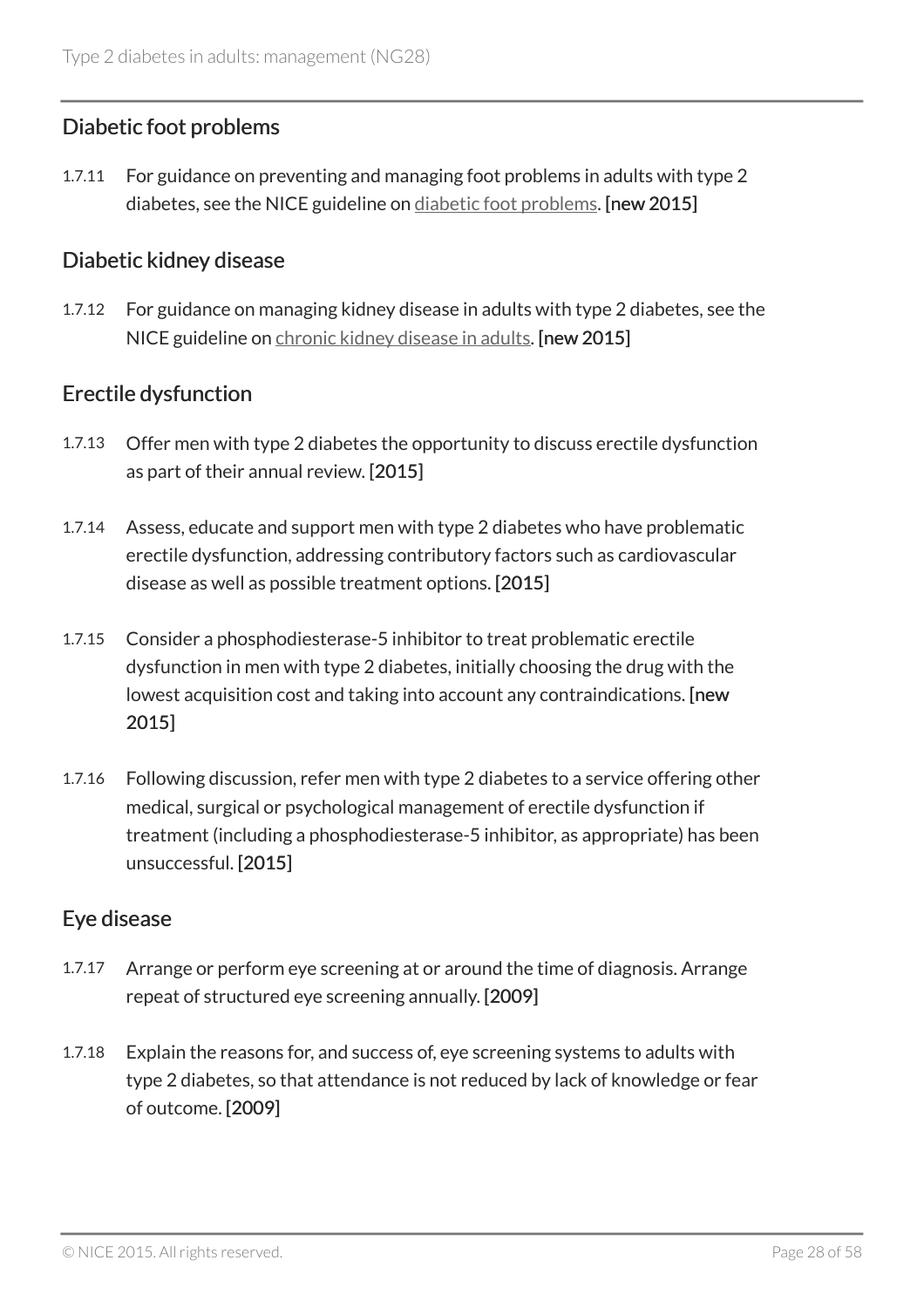- 1.7.19 Use mydriasis with tropicamide when photographing the retina, after prior informed agreement following discussion of the advantages and disadvantages. Discussions should include precautions for driving. [2009]
- 1.7.20 Use a quality-assured digital retinal photography programme using appropriately trained staff. [2009]
- 1.7.21 Perform visual acuity testing as a routine part of eye screening programmes. [2009]
- 1.7.22 Depending on the findings, follow structured eye screening by:
	- routine review in 1 year or
	- earlier review or
	- referral to an ophthalmologist. [2009]
- 1.7.23 Arrange emergency review by an ophthalmologist for:
	- sudden loss of vision
	- rubeosis iridis
	- pre-retinal or vitreous haemorrhage
	- retinal detachment. [2009]
- 1.7.24 Arrange rapid review by an ophthalmologist for new vessel formation. [2009]
- 1.7.25 Refer to an ophthalmologist in accordance with the National Screening Committee criteria and timelines if any of these features are present:
	- referable maculopathy:
		- exudate or retinal thickening within 1 disc diameter of the centre of the fovea
		- circinate or group of exudates within the macula (the macula is defined here as a circle centred on the fovea, with a diameter the distance between the temporal border of the optic disc and the fovea)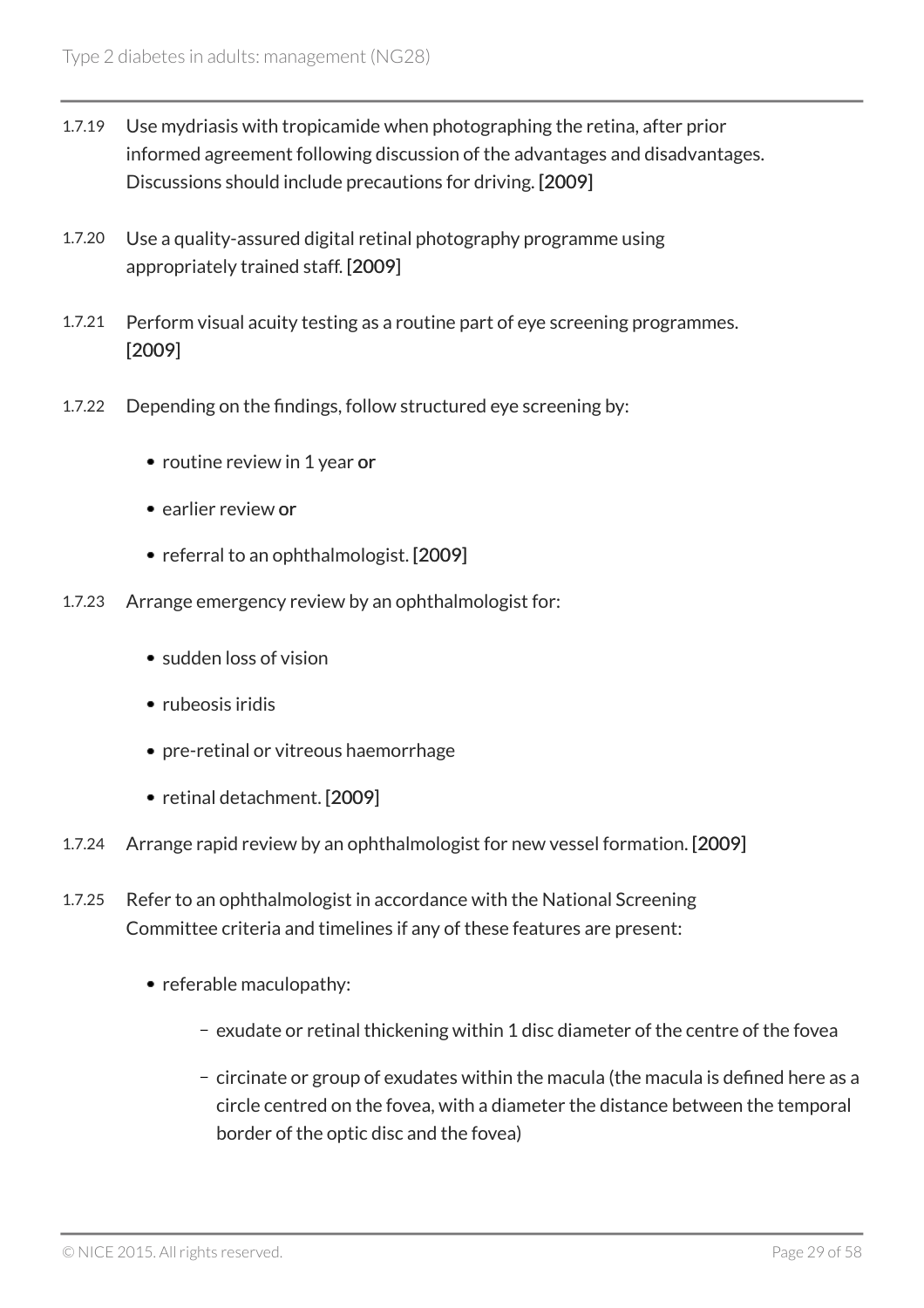- any microaneurysm or haemorrhage within 1 disc diameter of the centre of the fovea, only if associated with deterioration of best visual acuity to 6/12 or worse.
- referable pre-proliferative retinopathy (if cotton wool spots are present, look carefully for the following features, but cotton wool spots themselves do not define pre-proliferative retinopathy):
	- any venous beading
	- any venous reduplication
	- any intraretinal microvascular abnormalities
	- multiple deep, round or blot haemorrhages.
- any large, sudden unexplained drop in visual acuity. [2009, amended 2015]

 $^{\text{\tiny{[3]}}}$ Be aware that, if metformin is contraindicated or not tolerated, repaglinide is both clinically effective and cost effective in adults with type 2 diabetes. However, discuss with any person for whom repaglinide is being considered, that there is no licensed non-metformin-based combination containing repaglinide that can be offered at first intensification.

 $[4]$ When prescribing pioglitazone, exercise particular caution if the person is at high risk of the adverse effects of the drug. Pioglitazone is associated with an increased risk of heart failure, bladder cancer and bone fracture. Known risk factors for these conditions, including increased age, should be carefully evaluated before treatment: see the manufacturers' summaries of product characteristics for details. Medicines and Healthcare products Regulatory Agency (MHRA) guidance (2011) advises that 'prescribers should review the safety and efficacy of pioglitazone in individuals after 3–6 months of treatment to ensure that only patients who are deriving benefit continue to be treated'.

 $^{\text{\tiny{[s]}}}$ Be aware that the drugs in dual therapy should be introduced in a stepwise manner, checking for tolerability and effectiveness of each drug.

 $[6]$ A consultant-led multidisciplinary team may include a wide range of staff based in primary, secondary and community care.

 $\rm ^{[7]}$ Medicines and Healthcare products Regulatory Agency (MHRA) guidance (2011) notes that cases of cardiac failure have been reported when pioglitazone was used in combination with insulin,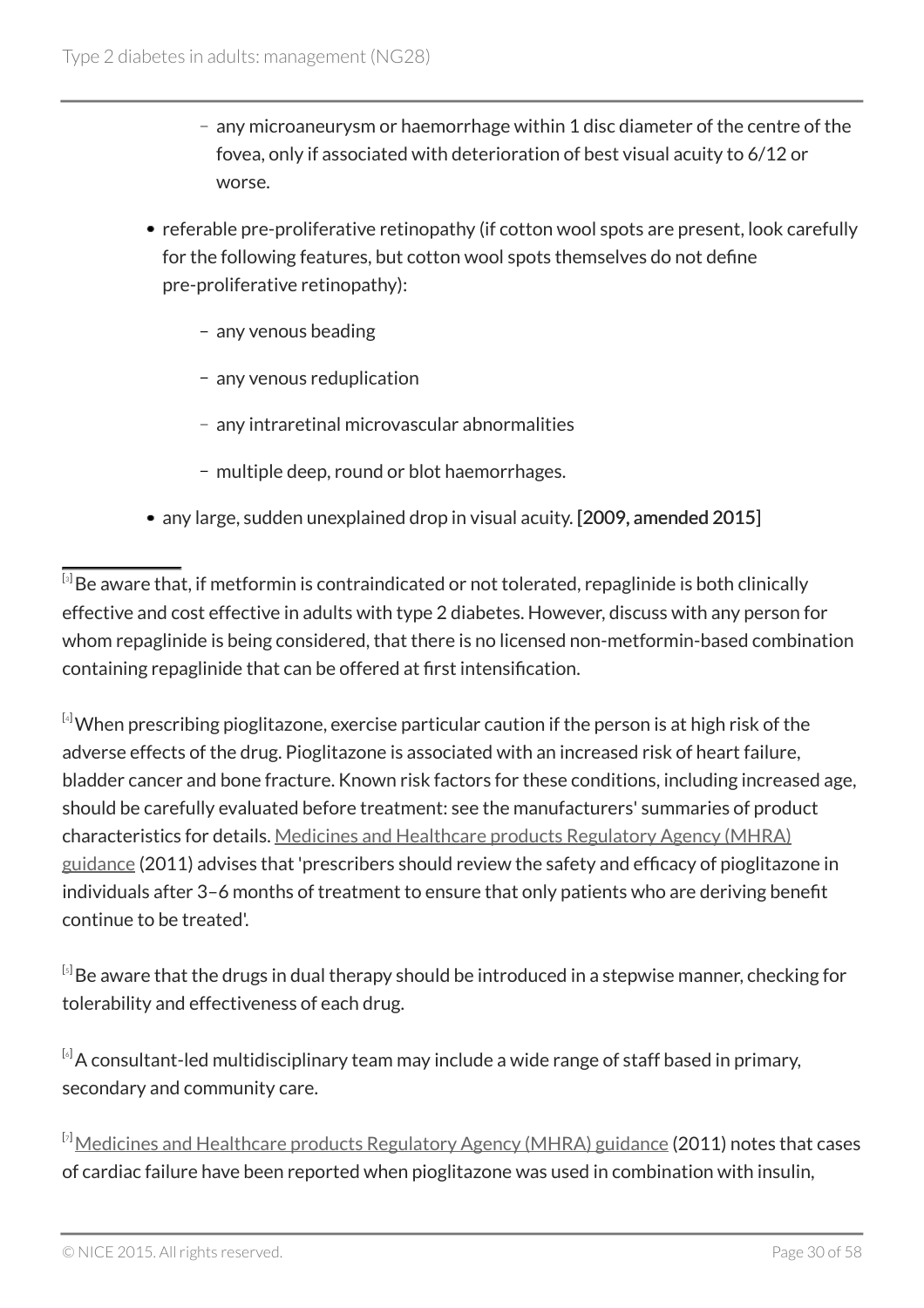especially in patients with risk factors for the development of cardiac failure. It advises that if the combination is used, people should be observed for signs and symptoms of heart failure, weight gain, and oedema. Pioglitazone should be discontinued if any deterioration in cardiac status occurs.

 $^{\text{\tiny{[s]}}}$ The recommendations in this guideline also apply to any current and future biosimilar product(s) of insulin glargine that have an appropriate marketing authorisation that allows the use of the biosimilar(s) in the same indication.

[6] Medicines and Healthcare products Regulatory Agency (MHRA) guidance (2014) notes that domperidone is associated with a small increased risk of serious cardiac side effects. Domperidone is now contraindicated in certain groups in whom the risk of cardiac effects is higher; its marketing authorisations have also been restricted to its use in the relief of nausea and vomiting only, at the lowest effective dose and for the shortest possible time (usually not more than 1 week): see the MHRA guidance and summaries of product characteristics. The MHRA advises that prescribers should take into account the overall safety profile of domperidone, and in particular its cardiac risk and potential interactions with other medicines (such as erythromycin), if there is a clinical need to use it at doses or durations greater than those authorised. The prescriber should follow relevant professional guidance, taking full responsibility for the decision. Informed consent should be obtained and documented. See the General Medical Council's Prescribing guidance: prescribing unlicensed medicines for further information.

 $[10]$ At the time of publication (December 2015), erythromycin did not have a UK marketing authorisation for this indication. The prescriber should follow relevant professional guidance, taking full responsibility for the decision. Informed consent should be obtained and documented. See the General Medical Council's Prescribing guidance: prescribing unlicensed medicines for further information. NICE has published an evidence summary: unlicensed or off-label medicine on oral erythromycin for gastroparesis in adults, including a version for the public.

[11] Medicines and Healthcare products Regulatory Agency (MHRA) guidance (2013) notes that metoclopramide has well-known risks of neurological effects such as short-term extrapyramidal disorders and tardive dyskinesia. It advises that metoclopramide should be prescribed only for short-term use (up to 5 days) at a maximum dose of 30 mg in 24 hours (usual dose of 10 mg up to 3 times a day).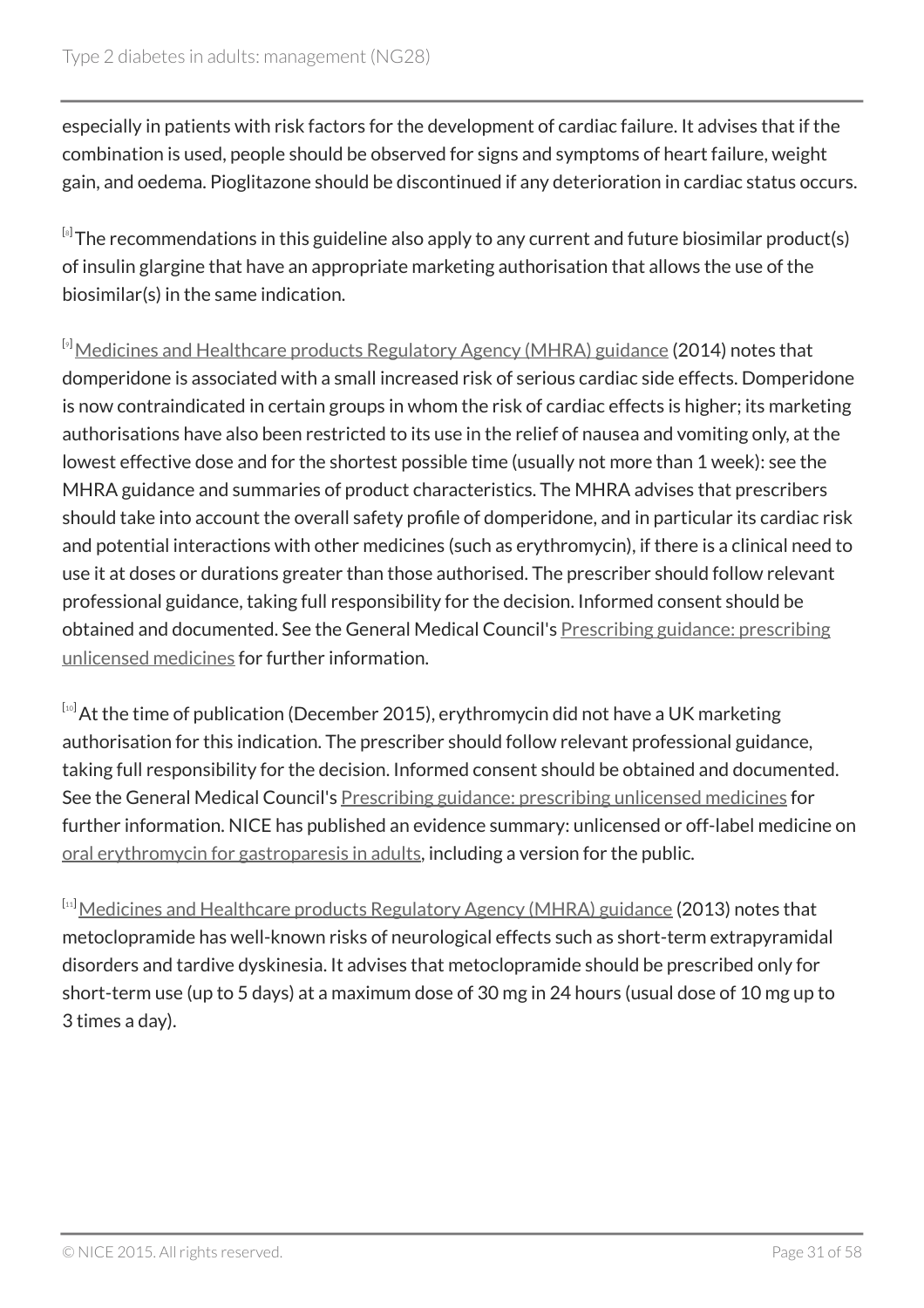# 2 Research recommendations

The Guideline Development Group has made the following recommendations for research, based on its review of evidence, to improve NICE guidance and patient care in the future. The Guideline Development Group's full set of research recommendations is detailed in the full guideline.

# *2.1 The effects of stopping and/or switching drug treatments to control blood glucose levels*

In adults with type 2 diabetes, what are the effects of stopping and/or switching drug treatments to control blood glucose levels, and what criteria should inform the decision?

### Why this is important

There is a lack of evidence on the effects of stopping and/or switching drug treatments to control blood glucose levels. The current practice of 'stopping rules' is typically motivated by either inadequate blood glucose control (rising HbA1c levels) or intolerable side effects. There is limited understanding of the short- and long-term effects of stopping a therapy and switching to another in terms of diabetes control (HbA1c levels), hypoglycaemic risk, weight gain, and cardiovascular morbidity and mortality. In addition, there is limited understanding of how quickly consideration should be given to stopping and switching to another drug treatment and, if stopping and switching may be needed, what the optimal sequencing is of drug treatments. Randomised controlled trials examining these different issues would help to improve diabetes care.

# *2.2 Non-metformin-based drug treatment combinations to control blood glucose levels*

In adults with type 2 diabetes, what treatment combinations (for example, glucagon-like peptide-1 [GLP-1] mimetics and insulin combination therapy with meglitinides) are most effective when initial drug treatment with non-metformin monotherapy fails to adequately control blood glucose levels?

### Why this is important

Although it is recognised that metformin therapy is suitable for most adults with type 2 diabetes, its use is contraindicated or not tolerated in approximately 15% of individuals. To date, research evidence has largely focused on metformin-based treatment combinations. Given the progressive nature of the condition, in which intensification of blood glucose lowering drug therapies are indicated over time, there is little evidence, for some adults, to guide management strategies on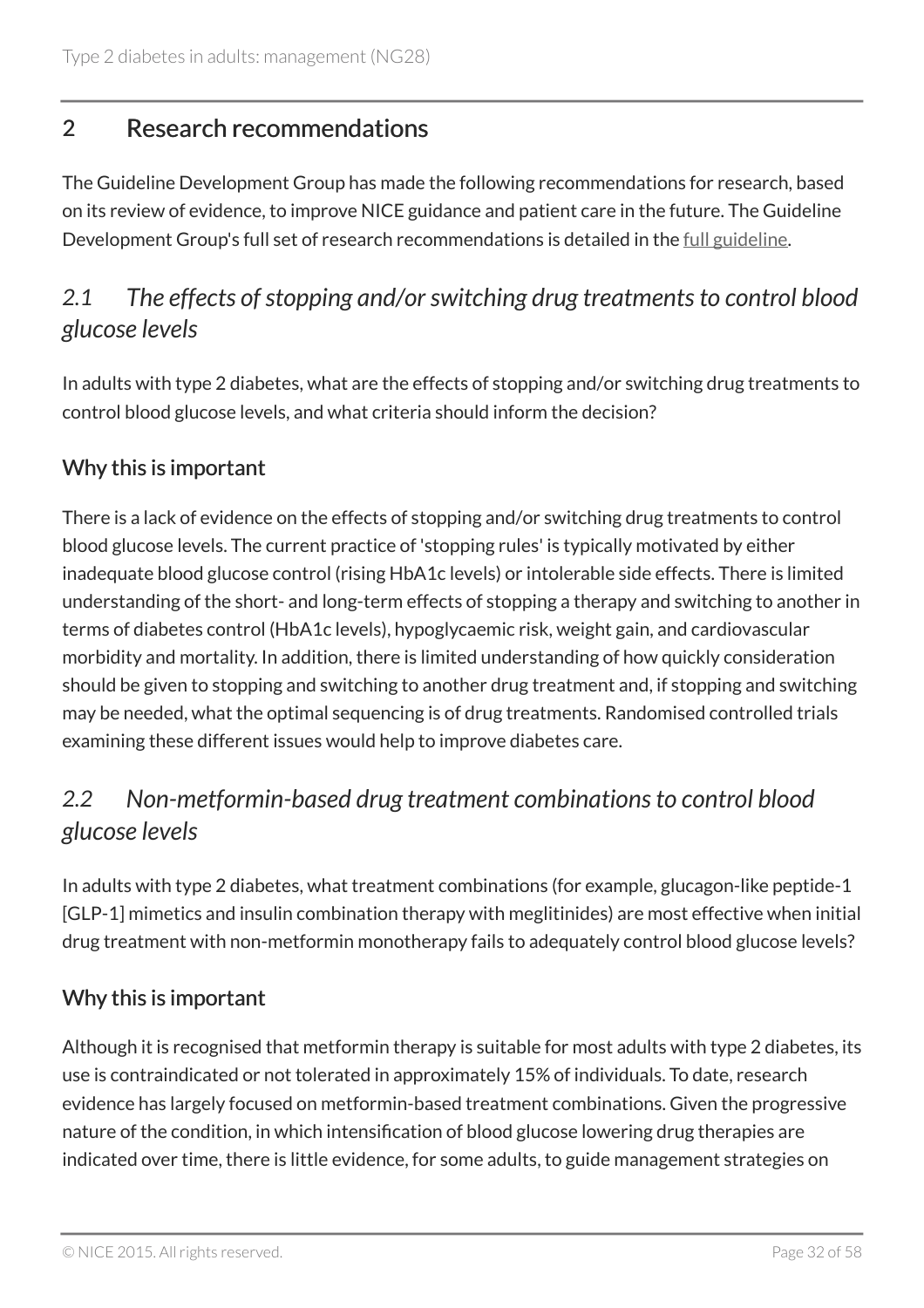treatment combinations that do not include metformin. Randomised controlled trials are therefore needed to better understand the treatment choices that are available which improve blood glucose control and long-term risks of complications associated with diabetes.

# *2.3 Drug treatment (third intensification) for when blood glucose levels are inadequately controlled by 3 oral antidiabetic drugs and/or insulin combinations*

When third intensification of treatment is indicated, which blood glucose lowering therapies should be used to control blood glucose levels?

### Why this is important

As the incidence of type 2 diabetes increases in the younger population and as blood glucose control declines naturally over time, it is likely that further intensification of therapies would be needed. Currently, there is evidence up to second intensification of drug therapies, that is, when 2 or more non-insulin-based treatment combinations fail to adequately control blood glucose levels. Randomised controlled trials are needed to improve understanding of alternative treatment options for adults at second intensification whose blood glucose is inadequately controlled with insulin and/or triple non-insulin-based drug therapies.

### *2.4 Long-term outcomes associated with blood glucose lowering agents*

In adults with type 2 diabetes, what are the long-term effects of blood glucose lowering therapies such as dipeptidyl peptidase-4 (DPP-4) inhibitors, sodium–glucose cotransporter-2 (SGLT-2) inhibitors and meglitinides?

### Why this is important

There is limited evidence in relation to the long-term effects (at least 5 years) of blood glucose lowering therapies, particularly newer agents in terms of efficacy and adverse events (for example, cardiovascular outcomes). Randomised controlled trials and prospective longitudinal studies are needed to better understand the long-term efficacy and safety issues surrounding these medicines.

### *2.5 Self-monitoring of blood glucose levels*

What is the optimal frequency for self-monitoring of blood glucose in adults with type 2 diabetes?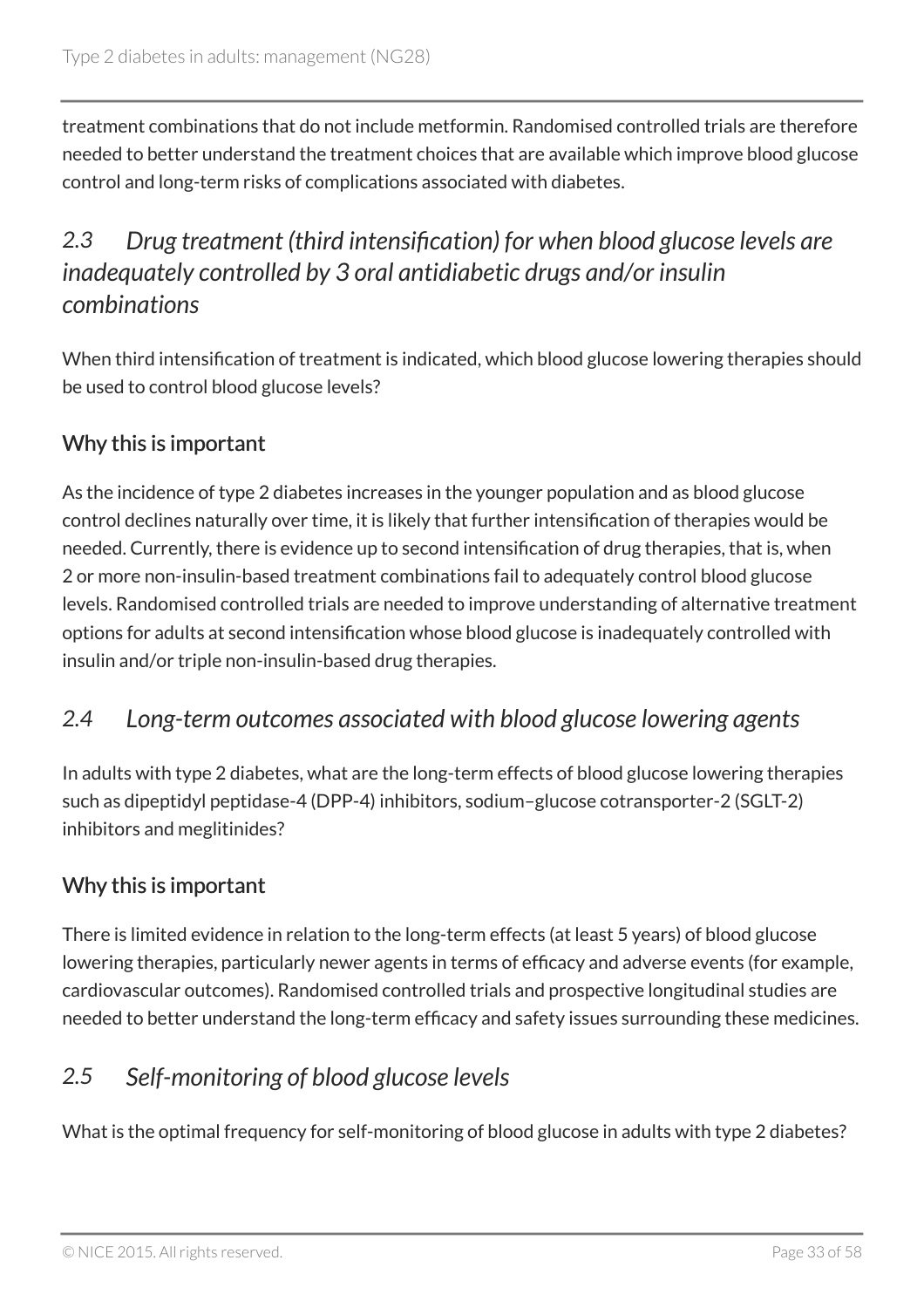### Why this is important

It is widely recognised that self-monitoring of blood glucose is a multicomponent intervention. As well as being educated about how to use a self-monitoring device to assess blood glucose levels, adults with type 2 diabetes need to be able to understand their results and act on the observed readings.

In adults for whom self-monitoring is appropriate, there is limited evidence to guide clinical practice in prescribing self-monitoring regimens, in terms of frequency of testing and optimal blood glucose targets. Given the inconvenience and expense of self-monitoring, robust evidence from randomised controlled trials is needed to guide the optimal use of this intervention.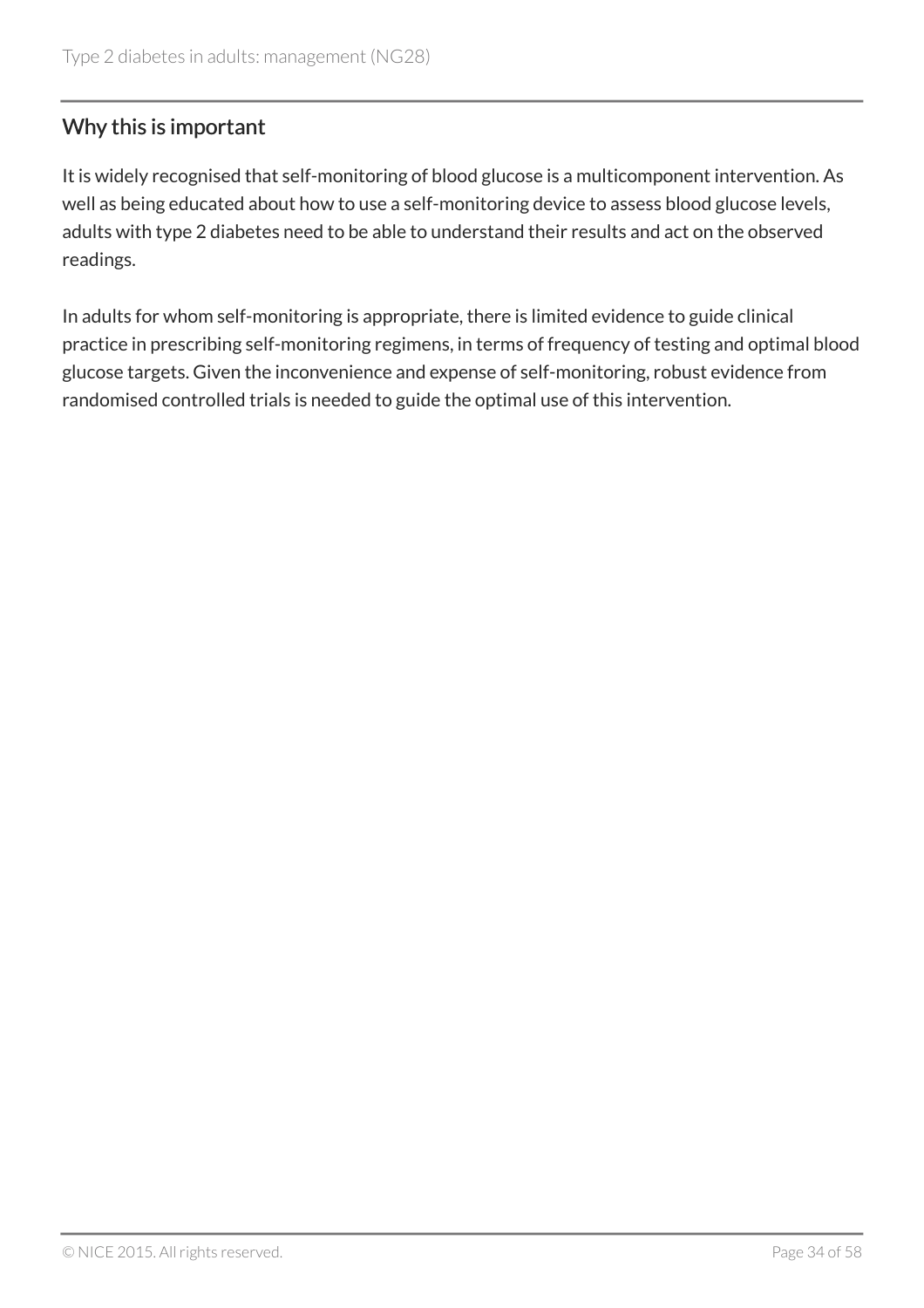# 3 Other information

### *3.1 Scope and how this guideline was developed*

NICE guidelines are developed in accordance with a scope that defines what the guideline will and will not cover.

#### How this guideline was developed

NICE commissioned the Internal Clinical Guidelines team to develop this guideline. The team established a Guideline Development Group (see section 4), which reviewed the evidence and developed the recommendations.

The methods and processes for developing NICE clinical guidelines are described in the guidelines manual.

### *3.2 Related NICE guidance*

Details are correct at the time of publication of the guideline (December 2015). Further information is available on the NICE website.

### Published

### *General*

- Patient experience in adult NHS services (2012) NICE guideline CG138
- Medicines adherence (2009) NICE guideline CG76

### *Condition-specific*

- Diabetic foot problems (2015) NICE guideline NG19
- Diabetes (type 1 and type 2) in children and young people (2015) NICE guideline NG18
- Type 1 diabetes in adults (2015) NICE guideline NG17
- Dexamethasone intravitreal implant for treating diabetic macular oedema (2015) NICE technology appraisal guidance 349
- Aflibercept for treating diabetic macular oedema (2015) NICE technology appraisal guidance 346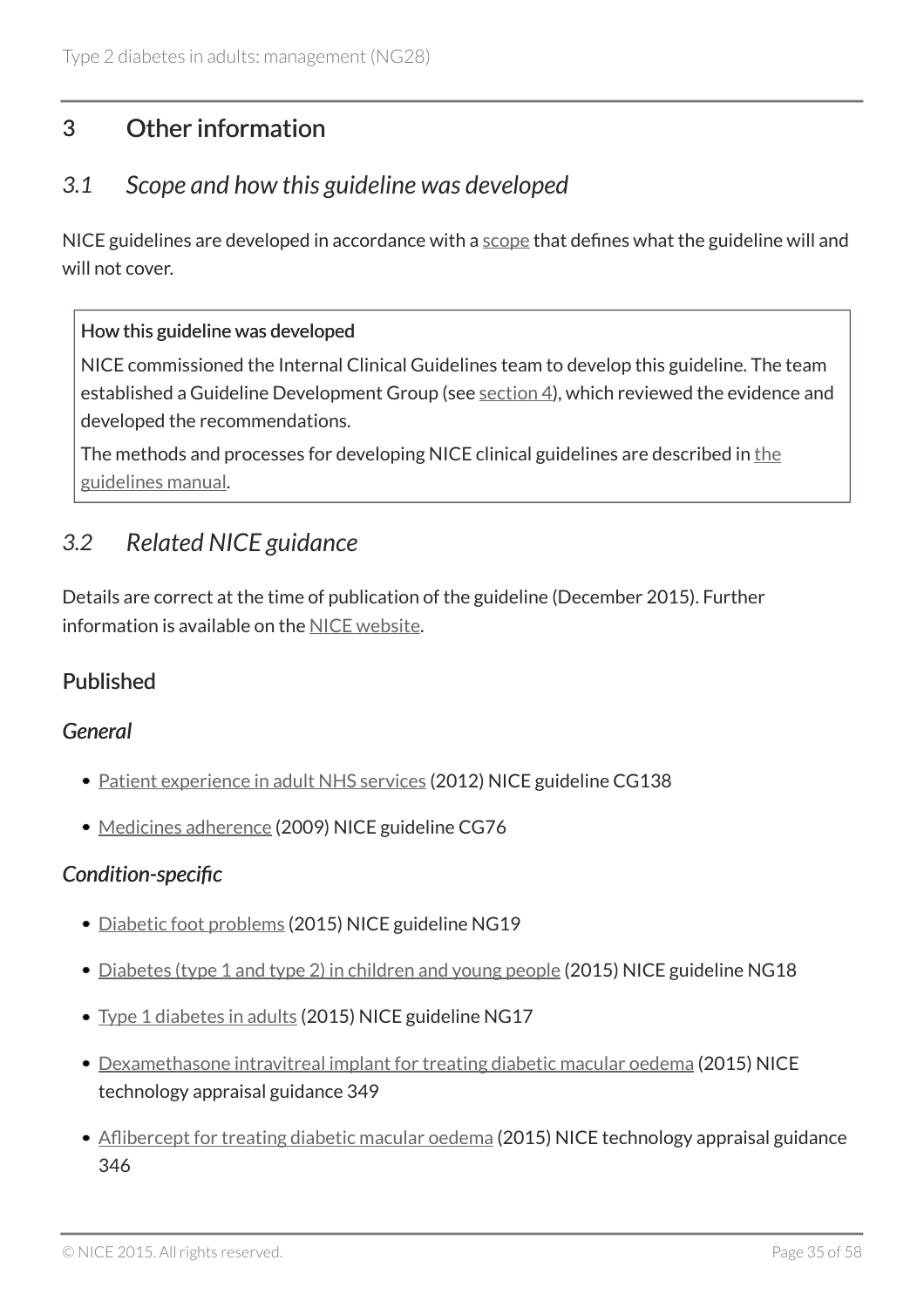- Empagliflozin for treating type 2 diabetes (2015) NICE technology appraisal guidance 336
- Implantation of a duodenal-jejunal bypass liner for managing type 2 diabetes (2015) NICE interventional procedures guidance 518
- Preventing excess weight gain (2015) NICE guideline NG7
- Diabetes in pregnancy (2015) NICE guideline NG3
- Obesity: identification, assessment and management (2014) NICE guideline CG189
- Physical activity: exercise referral schemes (2014) NICE guideline PH54
- Weight management (2014) NICE guideline PH53
- Chronic kidney disease in adults (2014) NICE guideline CG182
- Gastroelectrical stimulation for gastroparesis (2014) NICE interventional procedures guidance 489
- Cardiovascular disease (2014) NICE guideline CG181
- Canagliflozin in combination therapy for treating type 2 diabetes (2014) NICE technology appraisal guidance 315
- Neuropathic pain in adults (2013) NICE guideline CG173
- Smoking: acute, maternity and mental health services (2013) NICE guideline PH48
- BMI (2013) NICE guideline PH46
- Smoking: harm reduction (2013) NICE guideline PH45
- Physical activity: brief advice for adults in primary care (2013) NICE guideline PH44
- Fluocinolone acetonide intravitreal implant for treating chronic diabetic macular oedema after an inadequate response to prior therapy (2013) NICE technology appraisal guidance 301
- Dapaglifozin in combination therapy for treating type 2 diabetes (2013) NICE technology appraisal guidance 288
- Ranibizumab for treating visual impairment caused by macular oedema secondary to retinal vein occlusion (2013) NICE technology appraisal guidance 283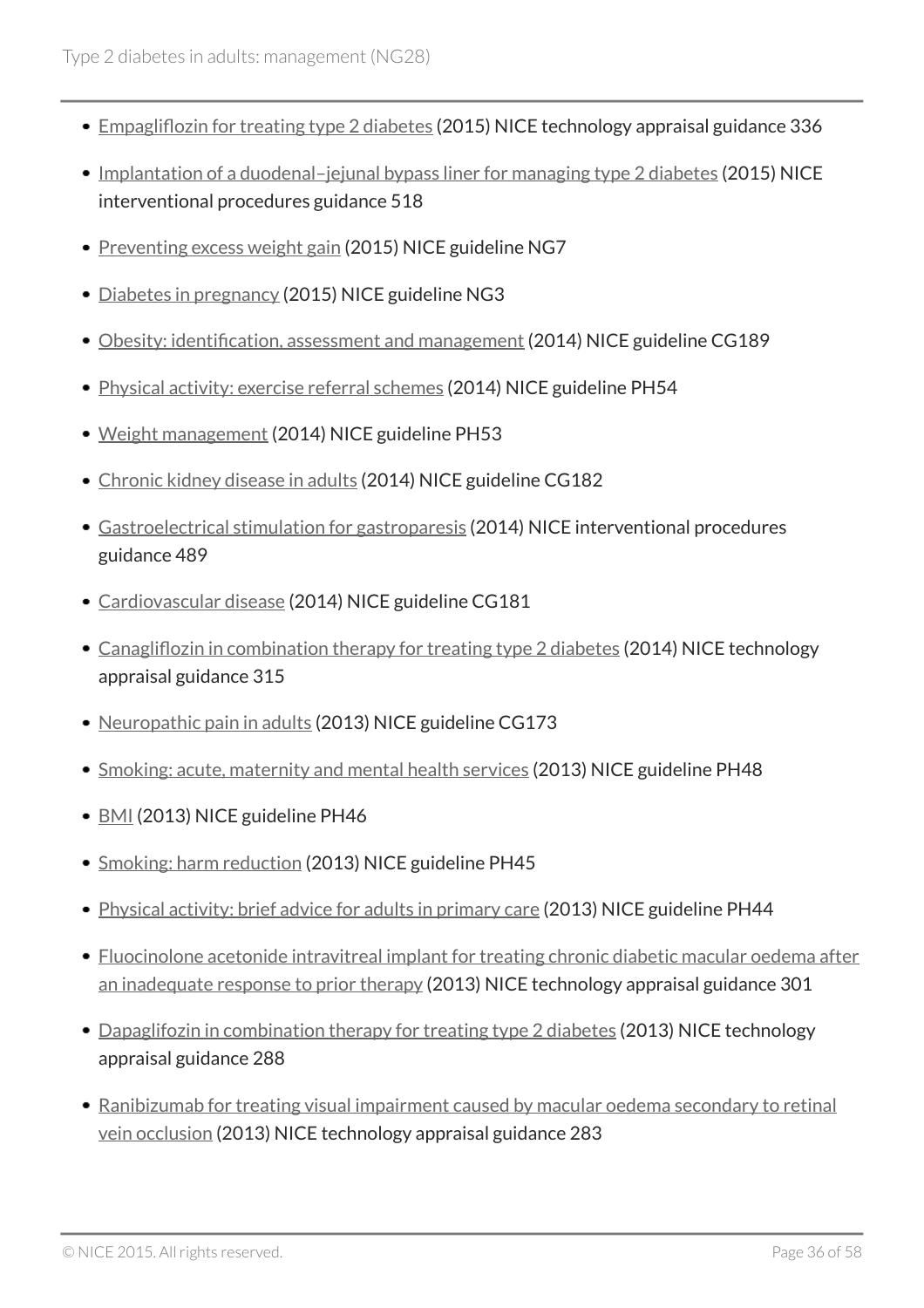- Ranibizumab for treating diabetic macular oedema (2013) NICE technology appraisal guidance 274
- Obesity: working with local communities (2012) NICE guideline PH42
- Physical activity: walking and cycling (2012) NICE guideline PH41
- Peripheral arterial disease (2012) NICE guideline CG147
- Type 2 diabetes: prevention in people at high risk (2012) NICE guideline PH38
- Hyperglycaemia in acute coronary syndromes (2011) NICE guideline CG130
- Hypertension in adults (2011) NICE guideline CG127
- Type 2 diabetes prevention: population and community-level interventions (2011) NICE guideline PH35
- Clopidogrel and modified-release dipyridamole for the prevention of occlusive vascular events (2010) NICE technology appraisal guidance 210
- Stop smoking services (2008) NICE guideline PH10
- Depression in adults with a chronic physical health problem (2009) NICE guideline CG91
- Depression in adults (2009) NICE guideline CG90
- Continuous subcutaneous insulin infusion for the treatment of diabetes mellitus (2008) NICE technology appraisal guidance 151
- Obesity prevention (2006) NICE guideline CG43
- Nutrition support for adults (2006) NICE guideline CG32
- Smoking: brief interventions and referrals (2006) NICE guideline PH1

### Under development

NICE is developing the following guidance:

• Canagliflozin, dapagliflozin and empagliflozin for the monotherapy treatment of type 2 diabetes. NICE technology appraisal guidance (publication expected May 2016)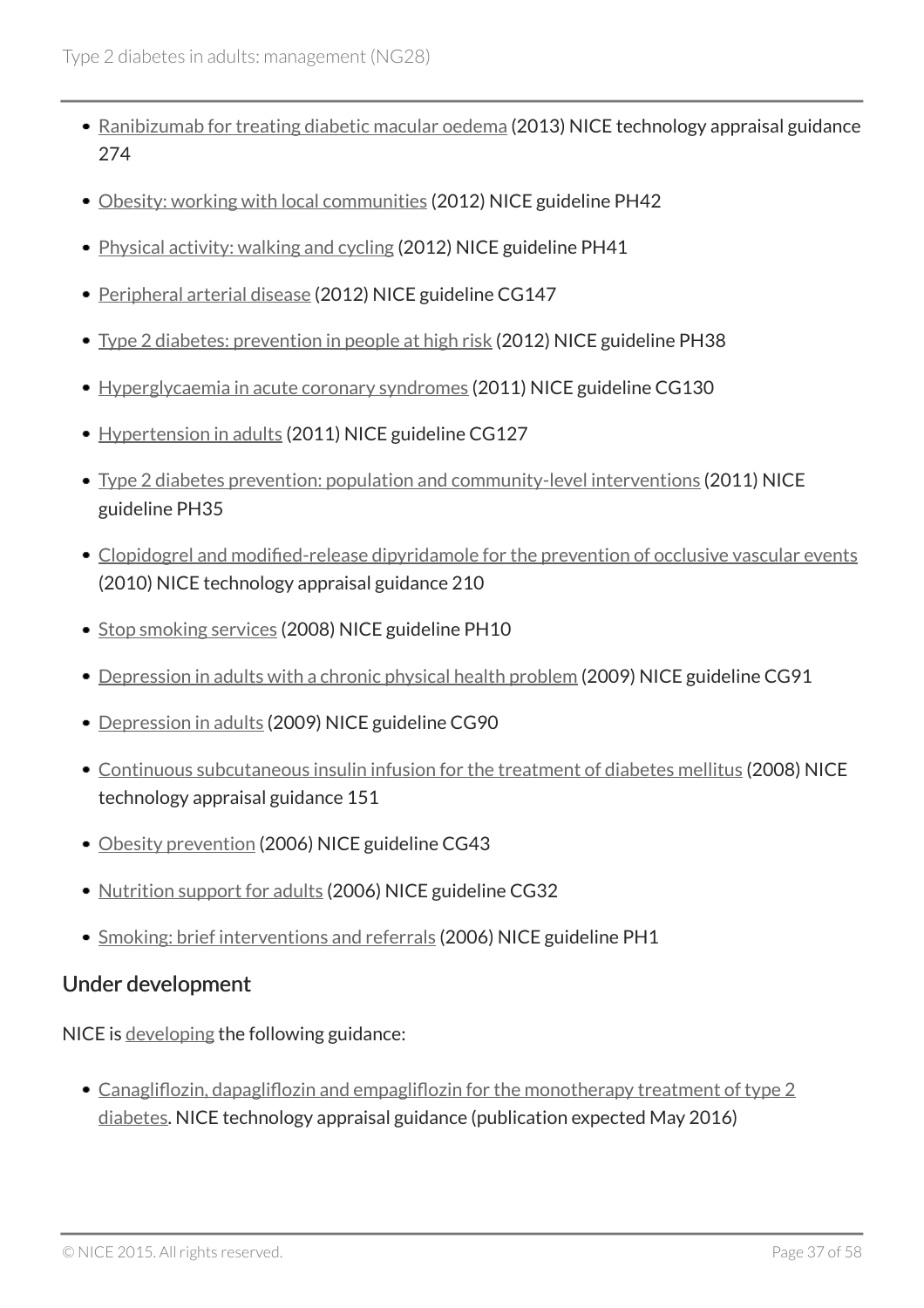- Buccal insulin for the management of type 1 diabetes. NICE technology appraisal guidance (publication date to be confirmed)
- Pegaptanib sodium for the treatment of diabetic macular oedema. NICE technology appraisal guidance (publication date to be confirmed)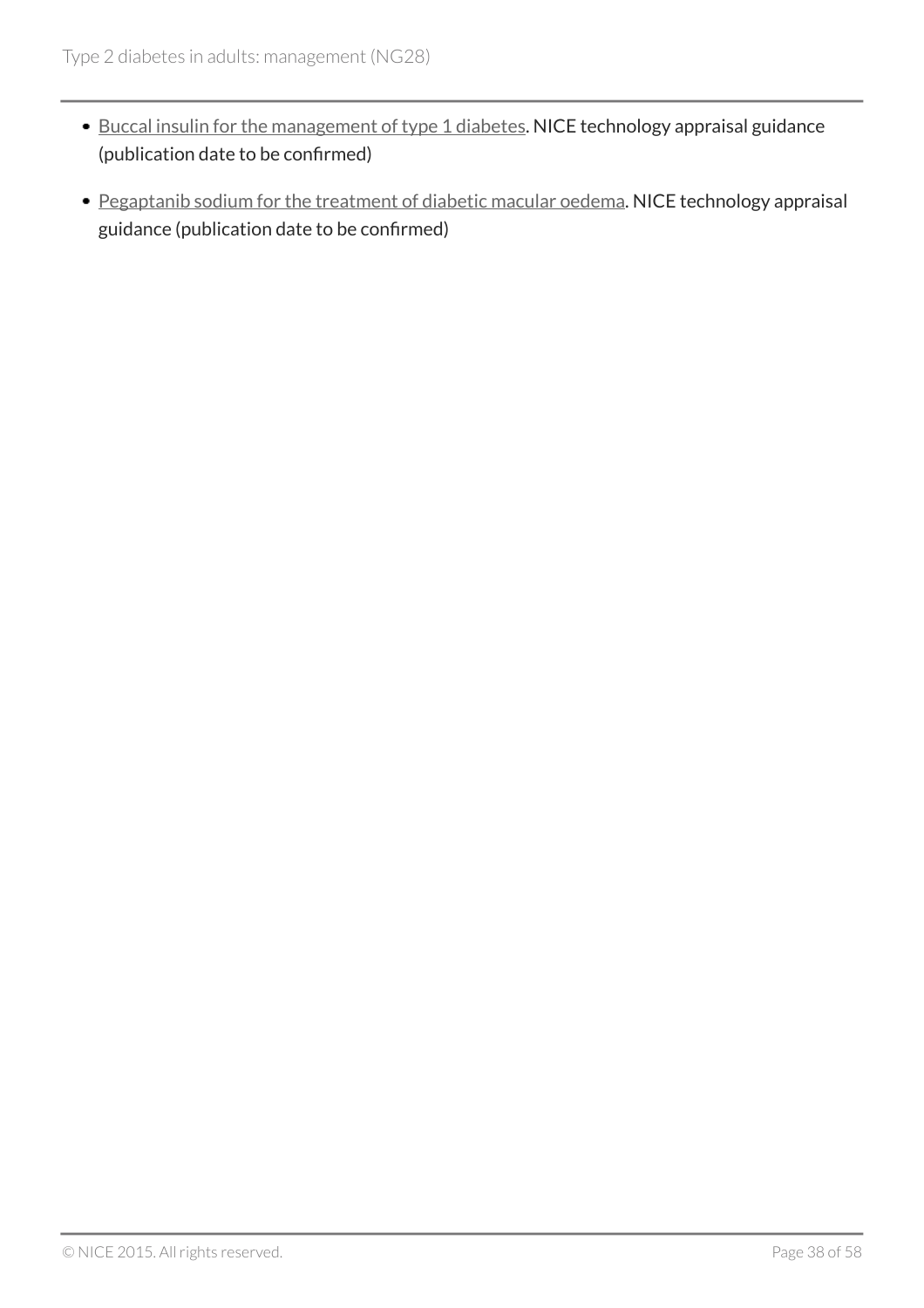# 4 The Guideline Development Group, Internal Clinical Guidelines team and NICE project team, and declarations of interests

### *4.1 Guideline Development Group*

The Guideline Development Group members listed are those for the 2015 update. For the composition of the previous Guideline Development Group, see the full guideline.

#### Damien Longson (Guideline Chair)

Consultant Liaison Psychiatrist, Manchester Mental Health and Social Care Trust

#### Amanda Adler

Consultant Diabetologist, Addenbrooke's Hospital, Cambridge University Hospitals NHS Foundation Trust

#### Anne Bentley

Medicines Optimisation Lead Pharmacist, NHS East Lancashire Primary Care Trust

#### Christine Bundy (co-opted expert member)

Senior Lecturer in Behavioural Medicine, Institute for Inflammation and Repair, University of Manchester

#### Bernard Clarke (co-opted expert member)

Honorary Clinical Professor of Cardiology, Manchester Academic Health Science Centre, University of Manchester

#### Maria Cowell

Community Diabetes Specialist Nurse, Cambridge

#### Indranil Dasgrupta (co-opted expert member)

Consultant Nephrologist, Heart of England NHS Foundation Trust, Birmingham

#### David Ronald Edwards

Principal in General Practice, Whitehouse Surgery, Oxfordshire

#### Andrew Farmer

Professor in General Practice, Department of Primary Care Health Sciences, University of Oxford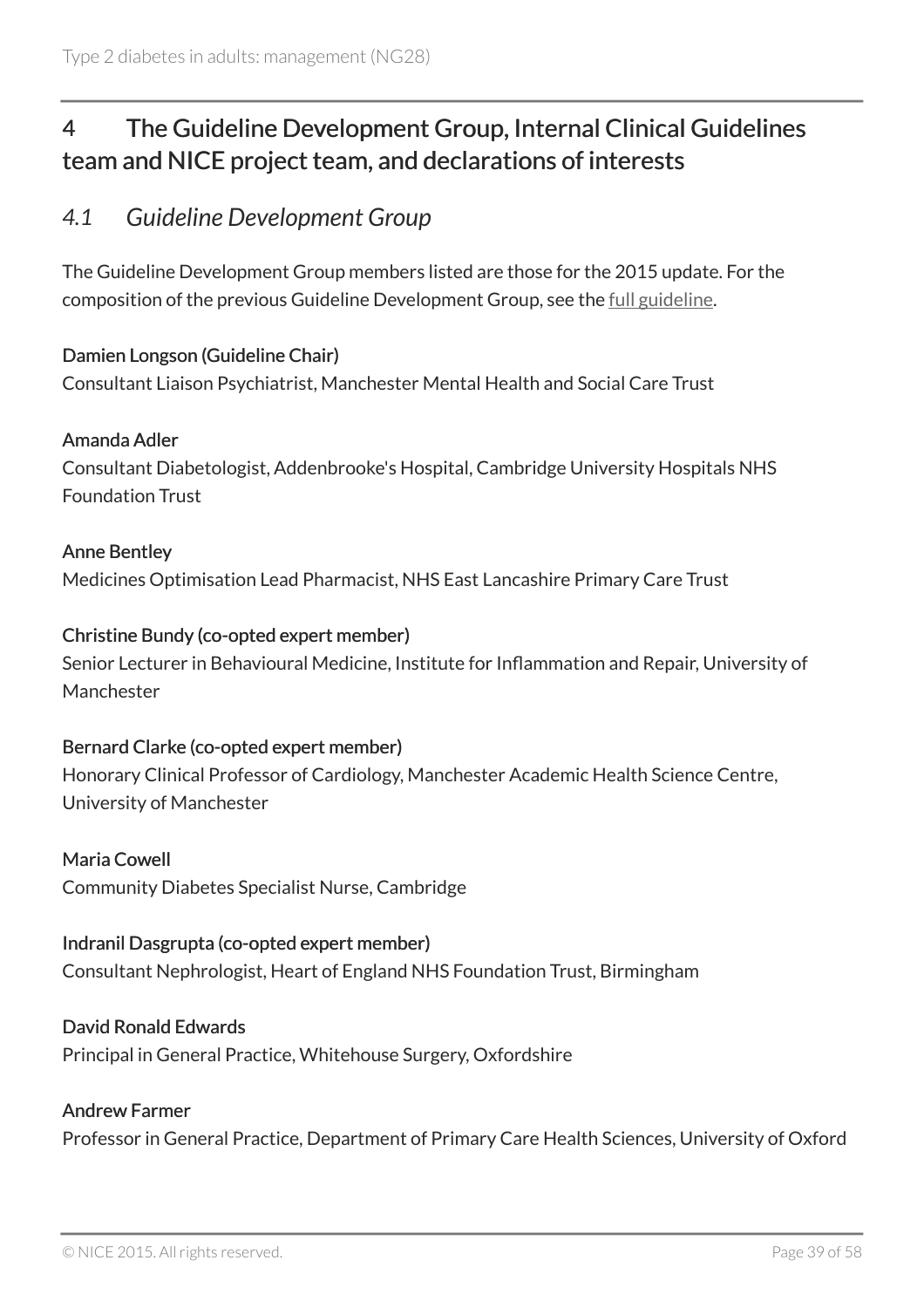#### Natasha Jacques

Principal Pharmacist in Diabetes, Heart of England NHS Foundation Trust, Birmingham

Yvonne Johns Patient/carer member

Ian Lewin Consultant Diabetologist, North Devon District Hospital, Northern Devon Healthcare NHS Trust

Natasha Marsland Patient/carer member, Diabetes UK

Prunella Neale Practice Nurse, Herschel Medical Centre, Berkshire

Jonathan Roddick Principal General Practitioner, Woodseats Medical Centre, Sheffield

### Mohammed Roshan (August 2012 − October 2013)

Principal in General Practice, Leicester City and County

#### Sailesh Sankar

Consultant Diabetologist, University Hospitals Coventry and Warwickshire NHS Trust

### *4.2 Internal Clinical Guidelines team*

Susan Ellerby Clinical Adviser

# Nicole Elliott (until June 2014)

Associate Director

### Victoria Gillis (until November 2012)

Assistant Technical Analyst

### Michael Heath (until October 2014)

Programme Manager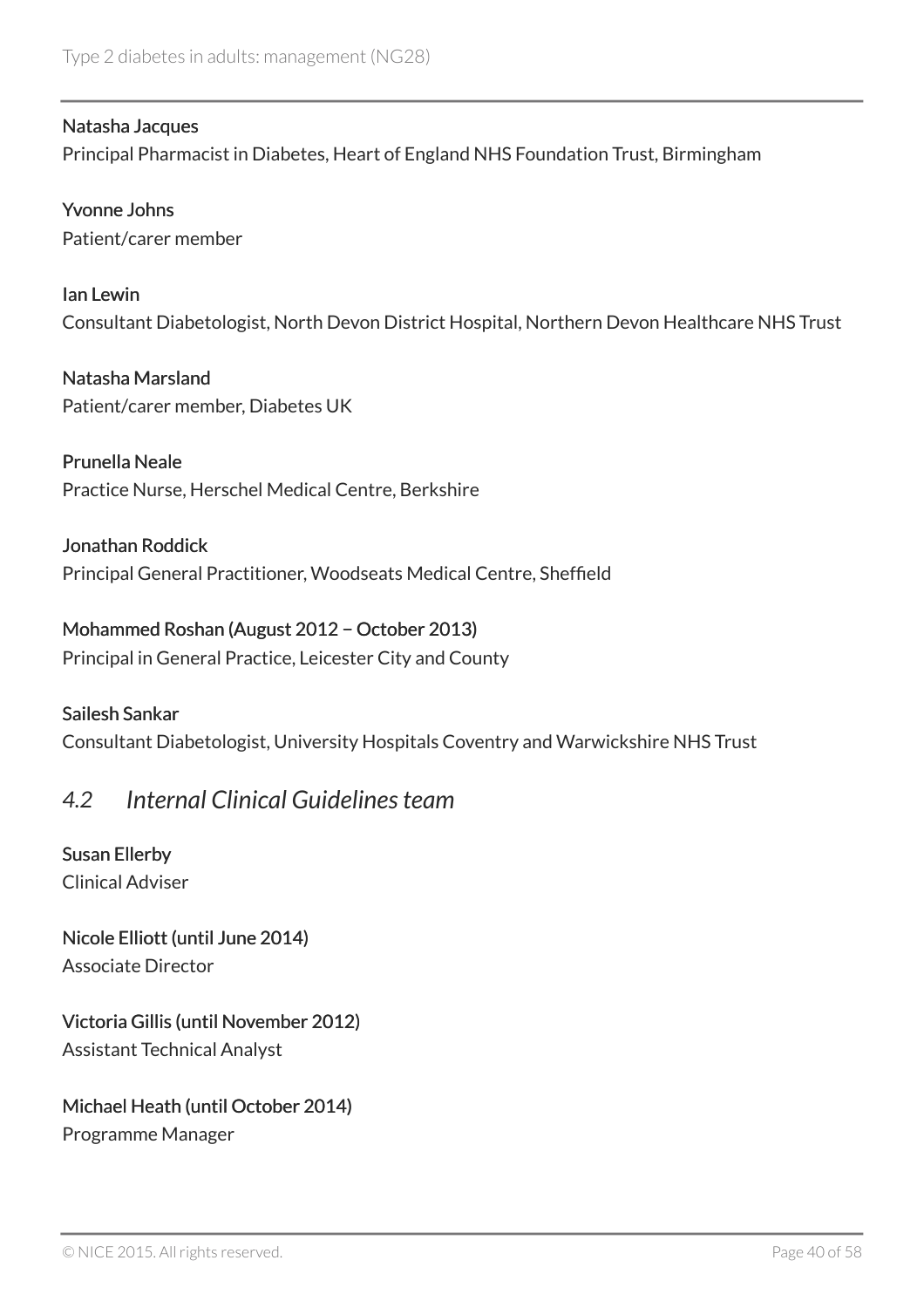Holly Irwin (from August 2015) Project Manager

Hugh McGuire (from March 2014) Technical Adviser

Stephanie Mills (until August 2015) Project Manager

Robby Richey (June 2013 to June 2014) Technical Analyst

Gabriel Rogers Technical Adviser, Health Economics

Abitha Senthinathan (until June 2014) Technical Analyst

Susan Spiers (from June 2014) Associate Director

Toni Tan (until March 2014) Technical Adviser

Sharlene Ting (from June 2014) Technical Analyst

Steven Ward Technical Analyst, Health Economics

Sheryl Warttig (February 2014 to June 2014) Technical Analyst

# *4.3 NICE project team*

Christine Carson Guideline Lead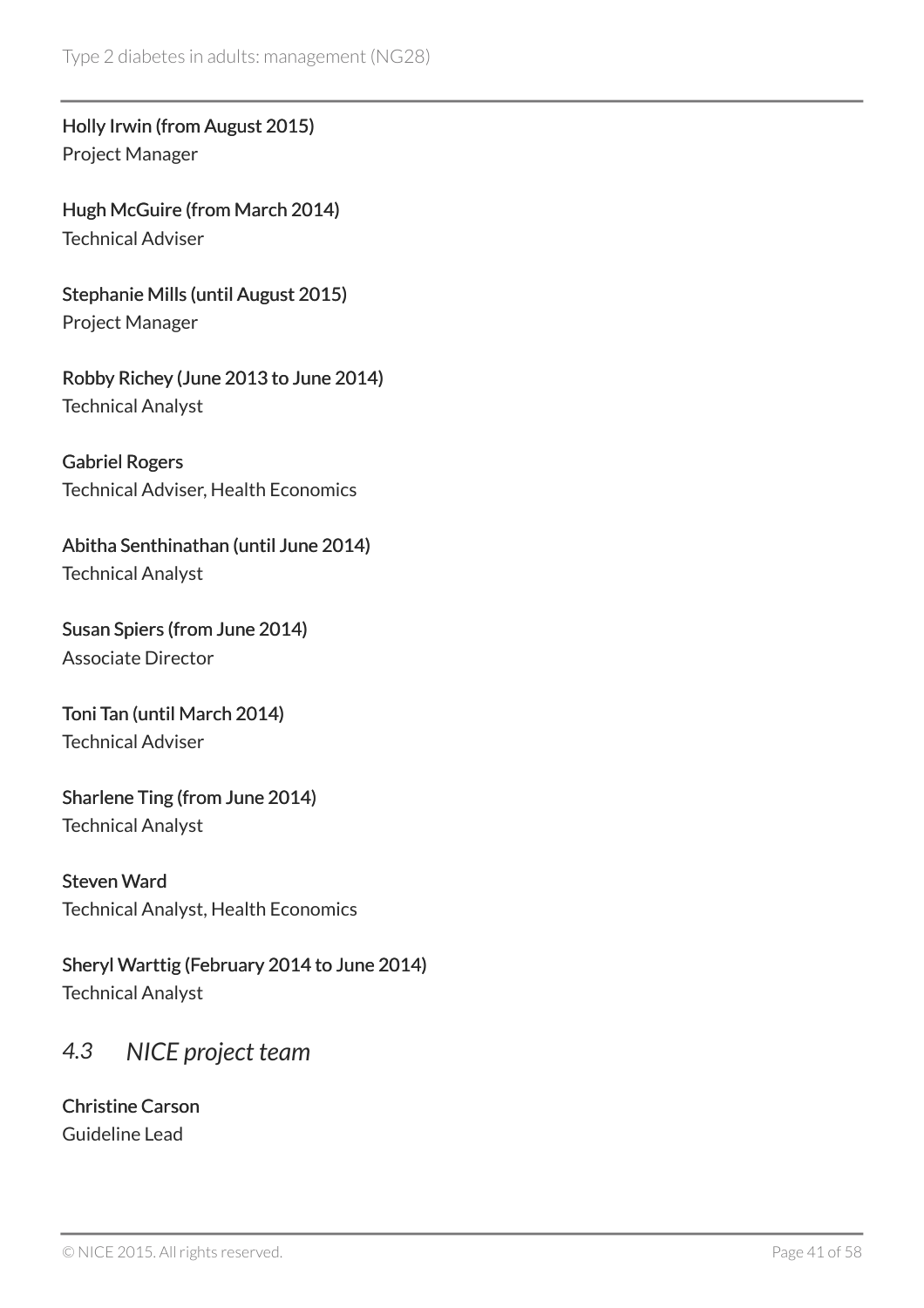#### Phil Alderson Clinical Adviser

Clifford Middleton (from August 2013) Guideline Commissioning Manager

Claire Ruiz (until August 2013) Guideline Commissioning Manager

Trudie Willingham (from June 2015) Guideline Coordinator

James Povah (from April 2015 to June 2015) Guideline Coordinator

Besma Nash (from November 2013 to May 2015) Guideline Coordinator

Anthony Gildea (March 2013 to November 2014) Guideline Coordinator

Laura Donegani (until March 2013) Guideline Coordinator

Nichole Taske Technical Lead

Bhash Naidoo Technical Adviser, Health Economics

Jasdeep Hayre (until June 2014) Technical Analyst, Health Economics

Sarah Palombella Senior Medical Editor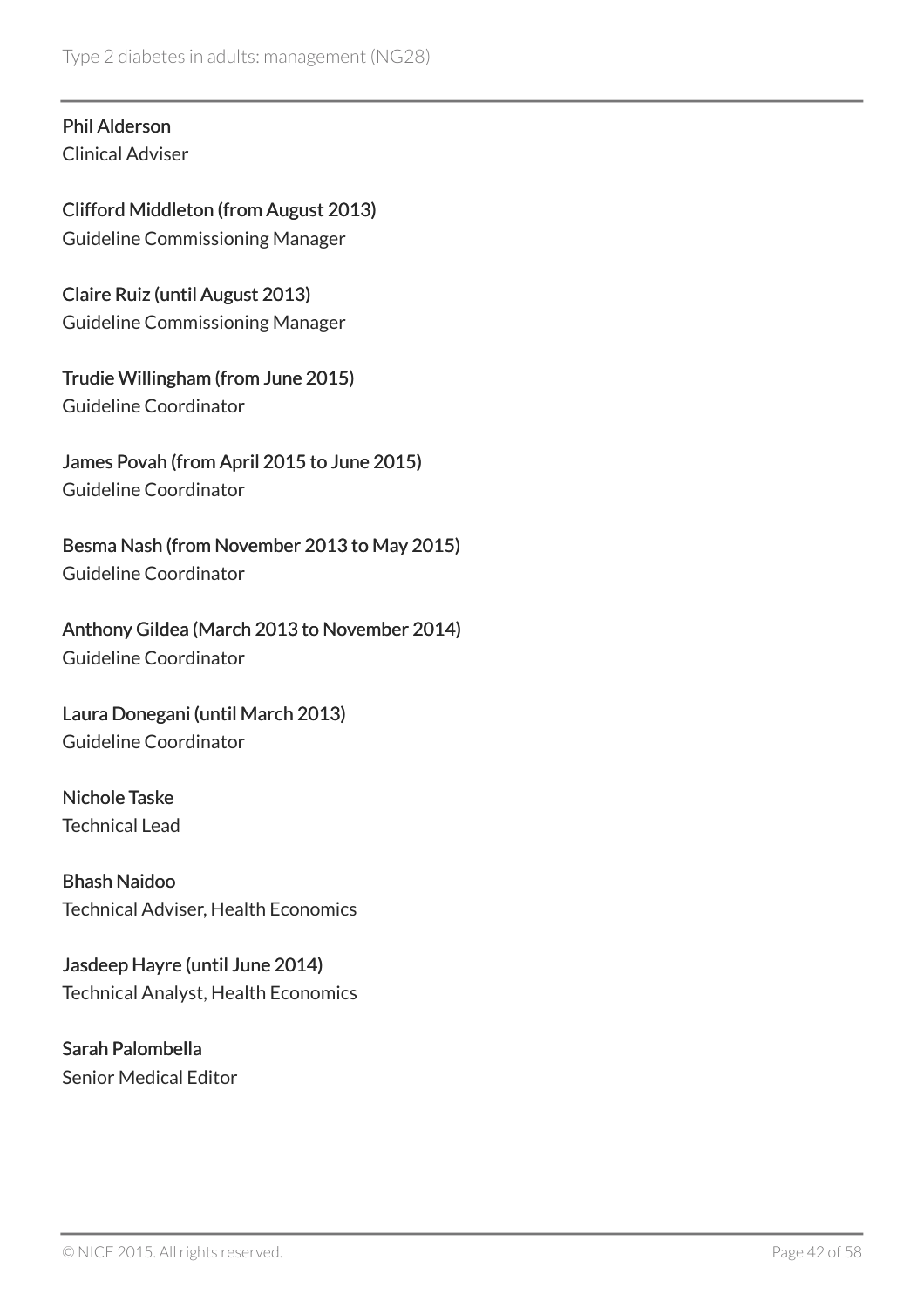# *4.4 Declarations of interests*

The following members of the Guideline Development Group made declarations of interests. All other members of the Group stated that they had no interests to declare.

| Member                    | Interest declared                                                                                                                                                                                                                                                                                                                                                                                                                                                                                                                                                                                                                                                       | Type of<br>interest                        | Decision taken             |
|---------------------------|-------------------------------------------------------------------------------------------------------------------------------------------------------------------------------------------------------------------------------------------------------------------------------------------------------------------------------------------------------------------------------------------------------------------------------------------------------------------------------------------------------------------------------------------------------------------------------------------------------------------------------------------------------------------------|--------------------------------------------|----------------------------|
| Christine<br><b>Bundy</b> | Holds a Scientific Advisory Board position<br>with Simple Healthcare Products for which an<br>honorarium is received for attending<br>approximately 3 meetings per year                                                                                                                                                                                                                                                                                                                                                                                                                                                                                                 | Non-specific<br>personal<br>pecuniary      | Declare and<br>participate |
| Indranil<br>Dasgrupta     | Has been a member of an advisory board on a<br>new phosphate binder for chronic kidney<br>disease for Mitsubishi Pharma                                                                                                                                                                                                                                                                                                                                                                                                                                                                                                                                                 | Non-specific<br>personal<br>pecuniary      | Declare and<br>participate |
| Indranil<br>Dasgrupta     | Working department has received a research<br>grant from Medtronic for a study of renal<br>denervation for resistant hypertension                                                                                                                                                                                                                                                                                                                                                                                                                                                                                                                                       | Non-specific,<br>non-personal<br>pecuniary | Declare and<br>participate |
| David<br><b>Edwards</b>   | Acts as a Chair and member on a number of<br>advisory boards. Has organised, chaired and<br>presented at local, national and international<br>meetings on male and/or female sexual<br>problems and stress. Has written guidelines,<br>been filmed, reviewed/written articles for<br>both lay and medical press. These activities<br>have been reimbursed by organisations<br>including pharmaceutical companies in the<br>form of transport, accommodation and<br>sometimes honoraria. Companies that travel,<br>accommodation and honoraria have been<br>received from are Bayer, Eli Lilly, Schwabe and<br>Takeda & Menarini, Pfizer, ProStrakan and<br>Owen Mumford | Non-specific<br>personal<br>pecuniary      | Declare and<br>participate |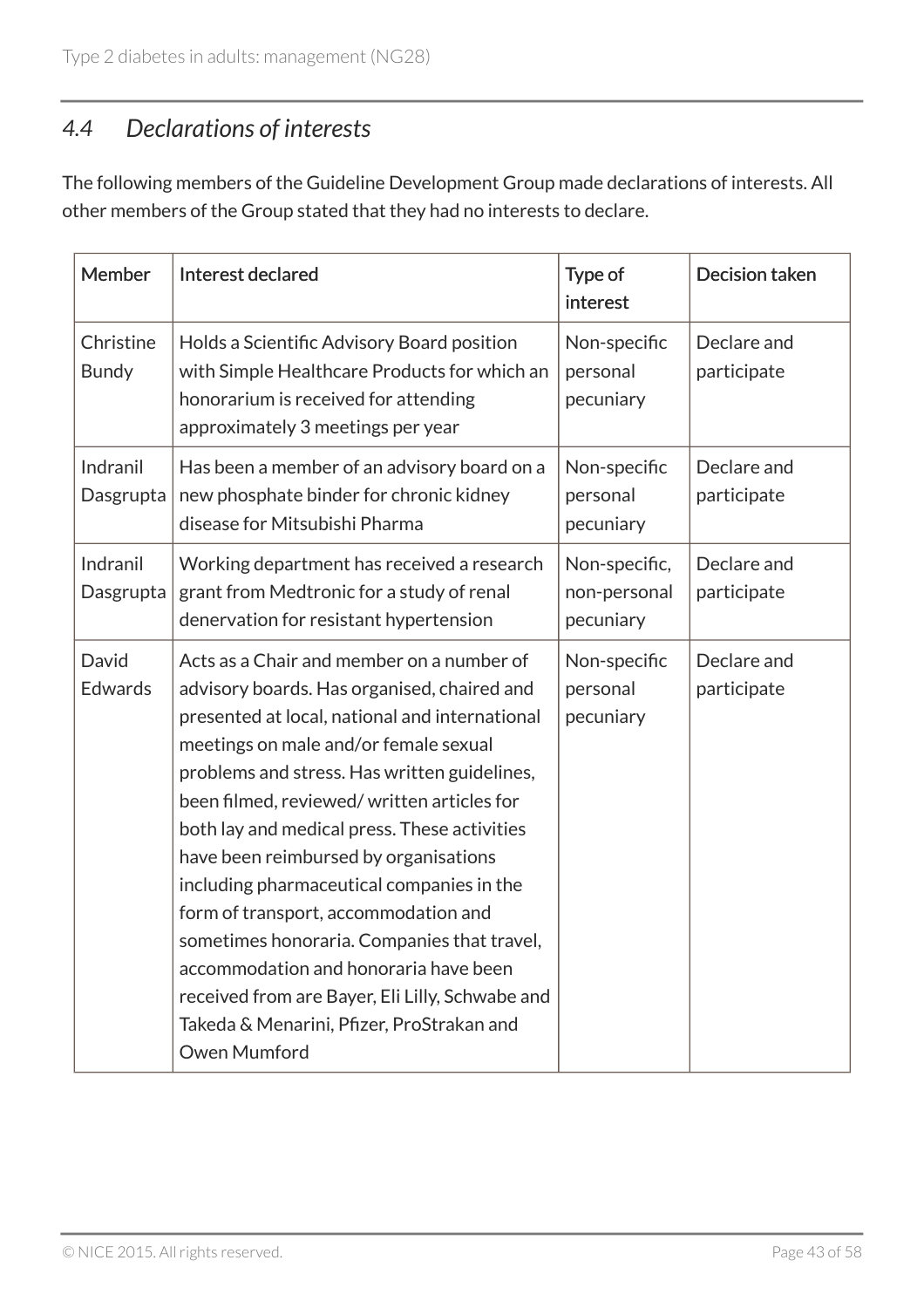| David<br><b>Edwards</b> | President of the British Society for Sexual<br>Medicine, Member of Men's Health Expert<br>Policy Group which aims to educate those in<br>power especially government and key<br>stakeholders. Travel/occasional<br>accommodation but not time is paid for by<br>Bayer | Non-specific<br>personal<br>pecuniary         | Declare and<br>participate                                                                                                                                                         |
|-------------------------|-----------------------------------------------------------------------------------------------------------------------------------------------------------------------------------------------------------------------------------------------------------------------|-----------------------------------------------|------------------------------------------------------------------------------------------------------------------------------------------------------------------------------------|
| David<br><b>Edwards</b> | Clinical adviser to the Klinefelter's National<br>Association. Member of an advisory board for<br>prostate cancer management known as<br>atypical small acinar proliferation (ASAP)                                                                                   | Non-specific<br>personal<br>pecuniary         | Declare and<br>participate                                                                                                                                                         |
| David<br><b>Edwards</b> | Participated as a medical researcher for<br>studies undertaken by the Universities of<br>Oxford and Southampton                                                                                                                                                       | Non-specific<br>personal<br>pecuniary         | Declare and<br>participate                                                                                                                                                         |
| David<br>Edwards        | Chief investigator in the UK for a study on low<br>dose aspirin. The study is sponsored by Bayer                                                                                                                                                                      | Non-specific<br>personal<br>pecuniary         | Declare and<br>participate                                                                                                                                                         |
| Natasha<br>Jacques      | Participation in advisory board on<br>Management of Diabetes in Renal Disease<br>(sponsored by Boehringer Ingelheim)<br>17.01.12                                                                                                                                      | Specific<br>personal<br>pecuniary<br>interest | Declare and<br>participate as in<br>line with NICE<br>policy, it is more<br>than 1 year since<br>the conflict<br>occurred and the<br>topics this may<br>relate to are<br>discussed |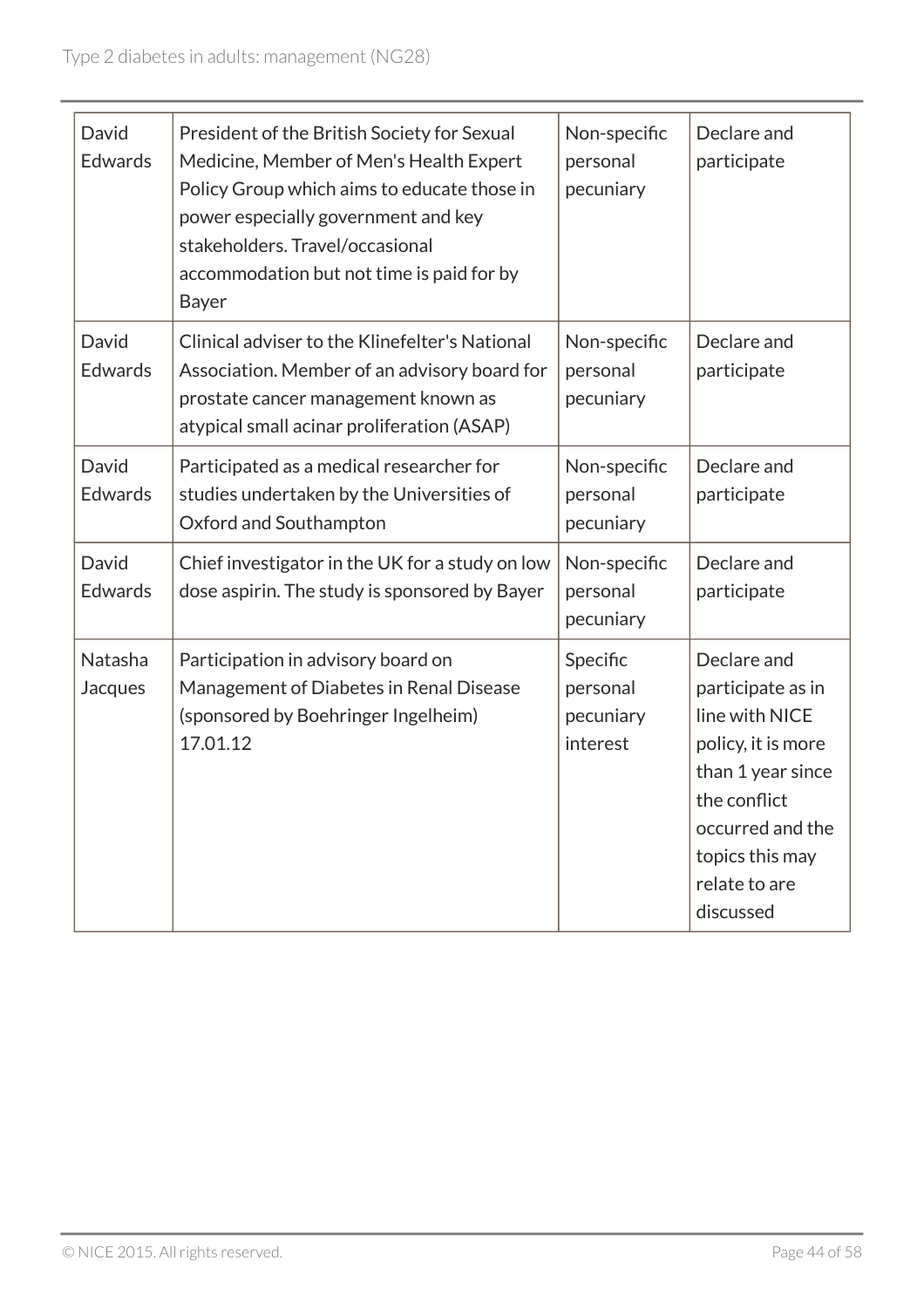| Natasha<br>Jacques         | Speaker on 'Adherence Issues in Diabetes'-<br>event sponsored by MSD 25.04.12                                                                                                                                                                                                                                                                                                                                | Specific<br>personal<br>pecuniary<br>interest | Declare and<br>participate as in<br>line with NICE<br>policy, it is more<br>than 1 year since<br>the conflict<br>occurred and the<br>topics this may<br>relate to are<br>discussed |
|----------------------------|--------------------------------------------------------------------------------------------------------------------------------------------------------------------------------------------------------------------------------------------------------------------------------------------------------------------------------------------------------------------------------------------------------------|-----------------------------------------------|------------------------------------------------------------------------------------------------------------------------------------------------------------------------------------|
| Yvonne<br>Johns            | Has been asked by Diabetes UK Wales on<br>behalf of the Welsh Medical Council to<br>discuss and bring forward patient views on<br>lixisenatide for the diabetes group in which<br>she is involved. None of the patients have<br>been asked to use the drug but were asked<br>whether they would consider using it based in<br>an information leaflet they received and their<br>experiences of other GLP-1's | Personal<br>non-pecuniary                     | Declare and<br>participate                                                                                                                                                         |
| Natasha<br>Marsland        | <b>Employed by Diabetes UK</b>                                                                                                                                                                                                                                                                                                                                                                               | Non-personal<br>pecuniary                     | Declare and<br>participate                                                                                                                                                         |
| Jonathan<br><b>Roddick</b> | Member of MSD advisory board for sitagliptin<br>until appointment                                                                                                                                                                                                                                                                                                                                            | Specific<br>personal<br>pecuniary             | Able to<br>participate as<br>recommendations<br>on drug<br>treatment in<br>type 2 diabetes<br>were not made<br>until 2014                                                          |
| Mohamed<br>Roshan          | Attended a diabetes advisory meeting.<br>Reimbursement paid to the GP practice                                                                                                                                                                                                                                                                                                                               | Specific<br>non-personal<br>pecuniary         | Declare and<br>participate                                                                                                                                                         |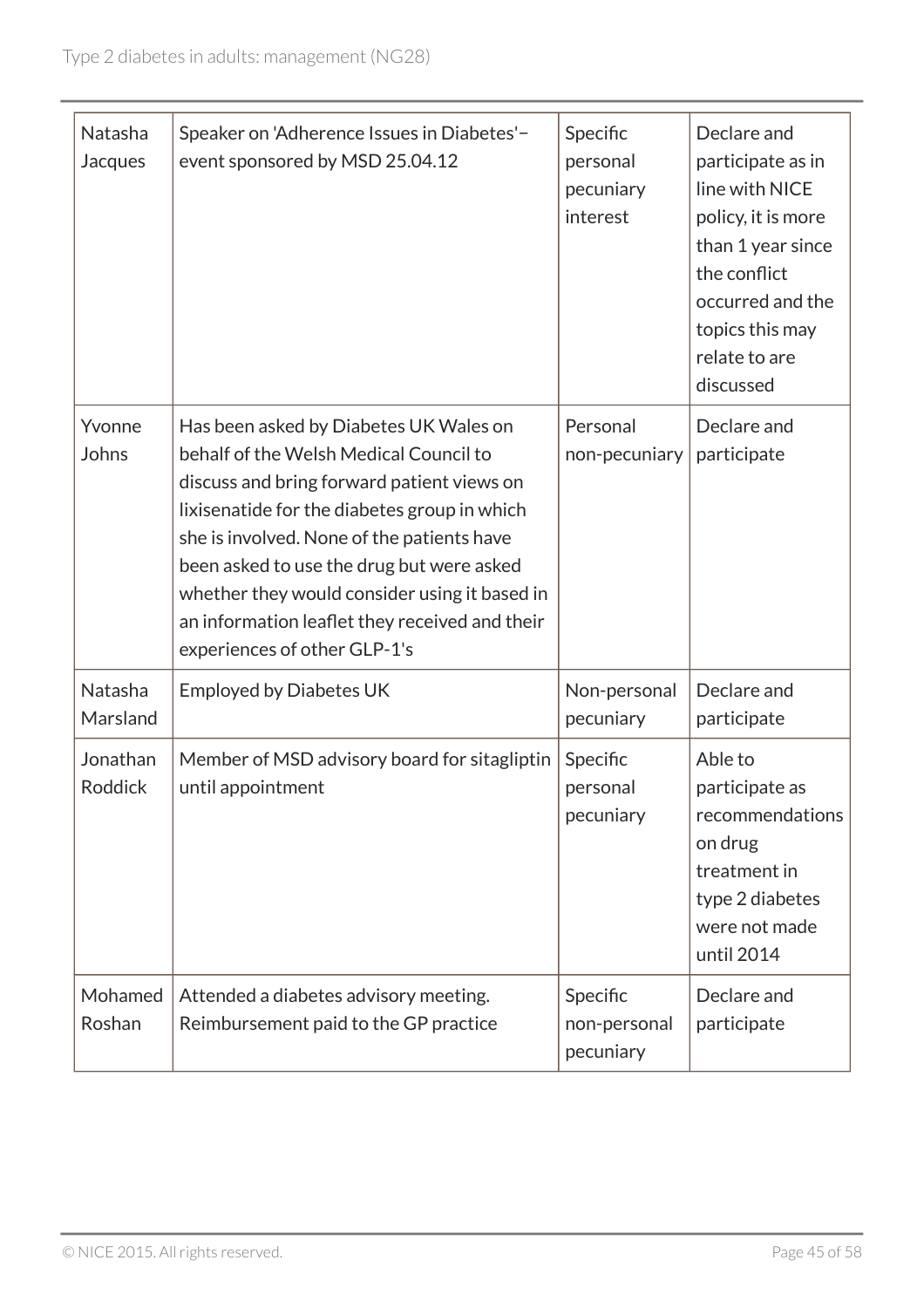| Mohamed<br>Roshan | Developer of Diabetes Education modules in<br>Leicester which include modules on diabetes<br>therapies between 2011 and 2013. No money<br>was received                                           | Personal<br>non-pecuniary         | Declare and<br>participate                                                                                                |
|-------------------|--------------------------------------------------------------------------------------------------------------------------------------------------------------------------------------------------|-----------------------------------|---------------------------------------------------------------------------------------------------------------------------|
| Mohamed<br>Roshan | Developed and chaired meetings for GLP-1<br>educational program in Leicester for Primary<br>Care as part of Department of Diabetes                                                               | Personal<br>non-pecuniary         | Declare and<br>participate                                                                                                |
| Mohamed<br>Roshan | Attends advisory committee on Lixisenatide<br>for Sanofi and will be trained in future as<br>speaker (last attended March 2013). Received<br>reimbursement to cover locum fees and staff<br>time | Specific<br>personal<br>pecuniary | Declare and<br>withdraw                                                                                                   |
| Mohamed<br>Roshan | Will attend conference for discussion on<br>saxagliptin and cardiovascular outcomes<br>evidence recently published. Reimbursement<br>from Astra Zeneca                                           | Specific<br>personal<br>pecuniary | Declare and<br>withdraw                                                                                                   |
| Mohamed<br>Roshan | Will be training as speaker for Bristol Myer<br>Squibb                                                                                                                                           | Specific<br>personal<br>pecuniary | Declare and<br>withdraw                                                                                                   |
| Mohamed<br>Roshan | Have chaired meeting for Insulin Degludec<br>(Tresiba) in Sept 2013. Locum expenses<br>reimbursed by Novo Nordisk                                                                                | Specific<br>personal<br>pecuniary | Declare and<br>withdraw                                                                                                   |
| Sailesh<br>Sankar | Attended the International Diabetes<br>Federation in 4th December 2011, the travel<br>and subsistence was supported by Boehringer<br>Ingleheim with in the ABPI regulation<br>guidelines         | Specific<br>personal<br>pecuniary | Able to<br>participate as<br>recommendations<br>on drug<br>treatment in<br>type 2 diabetes<br>were not made<br>until 2014 |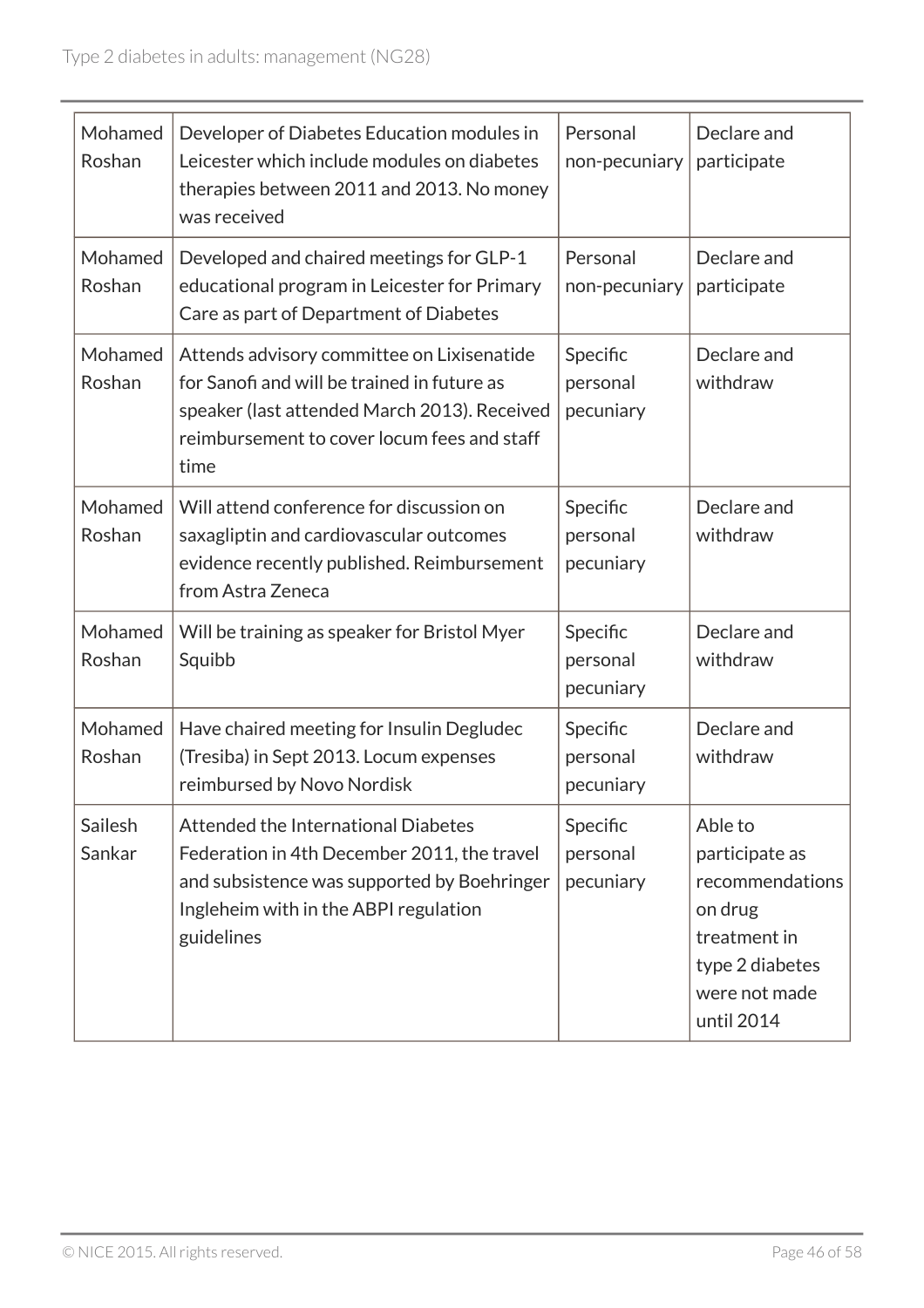| Sailesh<br>Sankar | Chaired an evening meeting on the 12th of<br>June 2012 for GP educational session<br>supported by Novo Nordisk                                                                                                                                                                                                                                                                                                                                                                                                                                                                                                                                | Specific<br>personal<br>pecuniary     | Able to<br>participate as<br>recommendations<br>on drug<br>treatment in<br>type 2 diabetes<br>were not made<br>until 2014 |
|-------------------|-----------------------------------------------------------------------------------------------------------------------------------------------------------------------------------------------------------------------------------------------------------------------------------------------------------------------------------------------------------------------------------------------------------------------------------------------------------------------------------------------------------------------------------------------------------------------------------------------------------------------------------------------|---------------------------------------|---------------------------------------------------------------------------------------------------------------------------|
| Sailesh<br>Sankar | October 2011 - did an evening educational<br>session for GPs supported by Boehringer<br>Ingelheim                                                                                                                                                                                                                                                                                                                                                                                                                                                                                                                                             | Specific<br>personal<br>pecuniary     | Able to<br>participate as<br>recommendations<br>on drug<br>treatment in<br>type 2 diabetes<br>were not made<br>until 2014 |
| Sailesh<br>Sankar | Principal Investigator for Roche EXPERT<br>study. The study recruited patient to use an<br>EXPERT bolus advisor blood glucose monitor<br>versus a Nano monitor. This study was in<br>relation to feasibility of use of bolus advisor in<br>patients with type 1 diabetes. In this study<br>9 patients were recruited from Feb 2012<br>onwards and study was completed in October<br>2012. This study was funded by ROCHE to<br>meet the expenses of the overheads and<br>running of the study at UHCW site. The<br>UHCW Trust has invoiced the company and<br>the funding yet to be received. The exact<br>amount can be confirmed on receipt | Non-personal<br>specific<br>pecuniary | Declare and<br>participate                                                                                                |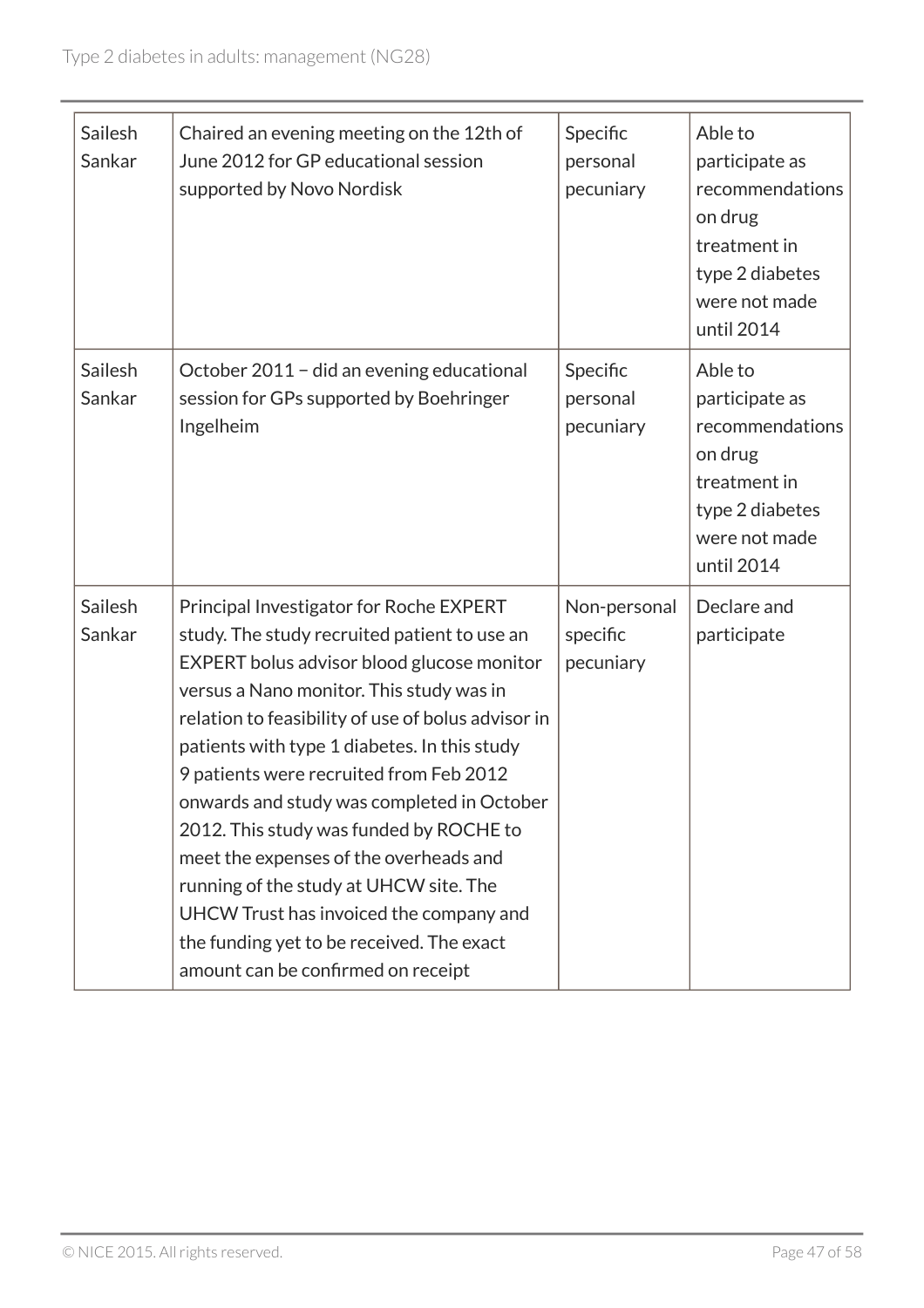| Sailesh<br>Sankar | Research nurse team was also involved in a<br>retrospective data collection for study/audit<br>conducted at UHCW trust in relation to use of<br><b>INSULINX</b> blood glucose monitoring in<br>patients with type 1 diabetes. Funding was<br>(£150.00 per patient data collected) was<br>agreed by the trust R and D in relation to this<br>project. This study was funded by ABBOTT<br>diabetes care This was done over September<br>to October 2012 period. Approximately<br>10 patients' data were collected for this study | Specific<br>non-personal<br>pecuniary | Declare and<br>participate |
|-------------------|--------------------------------------------------------------------------------------------------------------------------------------------------------------------------------------------------------------------------------------------------------------------------------------------------------------------------------------------------------------------------------------------------------------------------------------------------------------------------------------------------------------------------------|---------------------------------------|----------------------------|
| Sailesh<br>Sankar | Receiving a grant from Novo Nordisk to lead<br>development of an education application for<br>computer and phone devices for clinicians and<br>medical students. The application will<br>covering managing blood glucose levels for<br>people with diabetes on insulin and<br>preventing ketoacidosis. Novo Nordisk<br>produce insulin licensed for use in people with<br>type 1 and type 2 diabetes                                                                                                                           | Specific<br>non-personal<br>pecuniary | Declare and<br>participate |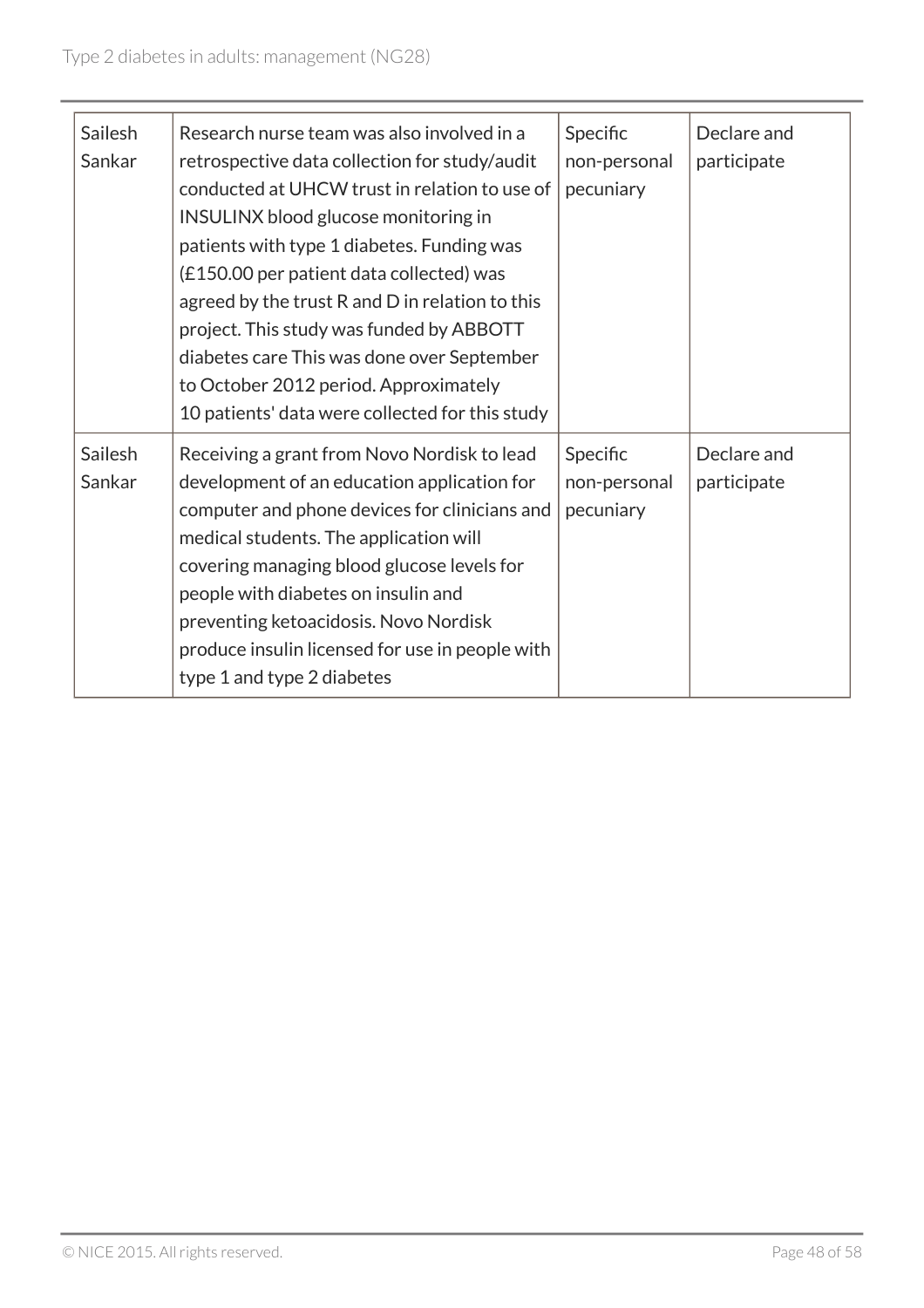# About this guideline

NICE clinical guidelines are recommendations about the treatment and care of people with specific diseases and conditions.

NICE guidelines are developed in accordance with a scope that defines what the guideline will and will not cover.

This guideline was developed by the NICE Internal Clinical Guidelines Programme. The Internal Clinical Guidelines Programme worked with a Guideline Development Group, comprising healthcare professionals (including consultants, GPs and nurses), patients and carers, and technical staff, which reviewed the evidence and drafted the recommendations. The recommendations were finalised after public consultation.

The methods and processes for developing NICE clinical guidelines are described in the guidelines manual.

NICE produces guidance, standards and information on commissioning and providing high-quality healthcare, social care, and public health services. We have agreements to provide certain NICE services to Wales, Scotland and Northern Ireland. Decisions on how NICE guidance and other products apply in those countries are made by ministers in the Welsh government, Scottish government, and Northern Ireland Executive. NICE guidance or other products may include references to organisations or people responsible for commissioning or providing care that may be relevant only to England.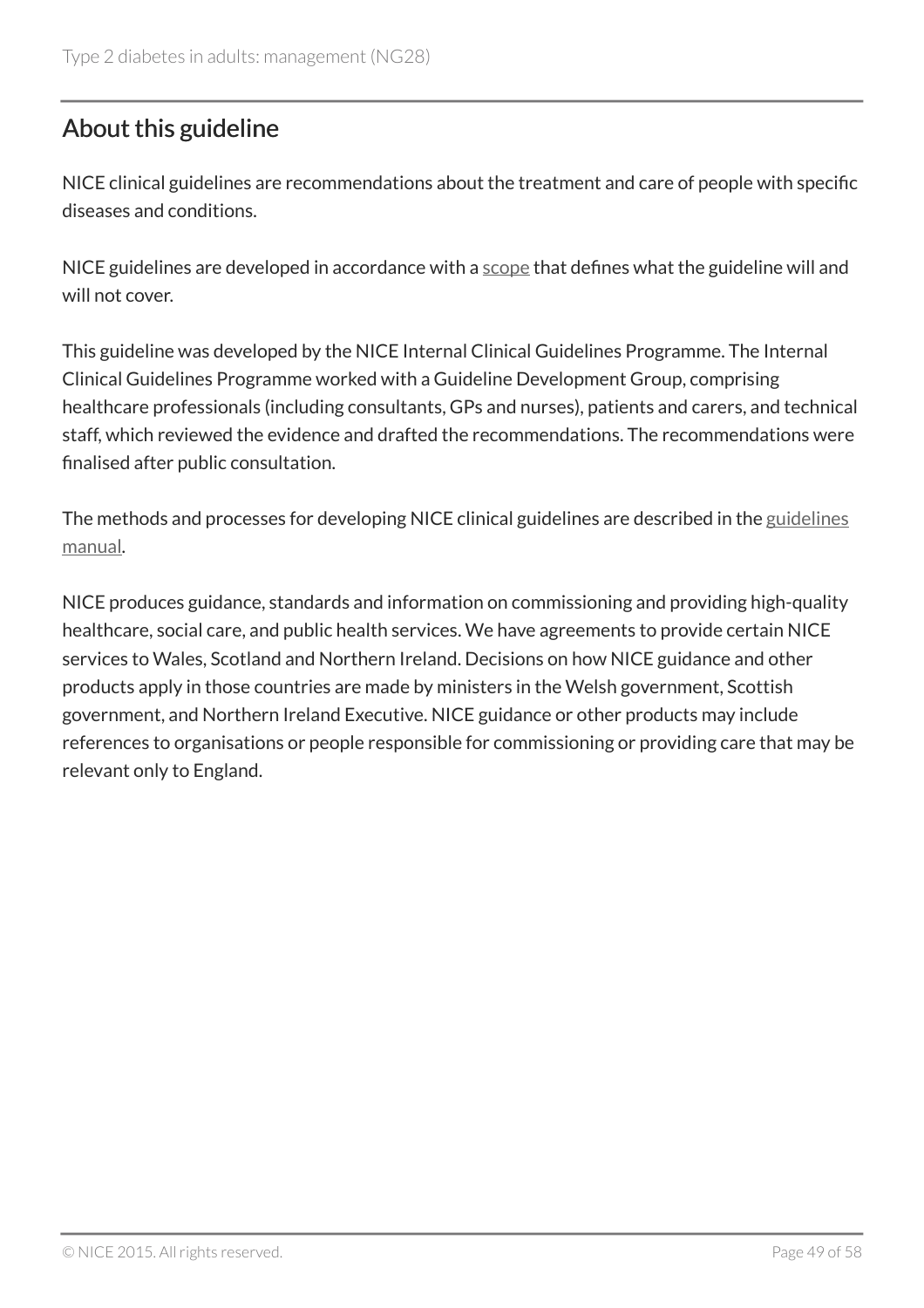# Update information

This guidance updates and replaces NICE guideline CG87 (published May 2009). It also updates and replaces NICE technology appraisal guidance 203 and NICE technology appraisal guidance 248.

It has not been possible to update all recommendations in this update of the guideline. Areas for review and update were identified and prioritised through the scoping process and stakeholder feedback. Areas that have not been reviewed in this update may be addressed in 2 years' time when NICE next considers updating this guideline. NICE is currently considering setting up a standing update committee for diabetes, which would enable more rapid update of discrete areas of the diabetes guidelines, as and when new and relevant evidence is published.

Recommendations are marked as [new 2015], [2015], [2009] or [2009, amended 2015]:

- [new 2015] indicates that the evidence has been reviewed and the recommendation has been added or updated.
- [2015] indicates that the evidence has been reviewed but no change has been made to the recommended action.
- [2009] indicates that the evidence has not been reviewed since 2009.
- [2009, amended 2015] indicates that the evidence has not been reviewed since 2009, but either changes have been made to the recommendation wording that change the meaning or NICE has made editorial changes to the original wording to clarify the action to be taken (see below).

# *Recommendations from NICE clinical guideline 87 (2009) that have been amended*

Recommendations are labelled [2009, amended 2015] if the evidence has not been reviewed but either:

- changes have been made to the recommendation wording that change the meaning or
- NICE has made editorial changes to the original wording to clarify the action to be taken.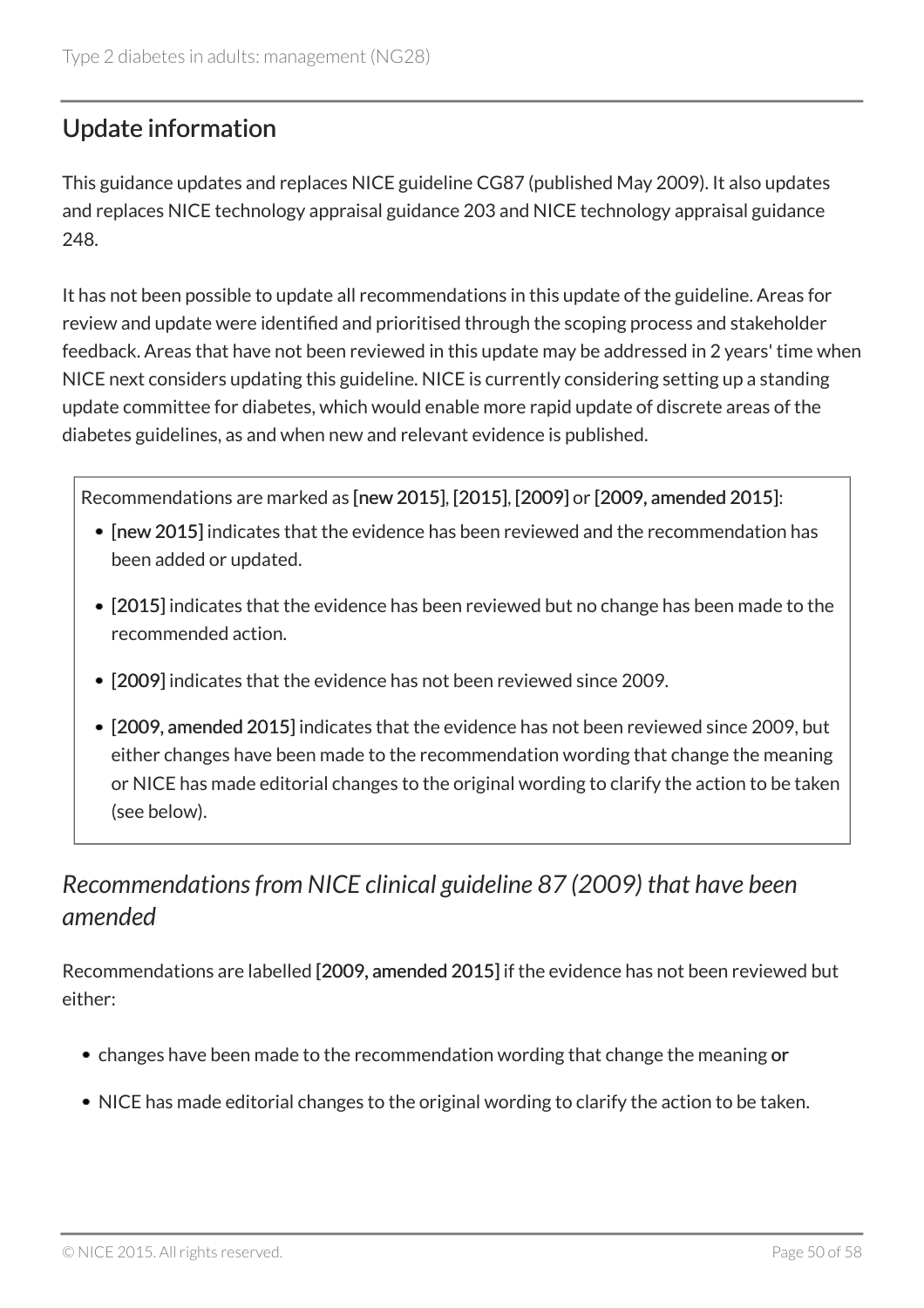| <b>Recommendation in</b><br>2009 guideline                                                                                                                                                                                                                                                                                                                              | <b>Recommendation in</b><br>current guideline                                                                                                                                                                                                                                                                                                                                                         | Reason for change                                                                                                                                                                                                                                                                                                                                                                                                                                                                                                           |
|-------------------------------------------------------------------------------------------------------------------------------------------------------------------------------------------------------------------------------------------------------------------------------------------------------------------------------------------------------------------------|-------------------------------------------------------------------------------------------------------------------------------------------------------------------------------------------------------------------------------------------------------------------------------------------------------------------------------------------------------------------------------------------------------|-----------------------------------------------------------------------------------------------------------------------------------------------------------------------------------------------------------------------------------------------------------------------------------------------------------------------------------------------------------------------------------------------------------------------------------------------------------------------------------------------------------------------------|
| For a person with<br>continuing intolerance to<br>an ACE inhibitor (other<br>than renal deterioration<br>or hyperkalaemia),<br>substitute an<br>angiotensin II-receptor<br>antagonist for the ACE<br>inhibitor. [1.8.10]                                                                                                                                                | Do not combine an ACE<br>inhibitor with an<br>angiotensin II-receptor<br>antagonist to treat<br>hypertension. [new 2015]<br>(1.4.11)                                                                                                                                                                                                                                                                  | The Guideline Development Group<br>noted that there was no<br>recommendation highlighting the<br>importance of not combining an ACE<br>inhibitor with an<br>angiotensin II-receptor antagonist to<br>treat hypertension. The Guideline<br>Development Group agreed that<br>recommendation 1.6.7 from the NICE<br>hypertension guideline CG127 should<br>be added, as although the hypertension<br>guideline does not specifically include<br>people with type 2 diabetes, the<br>principle also applies in this population. |
| If the person's blood<br>pressure is not reduced<br>to the individually<br>agreed target with<br>first-line therapy, add a<br>calcium-channel blocker<br>or a diuretic (usually<br>bendroflumethiazide,<br>2.5 mg daily). Add the<br>other drug (that is, the<br>calcium-channel blocker<br>or diuretic) if the target<br>is not reached with dual<br>therapy. [1.8.11] | If the person's blood<br>pressure is not reduced<br>to the individually agreed<br>target with first-line<br>therapy, add a<br>calcium-channel blocker<br>or a diuretic (usually a<br>thiazide or<br>thiazide-related diuretic).<br>Add the other drug (that<br>is, the calcium-channel<br>blocker or diuretic) if the<br>target is not reached with<br>dual therapy. [2009,<br>amended 2015] (1.4.12) | The Guideline Development Group<br>noted that there are other thiazides and<br>related diuretics which are used in<br>standard clinical practice, and agreed<br>that reference should be made to the<br>drug group rather than restricting the<br>recommendation to a specific drug, in<br>line with NICE hypertension guideline<br>CG127. Therefore, the Guideline<br>Development Group wanted to change<br>this recommendation to allow<br>healthcare professionals greater<br>flexibility in prescribing.                |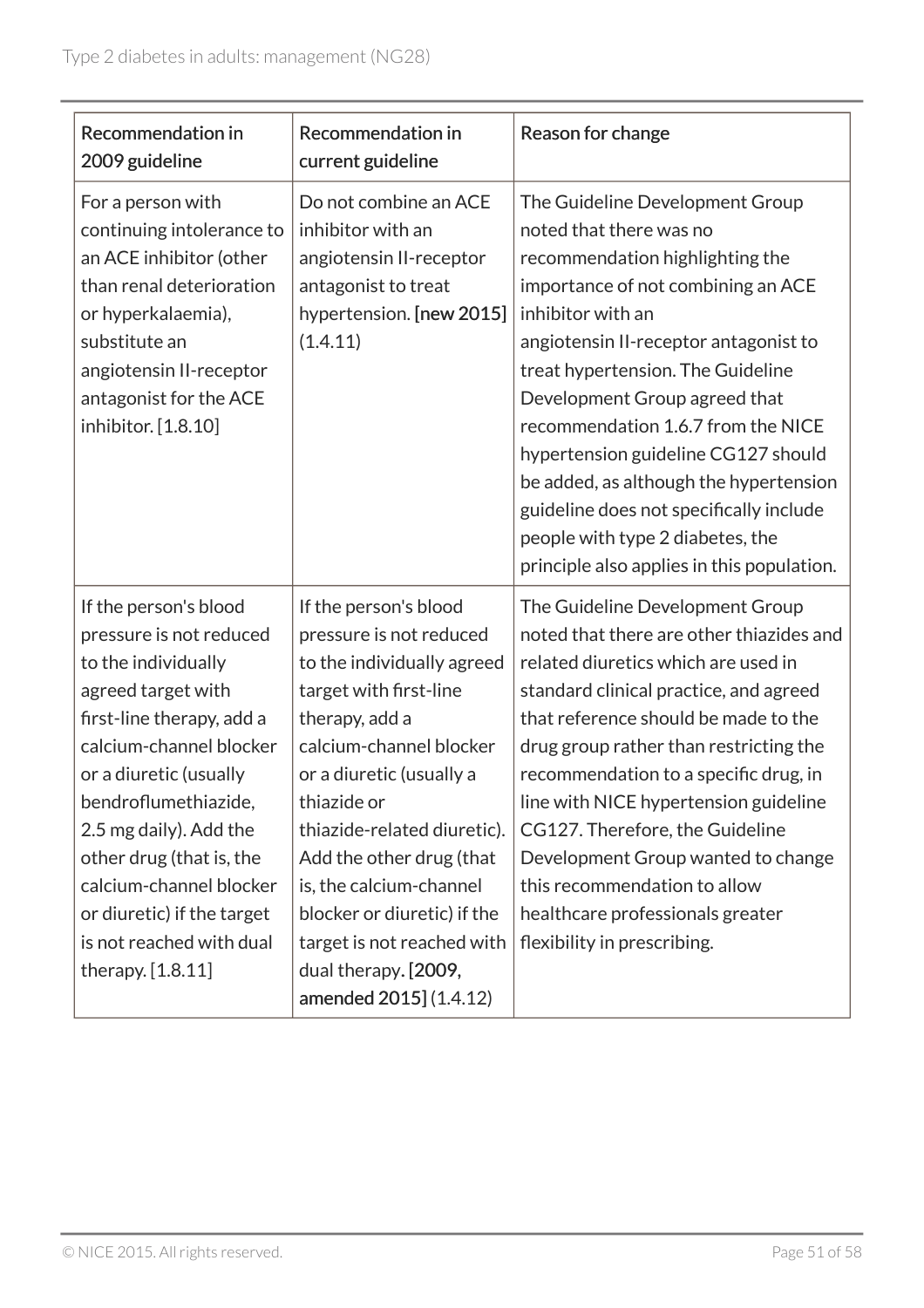| Refer to an               | Refer to an               | The recommendations on eye damage        |
|---------------------------|---------------------------|------------------------------------------|
| ophthalmologist in        | ophthalmologist in        | were reviewed by the National            |
| accordance with the       | accordance with the       | Screening Programme and were             |
| <b>National Screening</b> | <b>National Screening</b> | amended to make them consistent with     |
| Committee criteria and    | Committee criteria and    | the current practice of the diabetes eye |
| timelines if any of these | timelines if any of these | screening programme.                     |
| features is present:      | features is present:      |                                          |
| • referable               | • referable               |                                          |
| maculopathy:              | maculopathy:              |                                          |
|                           |                           |                                          |
| - exudate or              | - exudate or              |                                          |
| retinal                   | retinal                   |                                          |
| thickening                | thickening                |                                          |
| within one disc           | within 1 disc             |                                          |
| diameter of the           | diameter of the           |                                          |
| centre of the             | centre of the             |                                          |
| fovea                     | fovea                     |                                          |
| - circinate or            | - circinate or            |                                          |
| group of                  | group of                  |                                          |
| exudates                  | exudates within           |                                          |
| within the                | the macula (the           |                                          |
| macula (the               | macula is                 |                                          |
| macula is                 | defined here as           |                                          |
| defined here as           | a circle centred          |                                          |
| a circle centred          | on the fovea,             |                                          |
| on the fovea,             | with a diameter           |                                          |
| with a diameter           | the distance              |                                          |
| the distance              | between the               |                                          |
| between the               | temporal                  |                                          |
| temporal                  | border of the             |                                          |
| border of the             | optic disc and            |                                          |
| optic disc and            | the fovea)                |                                          |
| the fovea)                |                           |                                          |
|                           | $-$ any                   |                                          |
| $-$ any                   | microaneurysm             |                                          |
| microaneurysm             | or                        |                                          |
| or                        | haemorrhage               |                                          |
|                           |                           |                                          |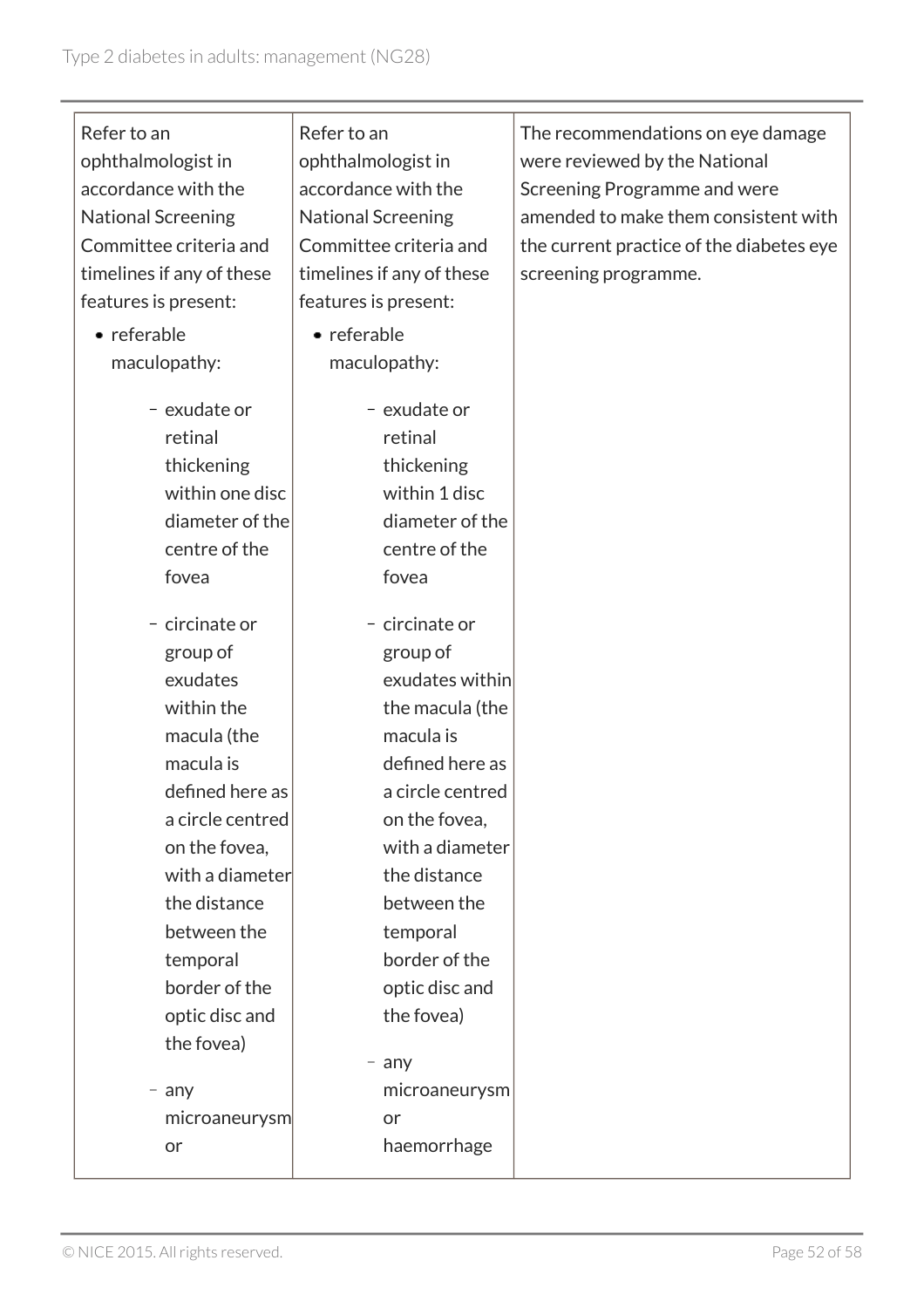| haemorrhage             | within 1 disc           |
|-------------------------|-------------------------|
| within one disc         | diameter of the         |
| diameter of the         | centre of the           |
| centre of the           | fovea, only if          |
| fovea, only if          | associated with         |
| associated with         | deterioration of        |
| deterioration           | best visual             |
| of best visual          | acuity to 6/12          |
| acuity to 6/12          | or worse                |
| or worse                |                         |
|                         | • referable             |
| • referable             | pre-proliferative       |
| pre-proliferative       | retinopathy (if cotton  |
| retinopathy (if cotton  | wool spots are          |
| wool spots are          | present, look carefully |
| present, look carefully | for the following       |
| for the following       | features, but cotton    |
| features, but cotton    | wool spots themselves   |
| wool spots              | do not define           |
| themselves do not       | pre-proliferative       |
| define                  | retinopathy):           |
| pre-proliferative       | any venous              |
| retinopathy):           | beading                 |
| any venous              |                         |
| beading                 | any venous              |
|                         | reduplication           |
| any venous              |                         |
| loop or                 | - any intraretinal      |
| reduplication           | microvascular           |
|                         | abnormalities           |
| - any intraretinal      | - multiple deep,        |
| microvascular           | round or blot           |
| abnormalities           | haemorrhages            |
| - multiple deep,        |                         |
| round or blot           | • any large, sudden,    |
| haemorrhages            | unexplained drop in     |
|                         | visual acuity. [2009,   |
|                         |                         |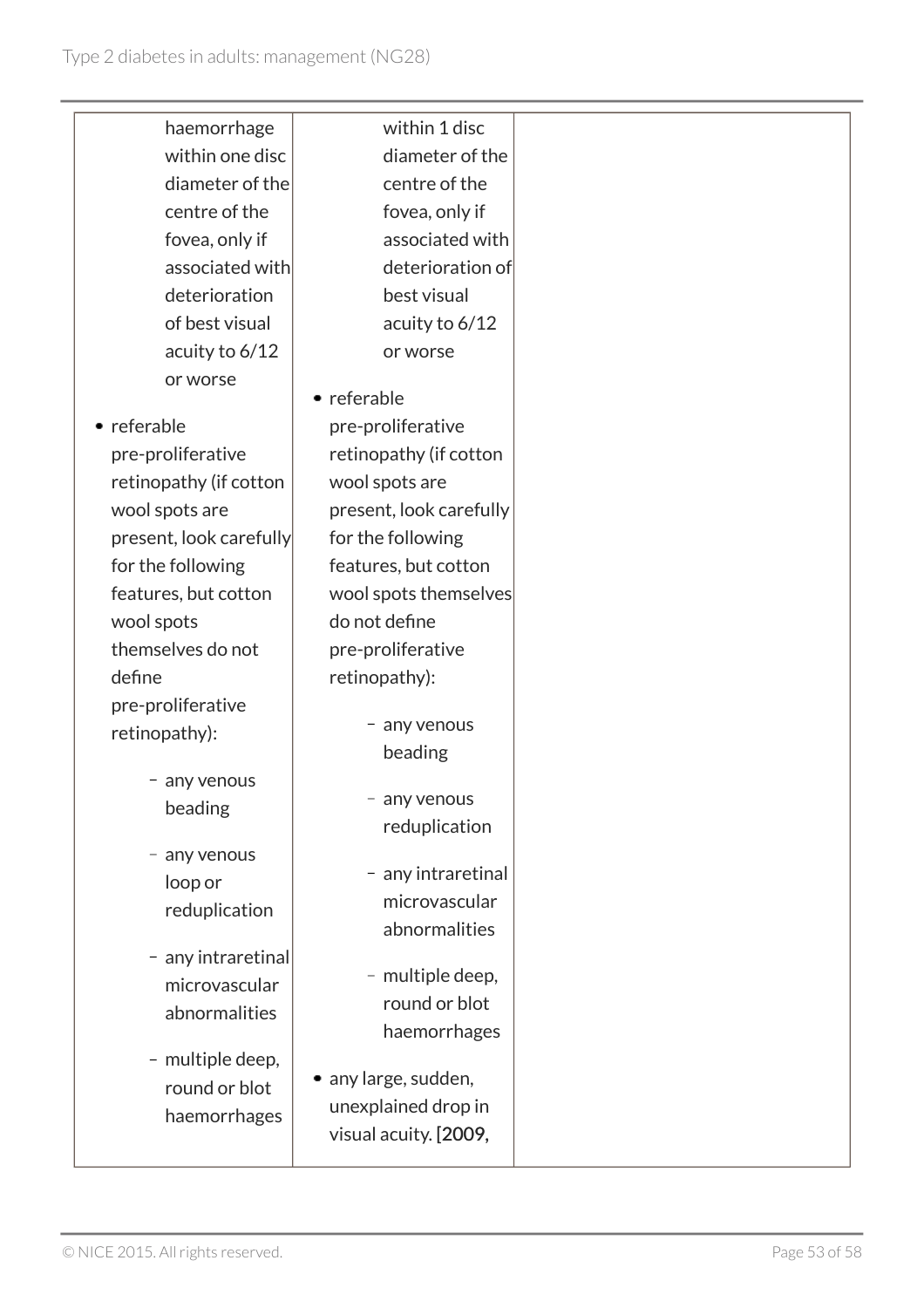| amended 2015]<br>in visual acuity.<br>(1.7.25)<br>[1.13.9] | • any unexplained drop |
|------------------------------------------------------------|------------------------|
|------------------------------------------------------------|------------------------|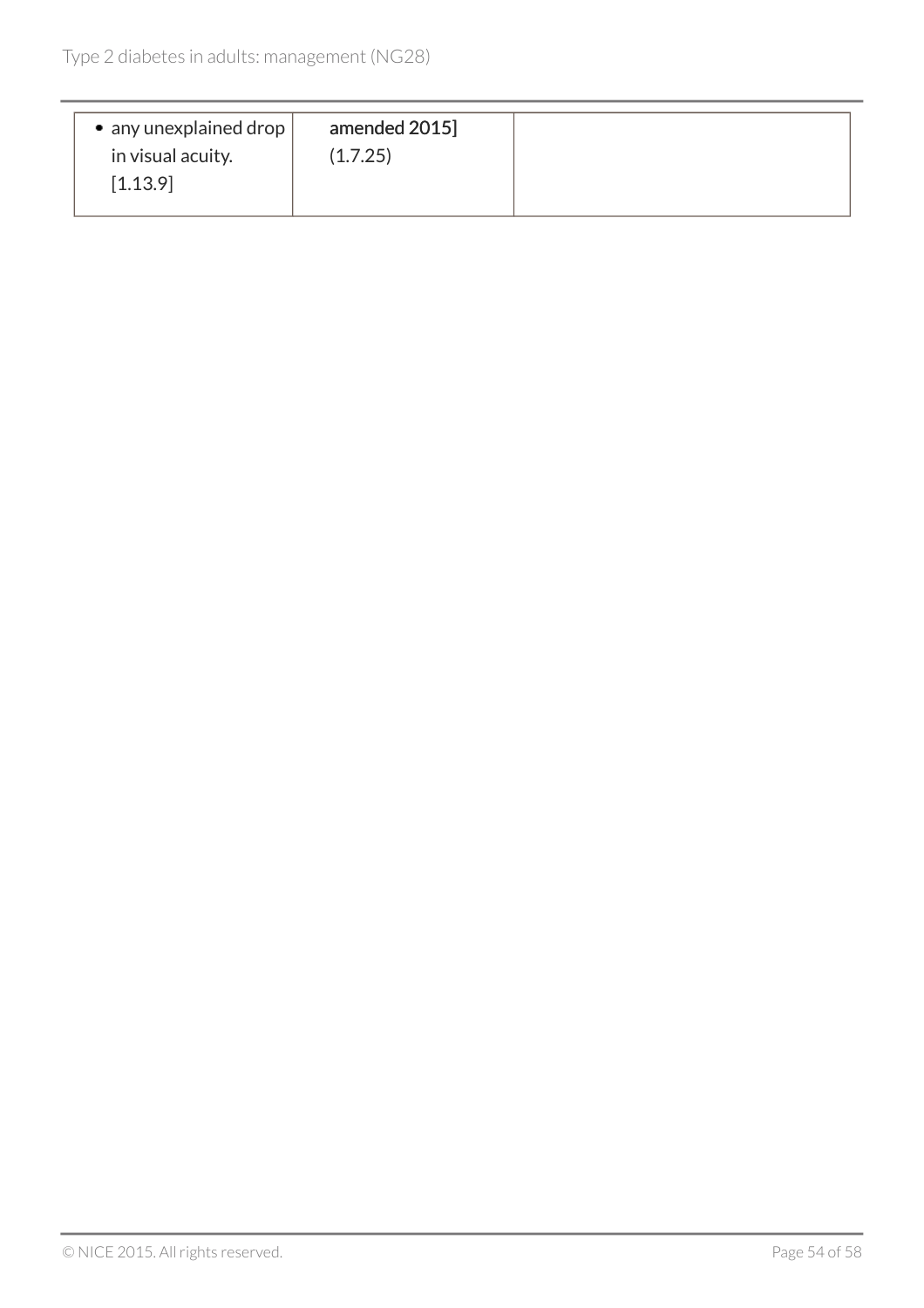| Consider a trial of<br>metoclopramide,<br>domperidone or<br>erythromycin for an<br>adult with gastroparesis.<br>[1.14.3.2] | For adults with type 2<br>diabetes who have<br>vomiting caused by<br>gastroparesis explain<br>that:<br>• there is not strong<br>evidence that any<br>available antiemetic<br>therapy is effective<br>• some people have had<br>benefit with<br>domperidone,<br>erythromycin or<br>metoclopramide.<br>• The strongest evidence<br>for effectiveness is for<br>domperidone, but<br>prescribers must take<br>into account its safety<br>profile, in particular its<br>cardiac risk and potential<br>interactions with other<br>medicines. [new 2015]<br>(1.7.2)<br>For treating vomiting<br>caused by gastroparesis<br>in adults with type 2<br>diabetes:<br>• consider alternating<br>use of erythomycin and<br>metoclopramide<br>• consider domperidone<br>only in exceptional<br>circumstances (if | The recommendation on the treatment<br>of gastroparesis from clinical guideline<br>87 has been replaced by<br>recommendations from the guideline<br>update of type 1 diabetes which<br>undertook a new evidence review on<br>the management of gastroparesis in<br>type 1 diabetes. It was agreed by the<br>guideline committees for type 1 and<br>type 2 diabetes that the management of<br>gastroparesis would be similar for<br>people with diabetes. It was considered<br>important to highlight the MHRA<br>warning around the use of<br>domperidone. |
|----------------------------------------------------------------------------------------------------------------------------|----------------------------------------------------------------------------------------------------------------------------------------------------------------------------------------------------------------------------------------------------------------------------------------------------------------------------------------------------------------------------------------------------------------------------------------------------------------------------------------------------------------------------------------------------------------------------------------------------------------------------------------------------------------------------------------------------------------------------------------------------------------------------------------------------|------------------------------------------------------------------------------------------------------------------------------------------------------------------------------------------------------------------------------------------------------------------------------------------------------------------------------------------------------------------------------------------------------------------------------------------------------------------------------------------------------------------------------------------------------------|
|                                                                                                                            | domperidone is the only<br>effective treatment) and<br>in accordance with                                                                                                                                                                                                                                                                                                                                                                                                                                                                                                                                                                                                                                                                                                                          |                                                                                                                                                                                                                                                                                                                                                                                                                                                                                                                                                            |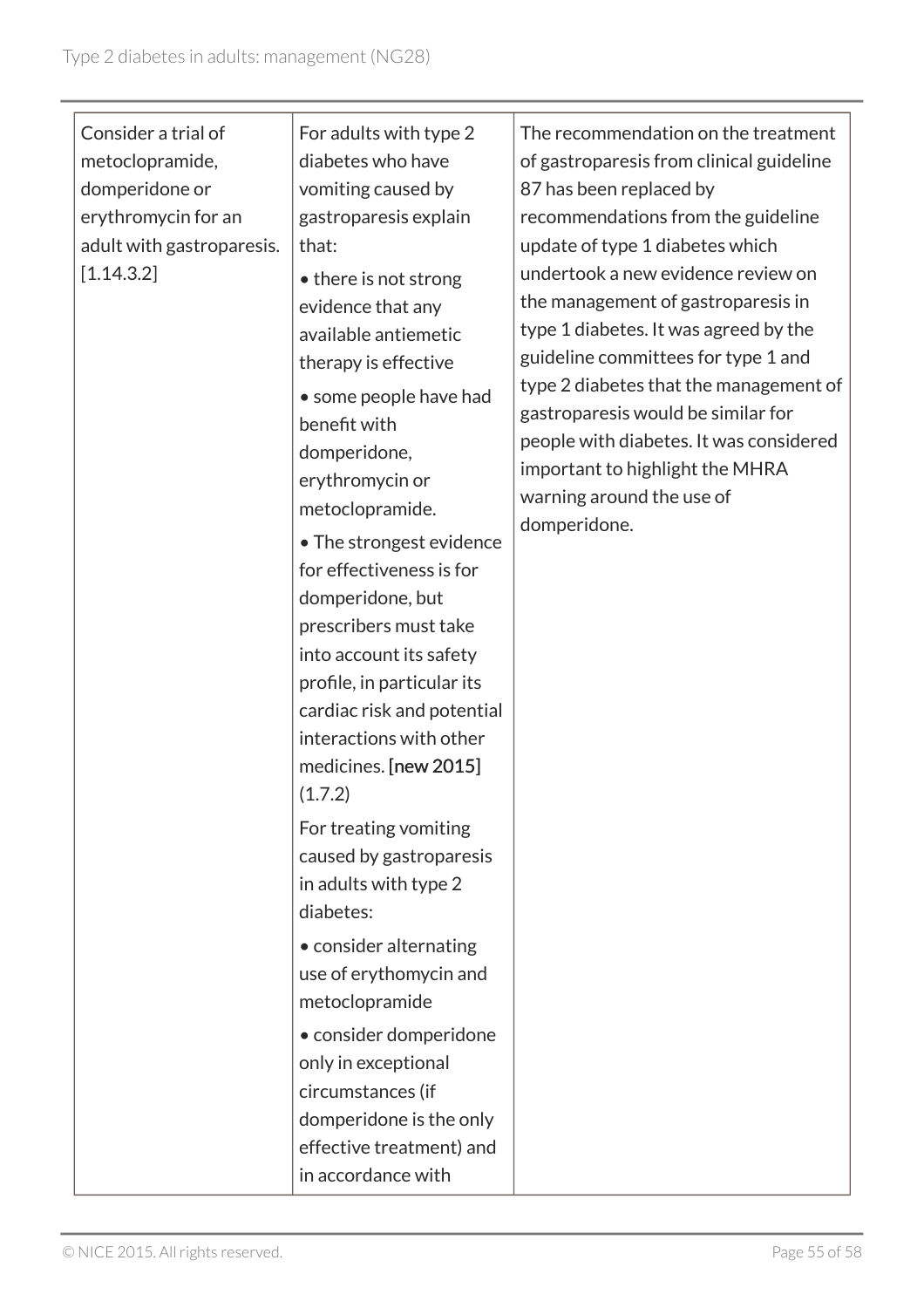| MHRA guidance. [new<br>$2015$ (1.7.3) |                                                                                                                                                                                                                                        |
|---------------------------------------|----------------------------------------------------------------------------------------------------------------------------------------------------------------------------------------------------------------------------------------|
| 1.7.1, 1.7.5, 1.7.6                   | NICE has made editorial changes to the<br>original wording to clarify the action to<br>be taken (no change to meaning): a verb<br>has been added, the verb used has been<br>changed or other wording has changed<br>for clarification. |

# *Strength of recommendations*

Some recommendations can be made with more certainty than others. The Guideline Development Group makes a recommendation based on the trade-off between the benefits and harms of an intervention, taking into account the quality of the underpinning evidence. For some interventions, the Guideline Development Group is confident that, given the information it has looked at, most patients would choose the intervention. The wording used in the recommendations in this guideline denotes the certainty with which the recommendation is made (the strength of the recommendation).

For all recommendations, NICE expects that there is discussion with the patient about the risks and benefits of the interventions, and their values and preferences. This discussion aims to help them to reach a fully informed decision (see also patient-centred care).

### Interventions that must (or must not) be used

We usually use 'must' or 'must not' only if there is a legal duty to apply the recommendation. Occasionally we use 'must' (or 'must not') if the consequences of not following the recommendation could be extremely serious or potentially life threatening.

### Interventions that should (or should not) be used – a 'strong' recommendation

We use 'offer' (and similar words such as 'refer' or 'advise') when we are confident that, for the vast majority of patients, an intervention will do more good than harm, and be cost effective. We use similar forms of words (for example, 'Do not offer…') when we are confident that an intervention will not be of benefit for most patients.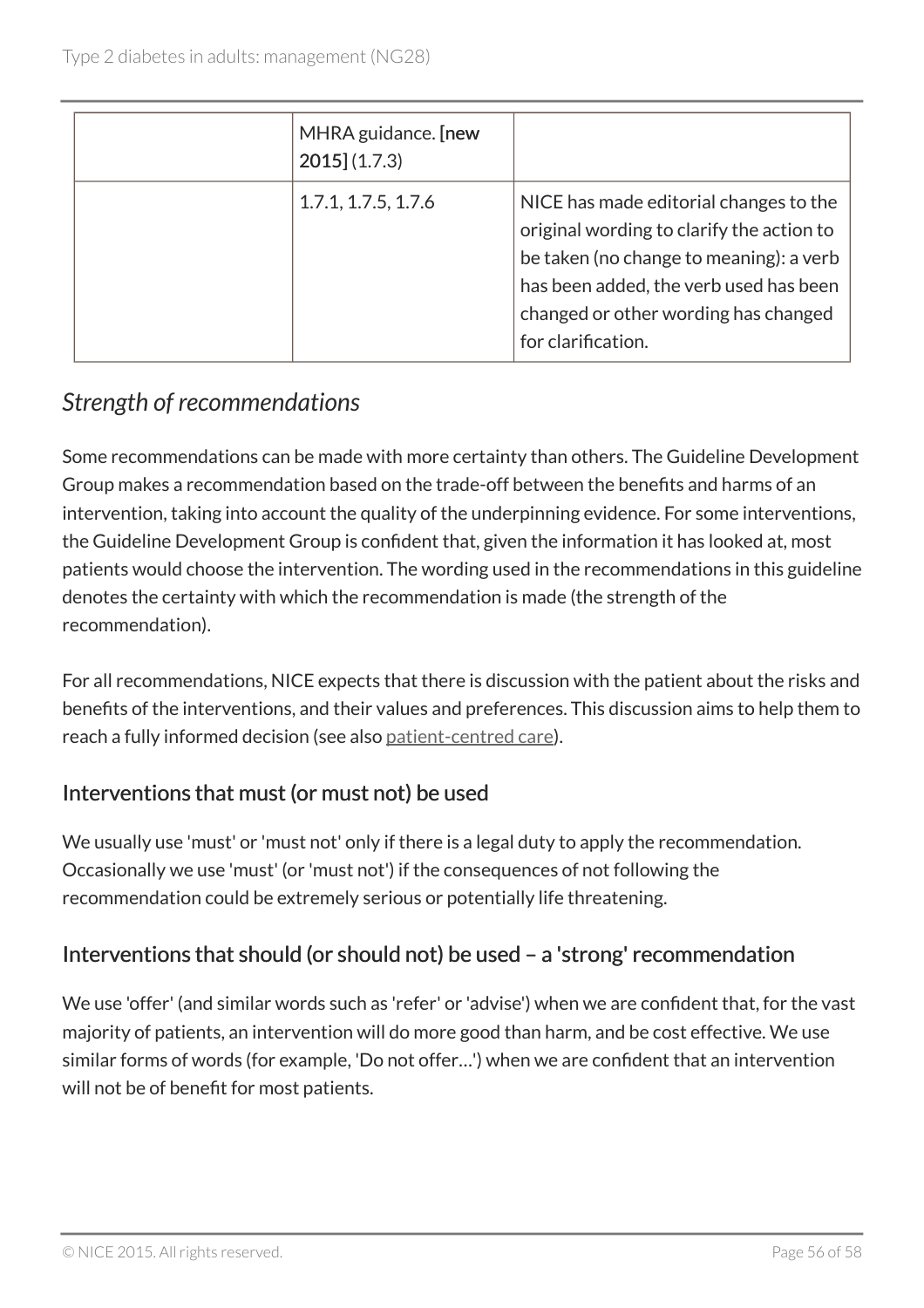### Interventions that could be used

We use 'consider' when we are confident that an intervention will do more good than harm for most patients, and be cost effective, but other options may be similarly cost effective. The choice of intervention, and whether or not to have the intervention at all, is more likely to depend on the patient's values and preferences than for a strong recommendation, and so the healthcare professional should spend more time considering and discussing the options with the patient.

### Recommendation wording in guideline updates

NICE began using this approach to denote the strength of recommendations in guidelines that started development after publication of the 2009 version of 'The guidelines manual' (January 2009). This does not apply to any recommendations ending [2009] (see update information box above for details about how recommendations are labelled). In particular, for recommendations labelled [2009], the word 'consider' may not necessarily be used to denote the strength of the recommendation.

### *Other versions of this guideline*

The full guideline, type 2 diabetes in adults: management contains details of the methods and evidence used to develop the guideline. It is published by the Internal Clinical Guidelines Programme.

The recommendations from this guideline have been incorporated into a NICE pathway.

We have produced information for the public about this guideline.

### *Implementation*

Implementation tools and resources to help you put the guideline into practice are also available.

### *Your responsibility*

This guidance represents the view of NICE, which was arrived at after careful consideration of the evidence available. Healthcare professionals are expected to take it fully into account when exercising their clinical judgement. However, the guidance does not override the individual responsibility of healthcare professionals to make decisions appropriate to the circumstances of the individual patient, in consultation with the patient and/or guardian or carer, and informed by the summaries of product characteristics of any drugs.